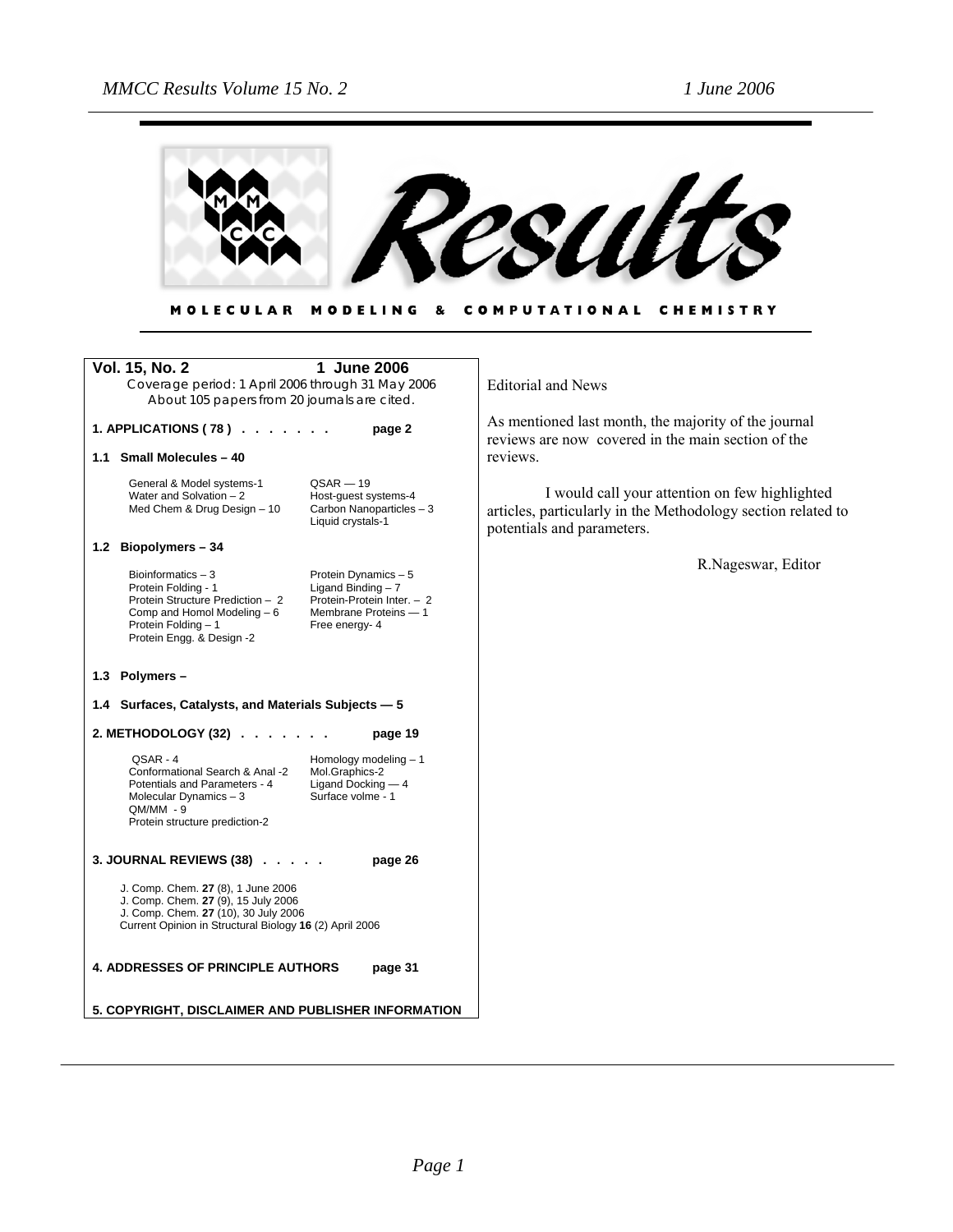# **1. APPLICATIONS**

### 1.1. *Small Molecules*

### **General and Model Systems**

#### **Crystal structure of the SOCS2-elongin C-elongin B complex defines a prototypical SOCS box ubiquitin ligase.**

A.N. Bullock, J.É. Debreczeni, A.M. Edwards, M. Sundström, and Stefan Knapp\* [Univ. of Toronto]

*PNAS*. **103,** 7637-7642 (2006)

The structural basis for SOCS2 function is elucidated and determined the 1.9-Å crystal structure of the ternary complex of SOCS2 with elongin C and elongin B. The structure defines a prototypical SOCS box ubiquitin ligase with a Src homology 2 (SH2) domain as a substrate recognition motif. The SOCS box and SH2 domain showed a conserved spatial domain arrangement with the BC box and substrate recognition domain of the von Hippel-Lindau tumor suppressor protein. The SOCS box binds elongin BC in a similar fashion to the VHL BC box and shows extended structural conservation with the F box of the Skp2 ubiquitin ligase.

### **Water and Solvation**

**Water-induced interactions between carbon nanoparticles.** 

Liwei Li, Dmitry Bedrov, and Grant D. Smith\* [Univ. of Utah]

*J. Phys. Chem. B*. **110**, 10509 -10513 (2006)

#### **Solvation in supercritical water.**

[Jinsong Duan](http://scitation.aip.org/vsearch/servlet/VerityServlet?KEY=ALL&possible1=Duan%2C+Jinsong&possible1zone=author&maxdisp=25&smode=strresults&aqs=true)\* [Carnegie Mellon Univ.], [Y. Shim](http://scitation.aip.org/vsearch/servlet/VerityServlet?KEY=ALL&possible1=Shim%2C+Youngseon&possible1zone=author&maxdisp=25&smode=strresults&aqs=true), and [Hyung](http://scitation.aip.org/vsearch/servlet/VerityServlet?KEY=ALL&possible1=Kim%2C+Hyung+J.&possible1zone=author&maxdisp=25&smode=strresults&aqs=true)  [J. Kim](http://scitation.aip.org/vsearch/servlet/VerityServlet?KEY=ALL&possible1=Kim%2C+Hyung+J.&possible1zone=author&maxdisp=25&smode=strresults&aqs=true)

*J. Chem.Phys.***124**, 204504 - 204516 (2006)

MD simulations are used to study the hydration of  $C_{60}$ fullerenes, carbon nanotubes, and graphene sheets in aqueous solution and the nature of water-induced interactions between these carbon nanoparticles. The hydration of these nonpolar carbon nanoparticles does not exhibit classical hydrophobic character due to the high density of surface atoms resulting in strong water-surface dispersion interactions. Water was found to wet the nanoparticle surfaces independent of nanoparticle surface curvature, with the decrease in the extent of water-water hydrogen bonding with decreasing surface curvature being offset by stronger water-surface interactions.

MD simulations are used to study the solvation in super critical water under equilibrium and non-equilibrium conditions. The influence of solute charge distributions and solvent density on the solvation structures and dynamics is examined with a diatomic probe solute molecule. It is observed that the solvation structure varies with the solute dipole moment.

| <b>MMCC Results</b><br>R.Nageswar, Editor<br>8013 Los Sabalos Street<br>San Diego, CA 92126<br>Tel. (858) 663-0162<br>e-mail: <i>drnageswar@yahoo.com</i><br>R.Nageswar, Ph.D.<br>RR Labs Inc.,8013 Los Sabalso St.<br>San Diego, CA 92126<br><b>Editors Emeritus: Bruce Gelin, Ph.D.</b><br>David Busath, M.D.<br>Dr. Gelin was founder of MMCC Results and edited volumes 1-6. | <b>MMCC Results (ISSN 1061-6381) is published ten times per</b><br>year at the beginning of each month except January and<br>August by the independent business, MMCC Results. Mention<br>of software, hardware, or other products is for informational<br>purposes only and does not constitute an endorsement or<br>recommendation by MMCC Results nor by the authors of the<br>paper cited. All product names are the trademarks or<br>registered symbols of their respective holders.<br>Marginal symbols indicate that the authors acknowledged<br>the use of a software package from a commercial sourse. A<br>refers to Accelrys Inc. and T to Tripos Inc. Other companies<br>are denoted by their name in a box. Papers of special<br>interest are marked by an exclamation point [!]. | <b>Assistant Editors:</b><br>Anston Feenstra<br>Vrije Univ., Amsterdam,<br>Netherlands<br>Naresh Aerra<br>Rational Labs, Hyderabad., India<br>R.Mutyala<br>RR Labs Inc., San Diego, CA. |
|----------------------------------------------------------------------------------------------------------------------------------------------------------------------------------------------------------------------------------------------------------------------------------------------------------------------------------------------------------------------------------|------------------------------------------------------------------------------------------------------------------------------------------------------------------------------------------------------------------------------------------------------------------------------------------------------------------------------------------------------------------------------------------------------------------------------------------------------------------------------------------------------------------------------------------------------------------------------------------------------------------------------------------------------------------------------------------------------------------------------------------------------------------------------------------------|-----------------------------------------------------------------------------------------------------------------------------------------------------------------------------------------|
| Dr. David Busath edited volumes 7-14                                                                                                                                                                                                                                                                                                                                             | Copyright © 2006 MMCC Results                                                                                                                                                                                                                                                                                                                                                                                                                                                                                                                                                                                                                                                                                                                                                                  |                                                                                                                                                                                         |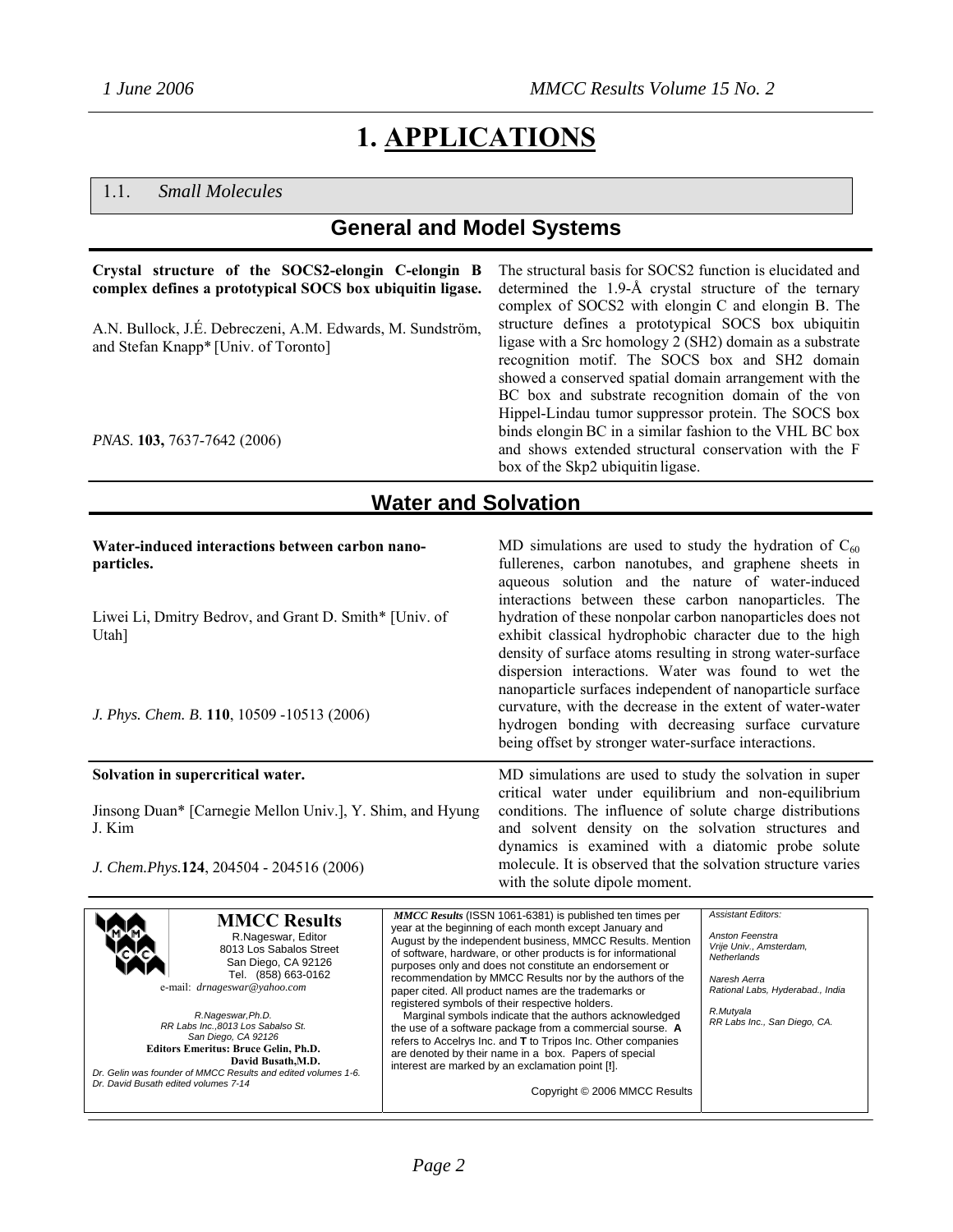# **Medicinal Chemistry and Drug Design**

| Evaluation of glycolamide esters of indomethacin as<br>potential cyclooxygenase-2 (COX-2) inhibitors.<br>S. Khanna, M. Madan, A. Vangoori, R. Banerjee,<br>R.Thaimattam, S.K. Jafar Sadik Basha, M. Ramesh, Seshagiri<br>Rao and Manojit Pal* [Dr. Reddy's Labs Ltd]<br>Bioorg. Med. Chem. 14, 4820-4833 (2006)                                                                                                                                                         | A number of novel indomethacin glycolamide esters are<br>tested for their cyclooxygenase inhibition in vitro<br>properties. Many compounds proved to be selective<br>COX-2 inhibitors, and subtle structural changes in the<br>substituents on the glycolamide ester moiety altered the<br>inhibitory properties. Molecular modeling studies are<br>used to rationalize their in vitro data and<br>$[1-(4-$<br>chlorobenzoyl)-5-methoxy-2-methyl-1H-indol-3-yl]acetic<br>acid 2-morpholin-4-yl-2-oxo ethyl ester, is identified as a<br>promising compound.                 |
|-------------------------------------------------------------------------------------------------------------------------------------------------------------------------------------------------------------------------------------------------------------------------------------------------------------------------------------------------------------------------------------------------------------------------------------------------------------------------|-----------------------------------------------------------------------------------------------------------------------------------------------------------------------------------------------------------------------------------------------------------------------------------------------------------------------------------------------------------------------------------------------------------------------------------------------------------------------------------------------------------------------------------------------------------------------------|
| docking,<br>vitro<br>Synthesis,<br>and<br>in<br>activity<br>of<br>thiosemicarbazones, aminoacyl-thiosemicarbazides and<br>acyl-thiazolidones against Trypanosoma cruzi.<br>A.C. Lima Leite* [Univ. Federal de Pernambuco], R.S. de<br>Lima, D.R. de M. Moreira, M.V. de O. Cardoso, A.C.G. de<br>Brito, L.M. Farias dos Santos, M.Z. Hernandes, A.C.<br>Kiperstok, R.S. de Lima and M.B.P. Soares<br>Bioorg. Med. Chem. 14, 3749-3757 (2006)                            | A novel series of thiosemicarbazone, aminoacyl-<br>thiazolidone and their derivatives structures have anti-<br>Trypanosoma cruzi activity. Biological evaluation<br>showed that some of these compounds are able to inhibit<br>the growth of T. cruzi in concentrations non-cytotoxic to<br>mammalian cells. Docking studies are performed to<br>investigate the binding pattern of these compounds for<br>the T. cruzi cruzain (TCC) protein, have a significant<br>correlation with experimental data.                                                                    |
| antiviral<br>Synthesis,<br>activity,<br>and<br>pharmacokinetic<br>evaluation<br>pyridylmethyl<br>analogs<br>of<br><b>P3</b><br>of<br>oximinoarylsulfonyl HIV-1 protease inhibitors.<br>J.T. Randolph* [Abbott Labs], P.P. Huang, W.J. Flosi, David<br>DeGoey, L.L. Klein, C.M. Yeung, C. Flentge, Mingua Sun,<br>Chen Zhao, Tatyana Dekhtyar, Hongmei Mo, Lynn Colletti,<br>Warren Kati, K.C. Marsh, A. Molla and D.J. Kempf<br>Bioorg. Med. Chem. 14, 4035-4046 (2006) | Potent analogues of oximinoarylsulfonamides of HIV-1<br>aspartyl protease, provided low nanomolar $EC_{50}$ values<br>against both wild-type HIV and resistant mutant virus<br>(A17). Pharmacokinetic results of these compounds<br>showed good exposure when co-administered orally with<br>an equal amount of ritonavir in the rat, with average AUC<br>$>8 \mu g$ h/mL. The 3-pyridylmethyl analog gave the best<br>overall exposure, is the potent inhibitor of cytochrome<br>P450 3A $(K_i = 2.4$ nM).                                                                 |
| A density functional study of flavonoid compounds with<br>anti-HIV activity.<br>J. Lameira, C.N. Alves* [Univ. of Federal do Para], V.<br>Moliner and E. Silla<br>Euro.J. Med. Chem. 41, 616-623 (2006)                                                                                                                                                                                                                                                                 | DFT/B3LYP with the 6-31G* basis set is employed to<br>calculate a set of molecular properties of 26 flavonoid<br>compounds with anti-HIV activity. The multiple linear<br>regression method is used to correlate the biological<br>activity and structural properties. The anti-HIV activity of<br>related<br>compounds<br>with<br>the<br>molecular<br>are<br>hydrophobicity, the electronegativity and the charges on<br>some key atoms, while that the toxicity is related with the<br>electronic affinities (EA), ClogP and charge on atom 8.                            |
| The influence of target family and functional activity on<br>the physicochemical properties of pre-clinical compounds.<br>Richard Morphy* [Organon Labs]<br>J. Med. Chem., 49 (10), 2898 -2908 (2006)                                                                                                                                                                                                                                                                   | The ligands for peptide GPCRs are found to be less<br>efficient than the ligands for monoamine GPCRs. The<br>changes in the property values during the optimization<br>process are found to vary only across the target families,<br>with the main determinant of the drug-likeness of the<br>optimized compounds. Agonists for monoamine GPCRs,<br>opioid receptors and ion channels are typically smaller<br>and less lipophilic than the antagonists, but there is no<br>difference between the agonists and the antagonists for<br>peptide GPCRs and nuclear receptors. |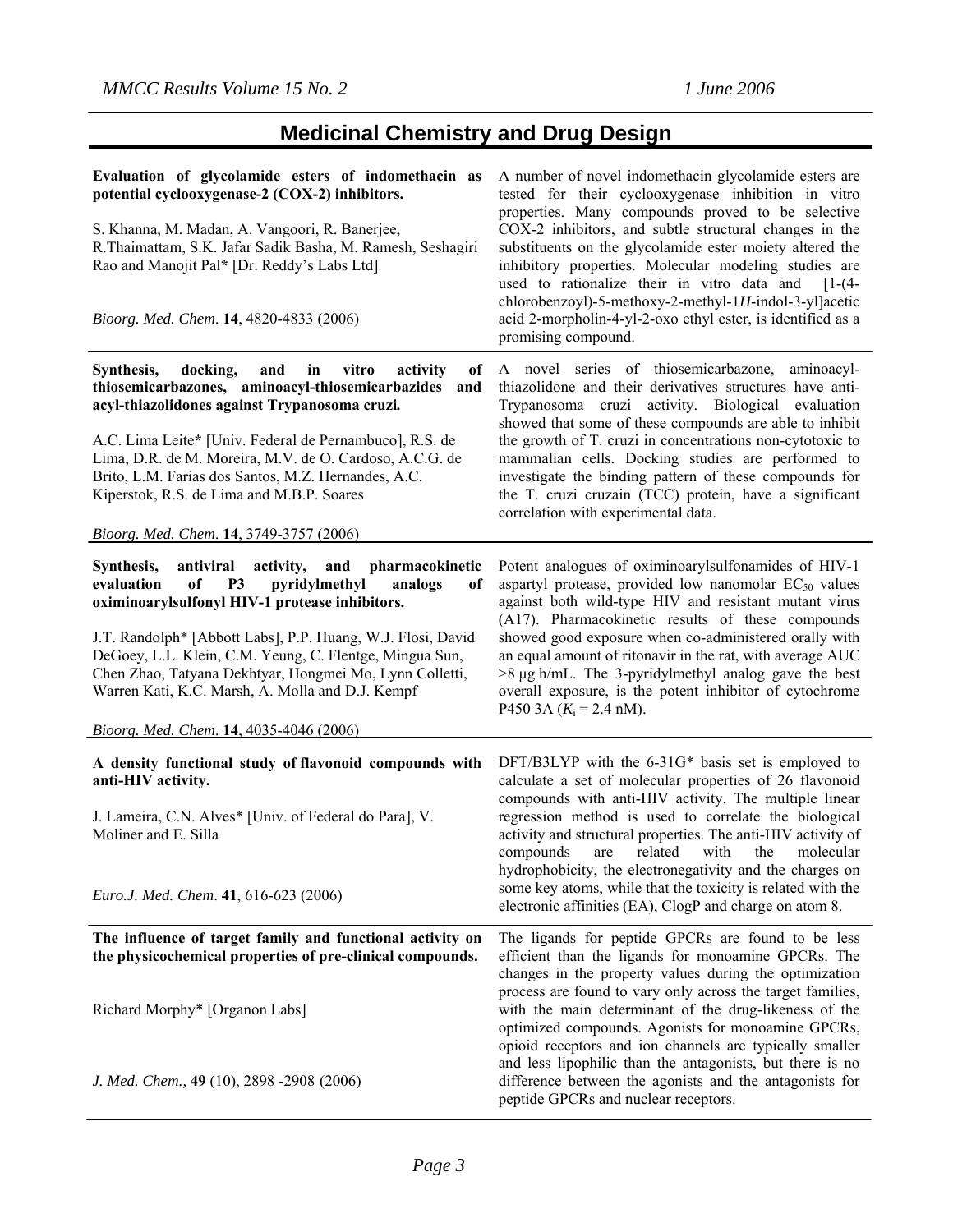| Medicinal Chemistry and Drug Design (cont'd) |  |  |  |
|----------------------------------------------|--|--|--|
|----------------------------------------------|--|--|--|

| An integrated in silico-3D model-driven discovery of a<br>novel, potent, and selective amidosulfonamide 5-HT <sub>1A</sub><br>agonist (PRX-00023) for the treatment of anxiety and<br>depression.<br>Oren M. Becker* [Predix Pharm.], D.S. Dhanoa, Y. Marantz,<br>Dongli Chen, Sharon Shacham, Srinivasa Cheruku, Alexander<br>Heifetz, Pradyumna Mohanty, Merav Fichman, Anurag<br>Sharadendu, Raphael Nudelman, Michael Kauffman, and<br>Silvia Noiman<br>J. Med. Chem. 49, 3116 -3135 (2006) | Discovery of a novel, potent,<br>selective<br>and<br>amidosulfonamide nonazapirone $5-HT1A$ agonist for the<br>treatment of anxiety and depression, for generalized<br>anxiety disorder (GAD) is reported. PREDICT<br>methodology is used to model the 3D structure of 5-<br>$HT1A$ , and then performing in silico screening on that<br>structure leading to the discovery of a 1 nM lead<br>compound. The lead compound is optimized following a<br>strategy devised based on in silico 3D models and<br>realized through an in silico-driven optimization process,<br>rapidly overcoming selectivity issues (affinity to $5-HT1A$ )<br>vs al-adrenergic receptor) and potential cardiovascular<br>issues (hERG binding), leading to a clinical compound. |
|-------------------------------------------------------------------------------------------------------------------------------------------------------------------------------------------------------------------------------------------------------------------------------------------------------------------------------------------------------------------------------------------------------------------------------------------------------------------------------------------------|-------------------------------------------------------------------------------------------------------------------------------------------------------------------------------------------------------------------------------------------------------------------------------------------------------------------------------------------------------------------------------------------------------------------------------------------------------------------------------------------------------------------------------------------------------------------------------------------------------------------------------------------------------------------------------------------------------------------------------------------------------------|
| A combination of molecular dynamics and docking<br>calculations to explore the binding mode of ADS-J1, a<br>polyanionic compound endowed with anti-HIV-1 activity.<br>Fabrizio Manetti, Cristina Tintori, M. Armand-Ugón, Imma<br>Clotet-Codina, Silvio Massa, Rino Ragno, José A. Esté, and<br>Maurizio Botta* [Univ. di Roma "La Sapienza]<br>J. Chem. Info. & Mod. 46, 1344-1351 (2006)                                                                                                      | Molecular modeling investigations on ADS-J1, a<br>polyanionic compound with anti-HIV activity that is able<br>to interfere with gp120-coreceptor interactions are<br>presented. Computer simulations suggested that the V3<br>loop of gp120 is the preferential binding site for ADS-J1<br>onto HIV-1. Mutations induced by the inhibitor<br>significantly changed the stereoelectronic properties of<br>the gp120 surface, justifying a marked drop in the affinity<br>of ADS-J1 toward an ADS-J1-resistant HIV-1 strain.                                                                                                                                                                                                                                  |
| Immunophysical properties and prediction of activities for<br>vaccinia virus complement control protein and smallpox<br>inhibitor of complement enzymes using molecular<br>dynamics and electrostatics.<br>Li Zhang, and Dimitrios Morikis* [Univ. of Calif.]<br><i>Biophys. J.</i> 90, 3106-3119 (2006)                                                                                                                                                                                        | simulations<br>MD<br>and<br>Poisson-Boltzmann-type<br>electrostatic calculations are used to the immunophysical<br>modeling for VCP, SPICE, and three mutants. VCP and<br>SPICE are homologous viral proteins that control the<br>complement system by imitating, structurally and<br>functionally, natural regulators of complement activation.<br>The results are compared with experimental data to form<br>correlations between the overall positive electrostatic<br>potential of VCP/SPICE with binding and activity. These<br>correlations are used to predict the binding and activity<br>properties.                                                                                                                                               |
| Stably tethered multifunctional structures of defined Dock and lock method is described and applied to study<br>composition made by the dock and lock method for use in the binding between the regulatory subunits of cAMP-<br>cancer targeting.<br>Edmund A. Rossi, David M. Goldenberg* [Immunomedics<br>Inc.,], Thomas M. Cardillo, William J. McBride, Robert M.<br>Sharkey, and Chien-Hsing Chang<br>PNAS. 103, 6829-6834 (2006)                                                          | dependent protein kinase and the anchoring domains of A<br>kinase anchor proteins.<br>This approach allowed<br>quantitative and site-specific coupling of many different<br>biological substances for diverse medical applications.<br>This method is validated by producing bispecific,<br>trivalent-binding complexes composed of three stably<br>linked Fab fragments capable of selective delivery of<br>radiotracers to human cancer xenografts, resulting in<br>rapid, significantly improved cancer targeting and<br>imaging, providing tumor/blood ratios.                                                                                                                                                                                          |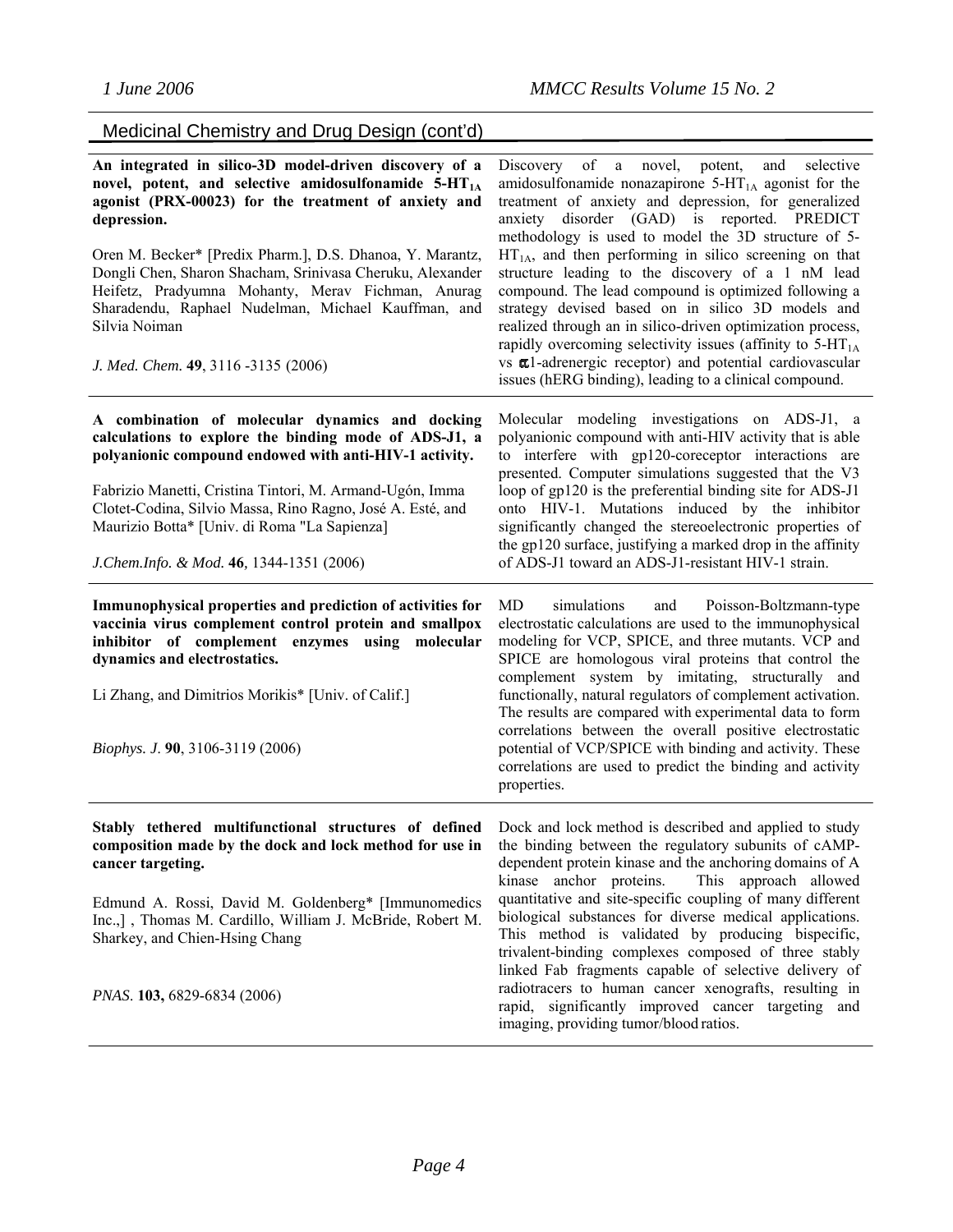| Medicinal Chemistry and Drug Design (cont'd) |  |  |
|----------------------------------------------|--|--|
|----------------------------------------------|--|--|

**Correlation weighting of valence shells in QSAR analysis of toxicity.** 

A.A. Toropov\* [Inst. Res. Pharm.] and Emilio Benfenati

*Bioorg. Med. Chem*. **14**, 3923-3926 (2006)

QSAR is proposed for predicting the toxicity  $LC_{50}$ -96h of 274 organic pesticides through optimizing of correlation weights of local and global graph invariants. The obtained best model used weighted  $S2_k$  and global LHFG invariants.

## **Quantitative Structure-Activity Relations**

| Correlation weighting of valence shells in QSAR analysis<br>of toxicity.<br>A.A. Toropov* [Inst. Res. Pharm.] and Emilio Benfenati                                  | QSAR is proposed for predicting the toxicity $LC_{50}$ -96h of<br>274 organic pesticides through optimizing of correlation<br>weights of local and global graph invariants. The<br>obtained best model used weighted $S2_k$ and global LHFG<br>invariants.                                         |
|---------------------------------------------------------------------------------------------------------------------------------------------------------------------|----------------------------------------------------------------------------------------------------------------------------------------------------------------------------------------------------------------------------------------------------------------------------------------------------|
| Bioorg. Med. Chem. 14, 3923-3926 (2006)                                                                                                                             |                                                                                                                                                                                                                                                                                                    |
| Comparative<br>structure-activity<br>relationships<br><sub>of</sub><br>benztropine analogues at the dopamine transporter and<br>histamine $H_1$ receptors.          | Benzotropine and its analogues showed higher binding<br>affinities than the histamine $H_1$ receptor and DAT.<br>Histamine H1-antagonist pharmacophore model is<br>developed based on the cyproheptadine template, using a                                                                         |
| S.S. Kulkarni, T.A. Kopajtic, J.L. Katz and A. H. Newman*<br>[Nat. Inst. on Drug Abuse, Baltimore]                                                                  | five-point superposition of classical antagonists. The<br>molecular models at the DAT and histamine H1 receptor<br>are providing further insight into the structural<br>requirements for binding affinity and selectivity for                                                                      |
| Bioorg. Med. Chem. 14, 3625-3634 (2006)                                                                                                                             | further drug design.                                                                                                                                                                                                                                                                               |
| A new type of ketolide bearing an N-aryl-alkyl acetamide<br>moiety at the C-9 iminoether: Synthesis and structure-<br>activity relationships (2).                   | N-aryl-alkyl acetamide moiety at the C-9 iminoether and<br>its analogues were examined for their antibacterial<br>activities and pharmacokinetic properties. It was found<br>that the introduction of an $(R)$ -alkyl group between the<br>amide<br>and<br>iminoether<br>groups<br>improved<br>the |
| Takashi Nomura* [Shionogi & Co.Ltd.], Tsutomu Iwaki,<br>Yukitoshi Narukawa, Koichi Uotani, Toshihiko Hori, and<br>Hideaki Miwa                                      | pharmacokinetic properties. The compound with an $N-(3-)$<br>quinoxalin-6-yl-propyl)-propionamide moiety have in<br>vivo efficacy comparable to CAM with potent in vitro<br>antibacterial activities against the key respiratory<br>including Haemophilus<br>pathogens<br>influenzae<br>and        |
| Bioorg. Med. Chem. 14, 3697-3711 (2006)                                                                                                                             | erythromycin-resistant S. pneumoniae.                                                                                                                                                                                                                                                              |
| Synthesis and structure-activity relationships (SARs) of<br>1,5-diarylpyrazole cannabinoid type-1 (CB1) receptor<br>ligands for potential use in molecular imaging. | SAR is examined on Cannabinoid type-1 $(CB1)$ receptor<br>ligands, derived from the 1,5-diarylpyrazole template of<br>rimonabant. The present study is focused on the<br>potential discovery of CB1 receptor radioligands, which                                                                   |
| S.R. Donohue* [NIH], C. Halldin, and V.W. Pike<br>Bioorg. Med. Chem. 14, 3712-3720 (2006)                                                                           | is used as probes with in vivo molecular imaging.                                                                                                                                                                                                                                                  |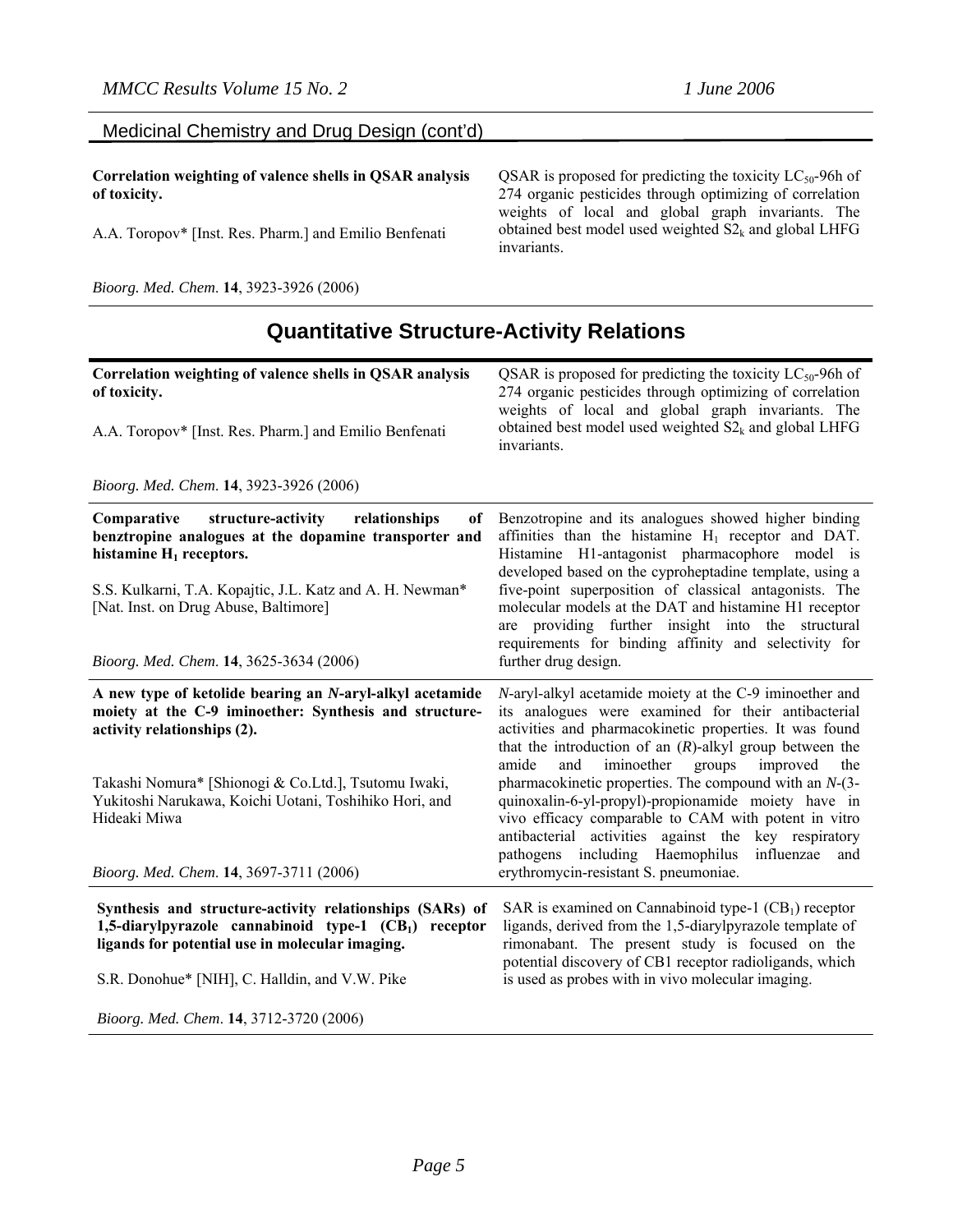| β-Nitrostyrene derivatives as potential antibacterial<br>agents: A structure-property-activity relationship study.<br>Nuno Milhazes, Rita Calheiros, M. Paula M. Marques, Jorge<br>Garrido, M. Natália D.S. Cordeiro, Cátia Rodrigues, Sandra<br>Quinteira, Carla Novais, Luísa Peixe and Fernanda Borges*<br>[Univ. of Porto]<br>Bioorg. Med. Chem. 14, 4078-4088 (2006) | Structural property-activity-relationship approach is<br>applied through linear regression analysis to obtain a<br>correlation between the physicochemical parameters of<br>the compounds and their bacterial activity. The $\beta$ -<br>nitrostyrene compounds showed lower activity towards<br>all the tested bacteria relative to the $\beta$ -methyl- $\beta$ -<br>nitrostyrene analogues. The SPAR results are well agreed<br>with the redox potentials and the antibacterial activity of<br>the series of $\beta$ -nitrostyrene derivatives.                                              |
|---------------------------------------------------------------------------------------------------------------------------------------------------------------------------------------------------------------------------------------------------------------------------------------------------------------------------------------------------------------------------|-------------------------------------------------------------------------------------------------------------------------------------------------------------------------------------------------------------------------------------------------------------------------------------------------------------------------------------------------------------------------------------------------------------------------------------------------------------------------------------------------------------------------------------------------------------------------------------------------|
| In silico ADME modelling 2: Computational models to<br>predict human serum albumin binding affinity using ant<br>colony systems.<br>G.B. Sitarama, Ramamurthi Narayanan* [Tata Consultancy<br>Serv. Ltd.], and Akash Khandelwal<br>Bioorg. Med. Chem. 14, 4118-4129 (2006)                                                                                                | A stochastic method with multiple linear regressions is<br>used to derive optimal QSPR models based on five and<br>six descriptors with excellent predictive power. The best<br>five-descriptor model is based on Kier and Hall valence<br>connectivity index, Auto-correlation descriptor weighted<br>by atomic masses, Auto-correlation descriptor weighted<br>by atomic polarizabilities, AlogP98, SklogS. The results<br>showed that the binding affinity of small organic<br>compounds to human serum albumin is depending on the<br>hydrophobic interactions, solubility, size and shape. |
| Linear and nonlinear QSAR study of N-hydroxy-2-<br>[(phenylsulfonyl)amino]acetamide derivatives as matrix<br>metalloproteinase inhibitors.<br>M. Fernández, Julio Caballero* [Univ. of Matanzas], and<br>A. Tundidor-Camba.<br>Bioorg. Med. Chem. 14, 4137-4150 (2006)                                                                                                    | 2D autocorrelation descriptors are used to model the<br>inhibitory activity toward matrix metalloproteinases of N-<br>hydroxy-2-[(phenylsulfonyl)amino]acetamide derivatives<br>(HPSAAs). The relevant molecular descriptors are<br>selected by linear and nonlinear genetic algorithm feature<br>selection using multiple linear regression and Bayesian-<br>regularized neural network approaches. The results are<br>providing molecular information about the ligand<br>specificity for MMP $S_1$ , $S_1$ , and $S_2$ pockets.                                                              |
| QSAR study of 1,4-dihydropyridine calcium channel<br>antagonists based on gene expression programming.<br>Hong Zong Si* [Lanzhou Univ.], Tao Wang, Ke Jun Zhang,<br>Zhi De Hu, and Bo Tao Fan<br>Bioorg. Med. Chem. 14, 4834-4841 (2006)                                                                                                                                  | The gene expression programming is used to develop<br>quantitative model as a potential screening mechanism<br>for a series of 1,4-dihydropyridine calcium channel<br>antagonists. The heuristic method is used to search the<br>descriptor space and select the descriptors responsible for<br>activity. A nonlinear, six-descriptor model based on gene<br>expression programming with mean-square errors 0.19<br>was set up with a predicted correlation coefficient $(R^2)$<br>0.92. This method provides a new and effective method<br>for drug design and screening.                      |
| Synthesis, study of 3D structures, and pharmacological<br>nitroimidazolyl-1,4-<br>activities<br>lipophilic<br>оf<br>dihydropyridines as calcium channel antagonist.<br>Ramin Miri* [Shiraz Univ. of Med.Sci.], Katayoun Javidnia,<br>Hasti Sarkarzadeh, and Bahram Hemmateenejad<br>Bioorg. Med. Chem. 14, 4842-4849 (2006)                                               | QSAR studies showed that the potency of nifedipine<br>analogues was dependent upon lipophilicity, an electronic<br>term and separated terms for each position on the DHP<br>ring. The results for asymmetrical esters showed that<br>lengthening of the substituent in $C_3$ ester substituent<br>increased activity. When increasing of the length is<br>accompanied by increasing the hindrance, the activity<br>decreased. The results showed that all compounds were<br>more active or similar in effect to that of the reference<br>drug nifedipine.                                       |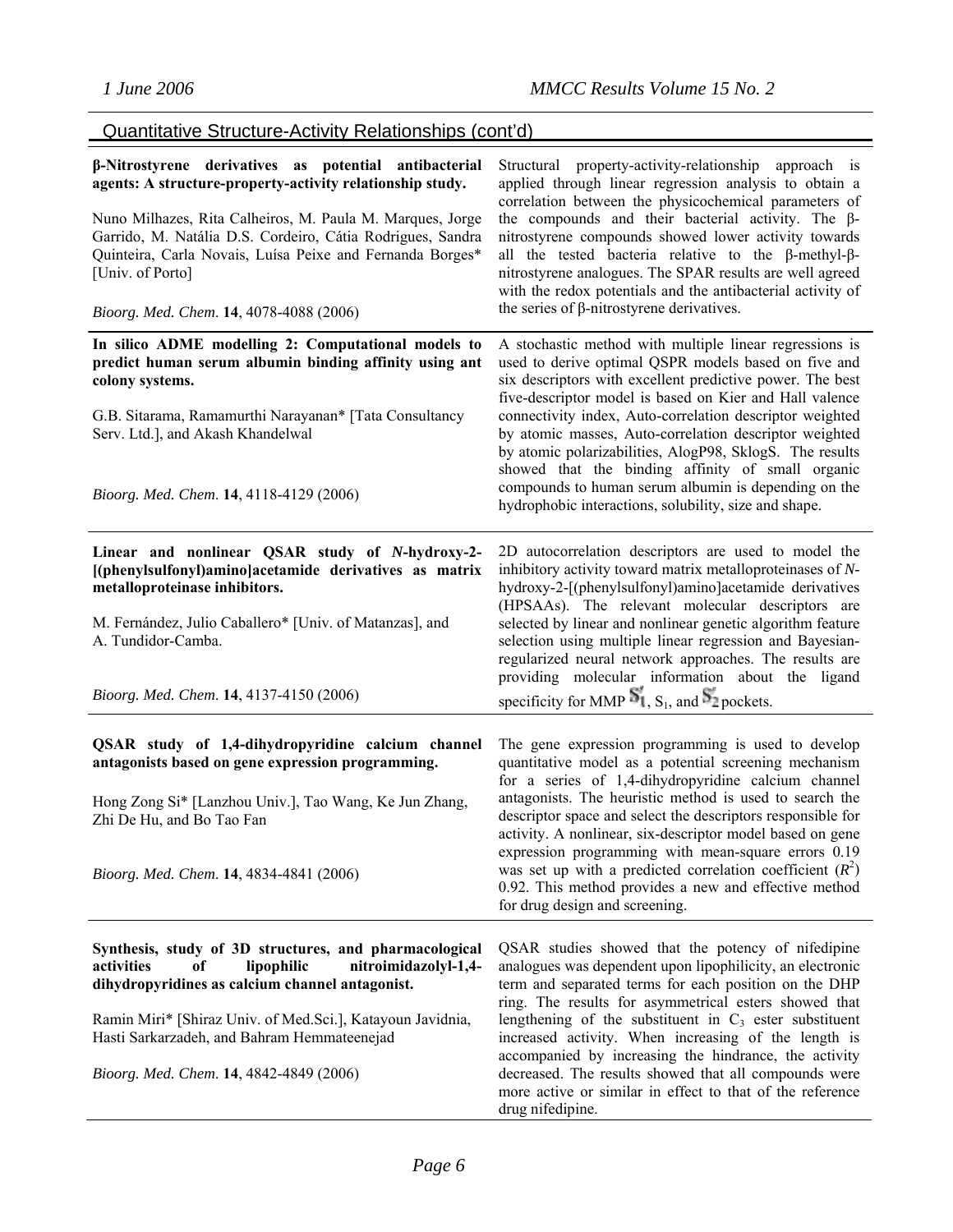**The application of a 3D-QSAR (***auto***MEP/PLS) approach as an efficient pharmacodynamic-driven filtering method for small-sized virtual library: Application to a lead**  optimization of a human A<sub>3</sub> adenosine receptor **antagonist.** 

Stefano Moro\* [Univ. di Padova], M. Bacilieri, B. Cacciari, C. Bolcato, C. Cusan, G. Pastorin, Karl-Norbert Klotz, and G. Spalluto

*Bioorg. Med. Chem*. **14**, 4923-4932 (2006)

3D-QSAR (*auto*MEP/PLS) method is applied with the combination of molecular electrostatic potential (MEP) surface properties (autocorrelation vectors) with the conventional partial least squares (PLS) analysis to predict the human  $A_3$  receptor antagonist activities. A small-sized combinatorial library (841 compounds) is derived from the scaffold of the known human  $A_3$ antagonist pyrazolo-triazolo-pyrimidines to prove this method as an efficient and alternative pharmacodynamic filtering for small-size virtual library.

quantitative models of the compounds, which are having antimalarial activity. The theoretical predictions are well agreed with the experimental results. The results are further useful in rational antimalarial-drug design and

| <b>QSAR</b> modeling of the inhibition of Glycogen Synthase<br>Kinase-3.<br>Alan R. Katritzky* [Univ. of Florida], Liliana M. Pacureanu,<br>Dimitar A. Dobchev, Dan C. Fara, Pablo R. Duchowicz, and<br>Mati Karelson<br><i>Bioorg. Med. Chem.</i> <b>14</b> , 4987-5002 (2006)                      | CODESSA PRO is used to develop quantitative<br>structure-activity relationship models of the biological<br>activity of 277 inhibitors of Glycogen Synthase Kinase-3<br>using geometrical, topological, quantum mechanical, and<br>electronic descriptors. The linear and nonlinear models<br>obtained link the structures to their reported activity<br>$pIC_{50}$ . The main factors which are influencing the<br>inhibitory activity of the GSK-3 enzyme are discussed. |
|------------------------------------------------------------------------------------------------------------------------------------------------------------------------------------------------------------------------------------------------------------------------------------------------------|---------------------------------------------------------------------------------------------------------------------------------------------------------------------------------------------------------------------------------------------------------------------------------------------------------------------------------------------------------------------------------------------------------------------------------------------------------------------------|
| potent 5-nitrofuryl derivatives<br>as inhibitors<br><b>New</b><br>of Trypanosoma cruzi growth. 3D-QSAR<br>(CoMFA)<br>studies.<br>G. Aguirre, M. Boiani, E. Cabrera, Hugo Cerecetto* [Univ. de<br>la Republica], R. Di Maio, M. González, A. Denicola,<br>C. Mauricio R. Sant'Anna, and E.J. Barreiro | Growth inhibitory activity in vitro of sixteen new 5-<br>nitrofuryl derivatives against the protozoan parasite<br>Trypanosoma cruzi, the causative agent of American<br>trypanosomiasis, is studied. 3D-QSAR studies based on<br>CoMFA are performed, the best model gave the<br>importance of a specific hydrogen-bonding pattern<br>around the carbonyl or thiocarbonyl moieties, as well as                                                                            |
| <i>Euro.J. Med. Chem.</i> 41, 457-466 (2006)                                                                                                                                                                                                                                                         | the requirement for hydrophobic lateral chains.                                                                                                                                                                                                                                                                                                                                                                                                                           |
| Non-stochastic quadratic fingerprints and LDA-based                                                                                                                                                                                                                                                  | TOMOCOMD-CARDD is<br>used to<br>the<br>compare                                                                                                                                                                                                                                                                                                                                                                                                                            |

**QSAR models in hit and lead generation through virtual screening: theoretical and experimental assessment of a promising method for the discovery of new antimalarial compounds.** 

A. Montero-Torres\* [Cent. Univ. of Las Villas], R.N. García-Sánchez, Y. Marrero-Ponce, Y. Machado-Tugores, J.J. Nogal-Ruiz, A.R. Martínez-Fernández, V.J. Arán, Carmen Ochoa, A. Meneses-Marcel, and F. Torrens

*Euro.J. Med. Chem*. **41**, 483-493 (2006)

| activity<br><b>Ouantitative</b><br>structure<br>of benzoxazinone derivatives | relationship QSAR studies are used with the genetic algorithm and<br>as neuropeptide $Y$ $Y5$ multiple linear regression to generate the relationship |
|------------------------------------------------------------------------------|-------------------------------------------------------------------------------------------------------------------------------------------------------|
| receptor antagonists                                                         | between biological activity and calculated descriptors.                                                                                               |
|                                                                              | The best model is developed using four descriptors from                                                                                               |
| S. Deswal and N. Roy* [Nat. Inst. of Pharm. Edu. & Res.]                     | topological, thermodynamic,<br>spatial and                                                                                                            |
| Euro.J. Med. Chem. 41, 552-557 (2006)                                        | electrotopological class. The model is validated through<br>cross validation, randomization and external test set<br>prediction.                      |

development.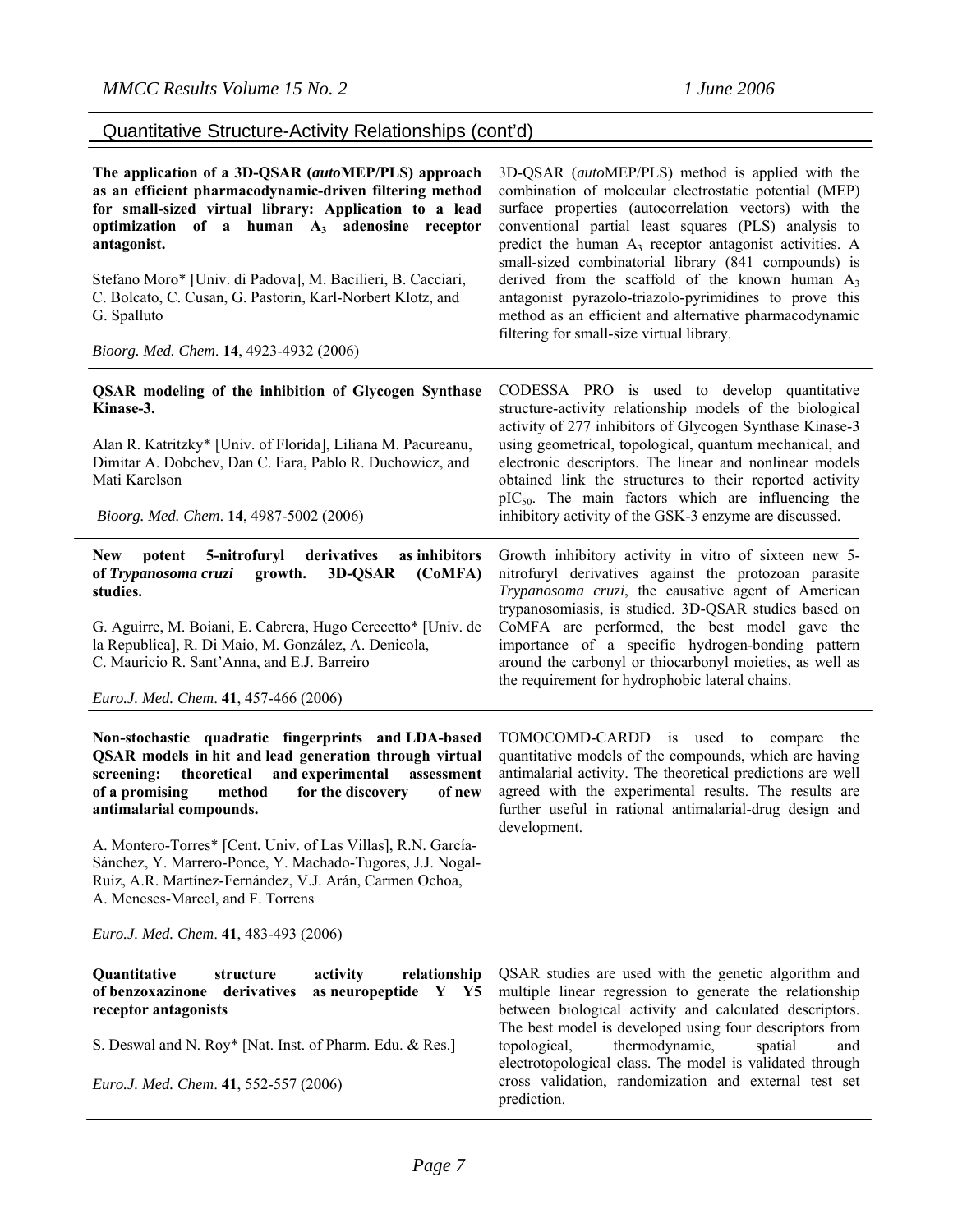| New ligands with affinity for the $\alpha_4\beta_2$ subtype of nicotinic<br>acetylcholine receptors. Synthesis, receptor binding, and<br>3D-QSAR modeling.<br>K. Audouze, E. Østergaard Nielsen, G.M. Olsen, P. Ahring,<br>T. Dyhring Jorgensen, Dan Peters, Tommy Liljefors, and<br>Thomas Balle* [Danish Univ. of Pharm. Sci.]<br>J. Med. Chem. 49, 3159 -3171 (2006)                                                            | The GRID/GOLPE approach is used to develop 3D-<br>QSAR model, interpreted in terms of contour maps of the<br>PLS coefficients and in terms of a homology model of the<br>$\alpha_4\beta_2$ subtype of the nicotinic acetylcholine receptors. The<br>hydrogen bonding from both hydrogens on the protonated<br>amine and from the pyridine nitrogen to a water molecule<br>as well as van der Waals interactions between the<br>substituent bearing the protonated amine and the receptor<br>is of importance for ligand affinity. The combination of<br>3D-QSAR and homology modeling proved successful for<br>the interpretation of structure-affinity relationships as<br>well as the validation of the individual modeling<br>approaches. |
|------------------------------------------------------------------------------------------------------------------------------------------------------------------------------------------------------------------------------------------------------------------------------------------------------------------------------------------------------------------------------------------------------------------------------------|----------------------------------------------------------------------------------------------------------------------------------------------------------------------------------------------------------------------------------------------------------------------------------------------------------------------------------------------------------------------------------------------------------------------------------------------------------------------------------------------------------------------------------------------------------------------------------------------------------------------------------------------------------------------------------------------------------------------------------------------|
| Design, molecular modeling, synthesis, and anti-HIV-1<br>activity of new indolyl aryl sulfones: Novel derivatives of<br>the indole-2-carboxamide.<br>Rino Ragno* [Univ. di Roma La Sapienza], A. Coluccia,<br>G. La Regina, G. De Martino, F. Piscitelli, A. Lavecchia,<br>E. Novellino, A. Bergamini, C. Ciaprini, A. Sinistro,<br>G. Maga, E. Crespan, M. Artico, and R. Silvestri.<br>J. Med. Chem., 49 (10), 3172 -3184 (2006) | Molecular modeling studies and highly predictive 3-D<br>QSAR model led to the discovery of exceptionally potent<br>indolyl aryl sulfones (IASs) characterized by the presence<br>of either a pyrrolidyn-2-one nucleus at the indole-2-<br>carboxamide or some substituents at the indole-2-<br>carbohydrazide. It is observed that two compounds are<br>active in the sub-nanomolar range of concentration in<br>both MT-4 and C8166 cell-based anti-HIV assays. These<br>compounds showed excellent inhibitory activity against<br>both HIV-112 and HIV-AB1 primary isolates in<br>lymphocytes and against HIV WT in macrophages.                                                                                                           |
| Quantitative structure-activity relationship studies on<br>inhibition of HERG potassium channels.<br>K. Yoshida and Tomoko Niwa* [Nippon Shinyaku Co., Ltd.]<br>J.Chem.Info. & Mod. 46, 1371-1378 (2006)                                                                                                                                                                                                                           | 2D-QSAR studies are performed on 104 HERG channel<br>blockers with diverse<br>structures and formulated<br>interpretable models to guide chemical-modification<br>studies and virtual screening. Statistically significant<br>descriptors are selected by a genetic algorithm, and the<br>final model included the octanol/water partition<br>coefficient, topological polar surface area, diameter,<br>summed surface area of atoms. The correspondence of<br>the molecular determinants derived from the 2D-QSAR<br>models with the 3D structural characteristics of the<br>putative binding site in a homology-modeled HERG                                                                                                               |
| A genetic-function-approximation-based QSAR model for<br>the affinity of arylpiperazines toward $\alpha_1$ adrenoceptors.<br>L. Maccari, M. Magnani, G. Strappaghetti, F. Corelli,<br>Maurizio Botta* [Univ. di Perugia] and F. Manetti<br>J.Chem.Info. & Mod. 46, 1466-1478 (2006)                                                                                                                                                | channel is discussed.<br>The genetic function approximation algorithm is used to<br>generate a QSAR equation to correlate the structural<br>properties of arylpiperazine derivatives with their affinity<br>toward the $x_1$ adrenoceptor ( $\alpha_1$ -AR). The new model is<br>compared with the previous pharmacophore for $\alpha_1$ -AR<br>antagonists and a QSAR model for $\alpha_2$ -AR antagonists<br>with the aim of finding common or different key<br>determinants influencing both affinity and selectivity<br>toward $\alpha_1$ - and $\alpha_2$ -AR.                                                                                                                                                                          |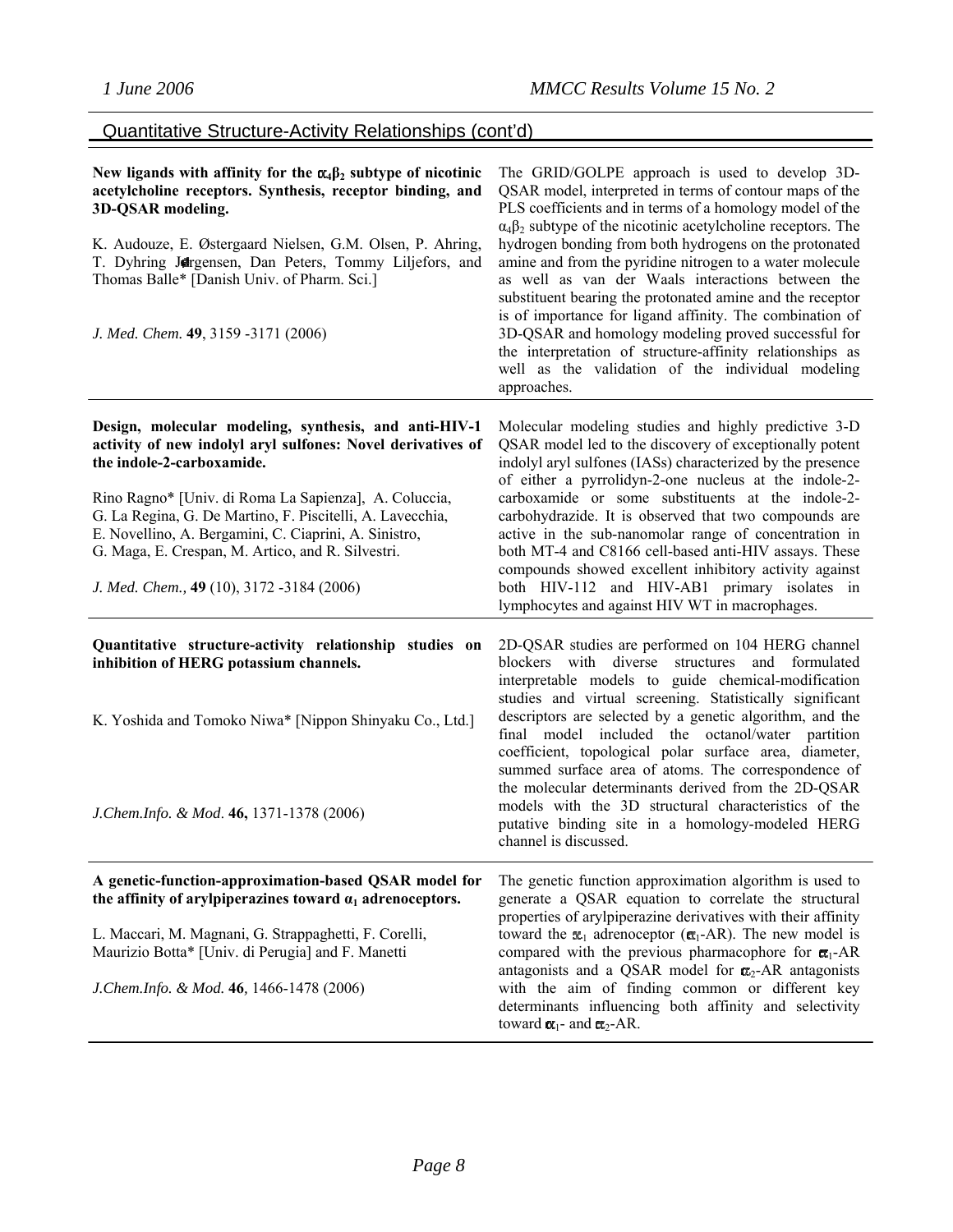| Diagnostic tools to determine the quality of<br>"Transparent" regression-based QSARs: The "Modelling | A bivariate plot is presented for comparing two or more<br>QSAR models based on descriptive power (Dp) and                                                                                 |
|------------------------------------------------------------------------------------------------------|--------------------------------------------------------------------------------------------------------------------------------------------------------------------------------------------|
| Power" plot.                                                                                         | predictive power (Pp), two new regression models.<br>Descriptive power is estimated through the relative                                                                                   |
| Salvador Sagrado* [Univ. de Valencia], and M.T. D. Cronin                                            | uncertainty of model coefficients, and the predictive<br>power is estimated through both the fitted and cross-<br>validated explained variance of the response variable.                   |
| J.Chem.Info. & Mod. 46, 1523-1532 (2006)                                                             | The results are intuitive impression of the descriptive,<br>global importance of the selected descriptors and<br>predictive (possibility of performing QSAR and SAR<br>estimations) power. |

### **Host-Guest Systems**

#### Evolution of the Thienopyridine Class of Inhibitors of I<sub>K</sub>B **Kinase-β: Part I: Hit-to-Lead Strategies.**

Tina Morwick\* [Boehringer Ingelheim Pharm.], A. Berry, J. Brickwood, M. Cardozo, K. Catron, M. DeTuri, J. Emeigh, C. Homon, M. Hrapchak, S. Jacober, S. Jakes, P. Kaplita, T.A. Kelly, J. Ksiazek, M. Liuzzi, R. Magolda, Can Mao, D. Marshall, D. McNeil, A. Prokopowicz, III, C. Sarko, E. Scouten, C. Sledziona, S. Sun, J. Watrous, J. Ping Wu, and C. L. Cywin

*J. Med. Chem.* **49**, 2898 -2908 (2006)

#### **2D Structure depiction.**

A.M. Clark\* [Chem. Comp. Group Inc.], P. Labute, and M. Santavy.

*J.Chem.Info. & Mod.* **46***,* 1107-1123 (2006)

#### **A!**

**Pharmacophore modeling and in silico screening for new P450 19 (Aromatase) inhibitors.** 

D. Schuster, C. Laggner, T.M. Steindl, A. Palusczak, R.W. Hartmann, and Thierry Langer\* [Saarland Univ.]

*J.Chem.Info. & Mod.* **46***,* 1301-1311 (2006)

High-throughput screening is used to describe in detail for a collection of screening hits identified as inhibitors of I<sub>K</sub>B kinase- β (IKK β). A promising hit series is selected and subsequent lead generation activities included the development of a pharmacophore hypothesis and structure-activity relationship for the hit series from the results. This led to the exploration of related scaffolds offering additional opportunities, and the various structural classes were comparatively evaluated for enzyme inhibition, selectivity, and drug-like properties. A novel lead series of thienopyridines is established, and this series advanced into lead optimization for further development.

An algorithm to depict 2d coordinates of chemical structures is described in detail and measurements of its overall success are presented.

The present study analyzes chemical features common to P450 19 inhibitors to develop ligand-based, selective pharmacophore models for this enzyme. The HipHop and HypoRefine algorithms implemented in the Catalyst package are used to create both common feature and quantitative models. The common feature model for P450 19 includes two ring aromatic features in its core and two hydrogen bond acceptors at the ends. The models are used as database search queries to identify active compounds from the NCI database.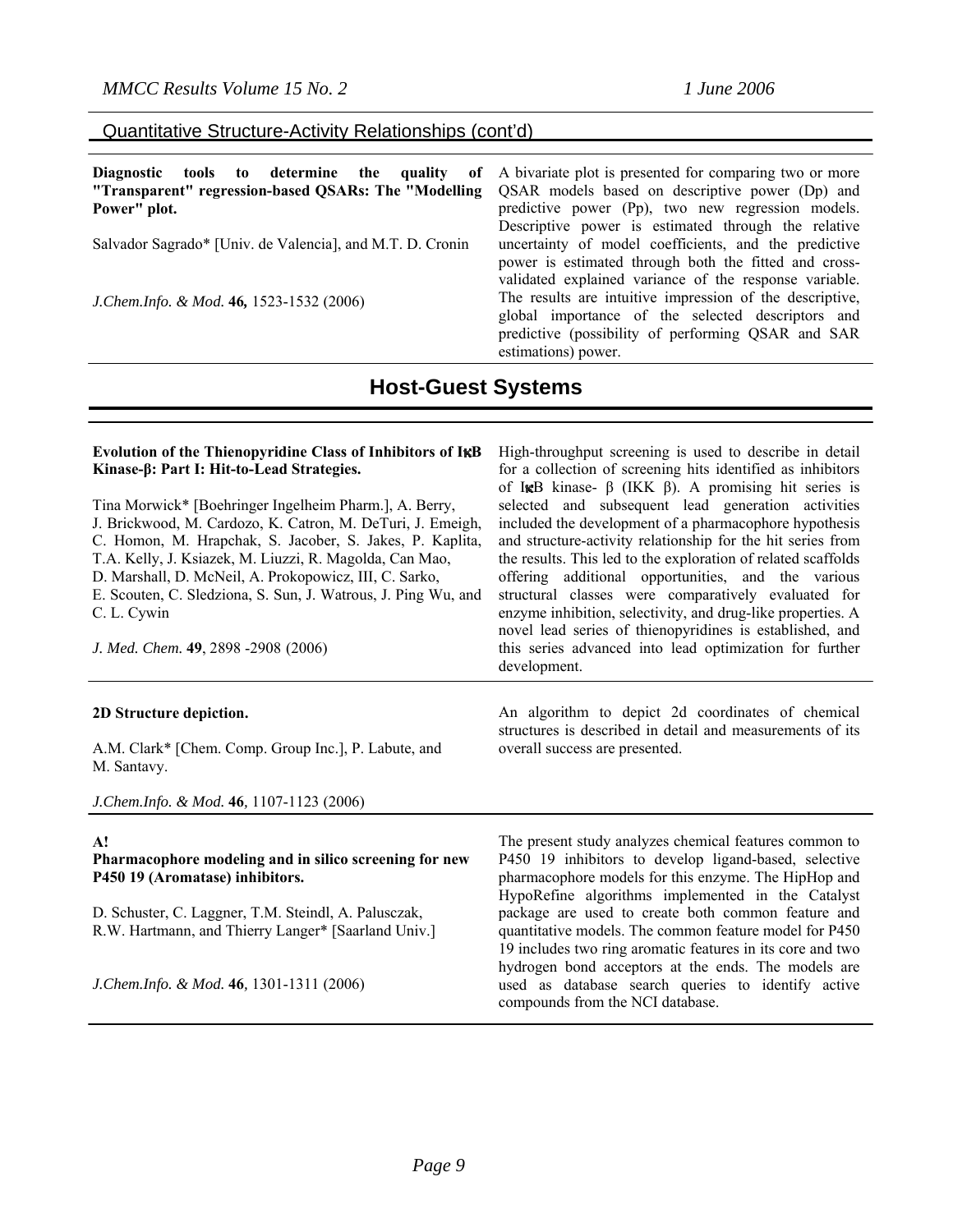### Host-Guest Systems (cont'd)

### **A!**

**Influence of the conditions in pharmacophore generation, scoring, and 3D-database search for chemical featurebased pharmacophore models: One application study of**   $ET_A$ - and  $ET_B$ -selective antagonists.

J.R. Cucarull-Gonzalez\* [Univ. Autonoma de Barcelona], C. Laggner, and T. Langer

*J.Chem.Info. & Mod.* **46***,* 1439-1455 (2006)

Catalyst is used to study the influence of the compare scaled MultiBlob feature errors. The influence of this parameter is studied in pharmacophore generation, hypothesis scoring, and database searching. Two different pharmacophore models are constructed for the  $ET_A$  and  $ET_B$  receptor antagonists. Both models are compared, and some differences in the position of the hydrogen-bond acceptor in the putative binding pocket is highlighted.

#### **Dendrimer-templated Fe nanoparticles for the growth of single-wall carbon nanotubes by plasma-enhanced CVD.**  P. B. Amama\* [Purdue Univ.], M.R. Maschmann, T. S. Fisher, and T. D. Sands *J. Phys. Chem. B.* **110**, 10636 -10644 (2006) A fourth-generation (G4) poly(amidoamine) (PAMAM) dendrimer  $(G4-NH<sub>2</sub>)$  is used as a template to deliver monodispersed catalyst nanoparticles to  $SiO<sub>2</sub>/Si$ , Ti/Si, sapphire, and porous anodic alumina (PAA) substrates. The results are used to expose Fe nanoparticles supported on different substrates for the growth of high-quality SWNTs by PECVD. **Polymer-Functionalized multiwalled carbon nanotubes as lithium intercalation hosts.**  X. Wang, Hewen Liu\* [Univ. of Sci. & Tech. of China], Yi Jin, and Chunhua Chen *J. Phys. Chem. B.* **110**, 10236 -10240 (2006) The multiwalled carbon nanotubes (MWNT) functionalized with linear poly(ethylene glycol) showed a high initial capacity of lithium insertion/deinsertion but had the highest capacity fade rate among the materials. The polymers are chemically localized in the electrodeelectrolyte interface, the comparison between hyperbranched and linear polymer-modified MWNTs manifested the important influence of the electrodeelectrolyte interface on the electrochemical properties of lithium batteries. **Chemical functionalization of carbon nanotubes by carboxyl groups on stone-wales defects: A density functional theory study.**  Chenchen Wang, Gang Zhou, Haitao Liu, Jian Wu, Yong Qiu, Bing-Lin Gu, and Wenhui Duan\* [Tsinghua Univ*.*] *J. Phys. Chem. B*. **110**, 10266 -10271 (2006) DFT theory is used to investigate the chemical functionalization of carbon nanotubes with Stone-Wales (SW) defects by carboxyl (COOH) groups. It was found that the double-adsorption system is more energetically favorable than the monoadsorption one. The adsorption of COOH groups leads to a significant change of the electronic states around the Fermi level, which is advantageous for the electrical conductivity.

### **Liquid Crystals**

| Orientation dynamics in isotropic phases of model MD simulations are used to investigate defect-free<br>oligofluorenes: Glass or liquid crystal. | oligofluorenes. This is well accounted for by the Landau-                                                                                                                              |
|--------------------------------------------------------------------------------------------------------------------------------------------------|----------------------------------------------------------------------------------------------------------------------------------------------------------------------------------------|
| E. Somma* [Univ. of Crete]                                                                                                                       | de Gennes theory, with a strong temperature dependence<br>of the viscosity coefficient, reflecting the proximity of the<br>glass transition. For the trimer the two transitions almost |
| J. Chem. Phys. 124, 204910 -204919 (2006)                                                                                                        | overlap and the molecular orientation coincide with the $\alpha$ -<br>relaxation associated with the glass transition.                                                                 |

# **Carbon Nanoparticles**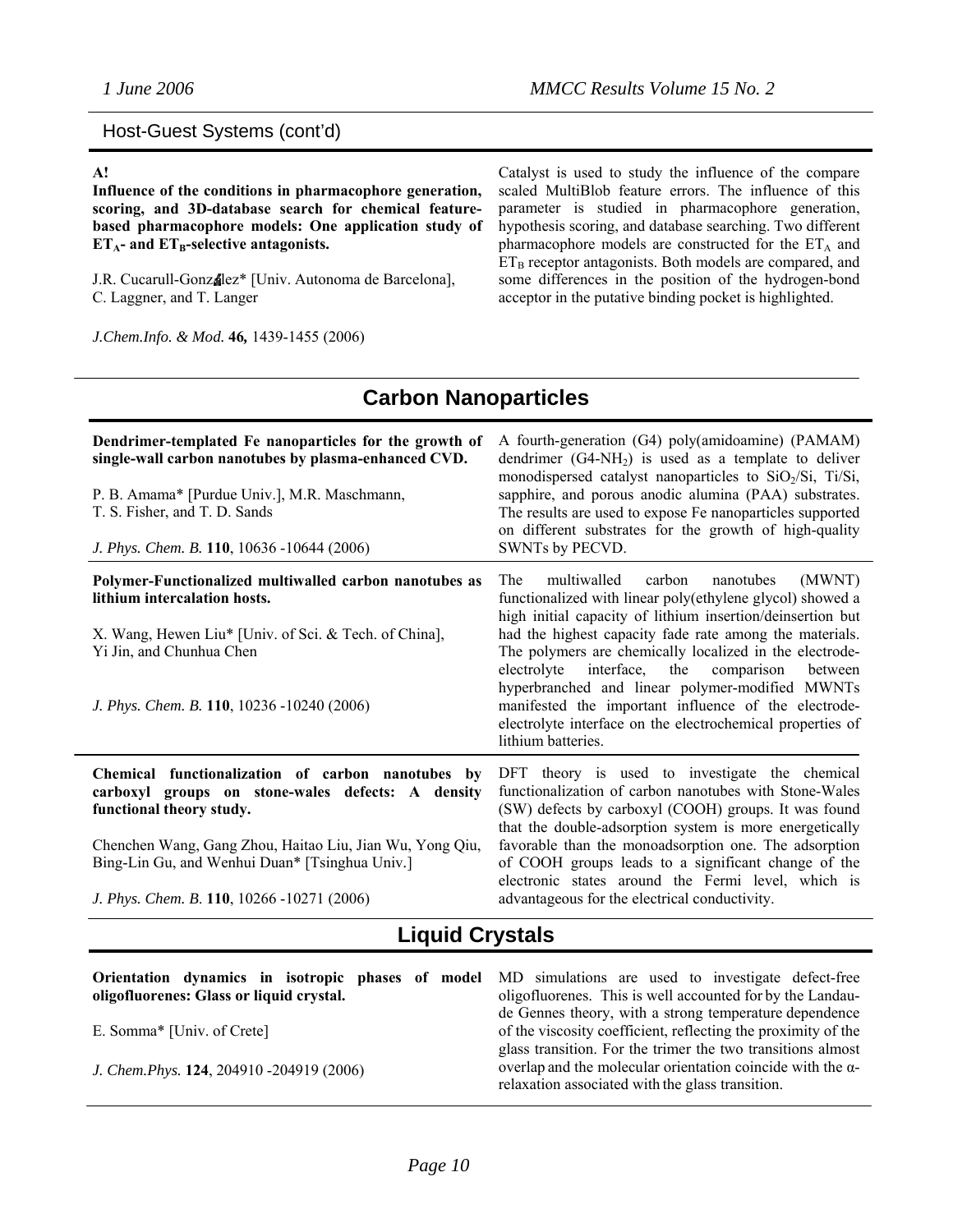1.2. *Biopolymers* 

# **Bioinformatics**

| <b>Transition</b><br>for<br>networks<br>the<br>comprehensive<br>characterization of complex conformational change in<br>proteins.<br>Frank Noé, Dieter Krachtus, J.C. Smith, and Stefan Fischer*<br>[Univ. of Heidelberg]<br>J. Chem. Theory. & Comp. 2, 840 - 857 (2006) | In this, how the computation of a transition network is<br>achieved for a complex protein transition. An efficient<br>hierarchical procedure is used to uniformly sample the<br>conformational subspace relevant to the transition. Then,<br>the best path which connects the end states is determined<br>as well as the rate-limiting ridge on the energy surface<br>which separates them. This approach is used for the<br>conformational switch of Rasp21.                                                                               |
|---------------------------------------------------------------------------------------------------------------------------------------------------------------------------------------------------------------------------------------------------------------------------|---------------------------------------------------------------------------------------------------------------------------------------------------------------------------------------------------------------------------------------------------------------------------------------------------------------------------------------------------------------------------------------------------------------------------------------------------------------------------------------------------------------------------------------------|
| Dramatic performance enhancements for the FASTER<br>optimization algorithm.<br>Benjamin D. Allen, Stephen L. Mayo* [California Inst. of<br>Tech.]<br>J.Comp. Chem. 27, 1071-1075 (2006)                                                                                   | FASTER is used to calculate low-energy side-chain<br>configurations in side-chain placement and protein<br>The results showed that the efficiency is<br>design.<br>improved by stringently limiting the number of positions<br>that are allowed to relax in response to a perturbation.<br>The improved FASTER algorithm finds low-energy<br>solutions more efficiently than common optimization<br>schemes. These advances have prompted investigations<br>into new methods for force field parameterization and<br>multiple state design. |
| Definition of systematic, approximately separable, and<br>internal<br>coordinates<br>(SASMIC)<br>modular<br>for<br>macromolecular simulation.<br>P. Echenique* [Univ. de Zaragoza], and J. L. Alonso                                                                      | SASMIC are written in Z-matrix form and is directly<br>implemented using only topological information. Ab<br><i>initio</i> quantum mechanical calculations are used to assess<br>the commonly assumed approximation of the free energy,<br>obtained from "integrating out" the side chain degree of<br>freedom, by the potential energy surface in the protected<br>dipeptide HCO-L-Ala-NH <sub>2</sub> . A subbox of the Hessian<br>matrix in two different sets of coordinates to illustrate the                                          |
| J.Comp. Chem. 27, 1076-1087 (2006)                                                                                                                                                                                                                                        | approximate separation of soft and hard movements when<br>the coordinates defined in this work are used.                                                                                                                                                                                                                                                                                                                                                                                                                                    |

# **Protein Structure Prediction**

| Stochastic kinetics of viral capsid assembly based on<br>detailed protein structures.<br>M. Hemberg, S.N. Yaliraki, and M. Barahona* [Imperial]<br>Coll.]<br><i>Biophys. J.</i> 90, 3029-3042 (2006) | A generic computational framework for the simulation of<br>viral capsid assembly is presented. It showed that how the<br>quasi-stationary kinetics of assembly is described as a<br>Markovian cascading process, in which only a few<br>intermediates and a small proportion of pathways are<br>present. The observed pathways and intermediates can be<br>related a posteriori to structural and energetic properties<br>of the capsid oligomers. |
|------------------------------------------------------------------------------------------------------------------------------------------------------------------------------------------------------|----------------------------------------------------------------------------------------------------------------------------------------------------------------------------------------------------------------------------------------------------------------------------------------------------------------------------------------------------------------------------------------------------------------------------------------------------|
| Structural instability of the prion protein upon M205S/R<br>mutations revealed by molecular dynamics simulations.                                                                                    | The native PrP <sup>C</sup> structure becomes strongly distorted<br>within a few nanoseconds, once the point mutations<br>M205S and M205R. In M205R, distortion is                                                                                                                                                                                                                                                                                 |
| T. Hirschberger, M. Stork, B. Schropp, K.F. Winklhofer,<br>J. Tatzelt and P. Tavan* [Ludwig-Maximilians-Univ.]                                                                                       | characterized by a motion of helix 1 away from the<br>hydrophobic core into the aqueous environment and a<br>subsequent structural decay. This decay suggested that                                                                                                                                                                                                                                                                                |
| Biophys. J. 90, 3908-3918 (2006)                                                                                                                                                                     | the hydrophobic attachment of helix 1 to helix 3 at M205<br>is required for its correct folding into its stable native<br>structure.                                                                                                                                                                                                                                                                                                               |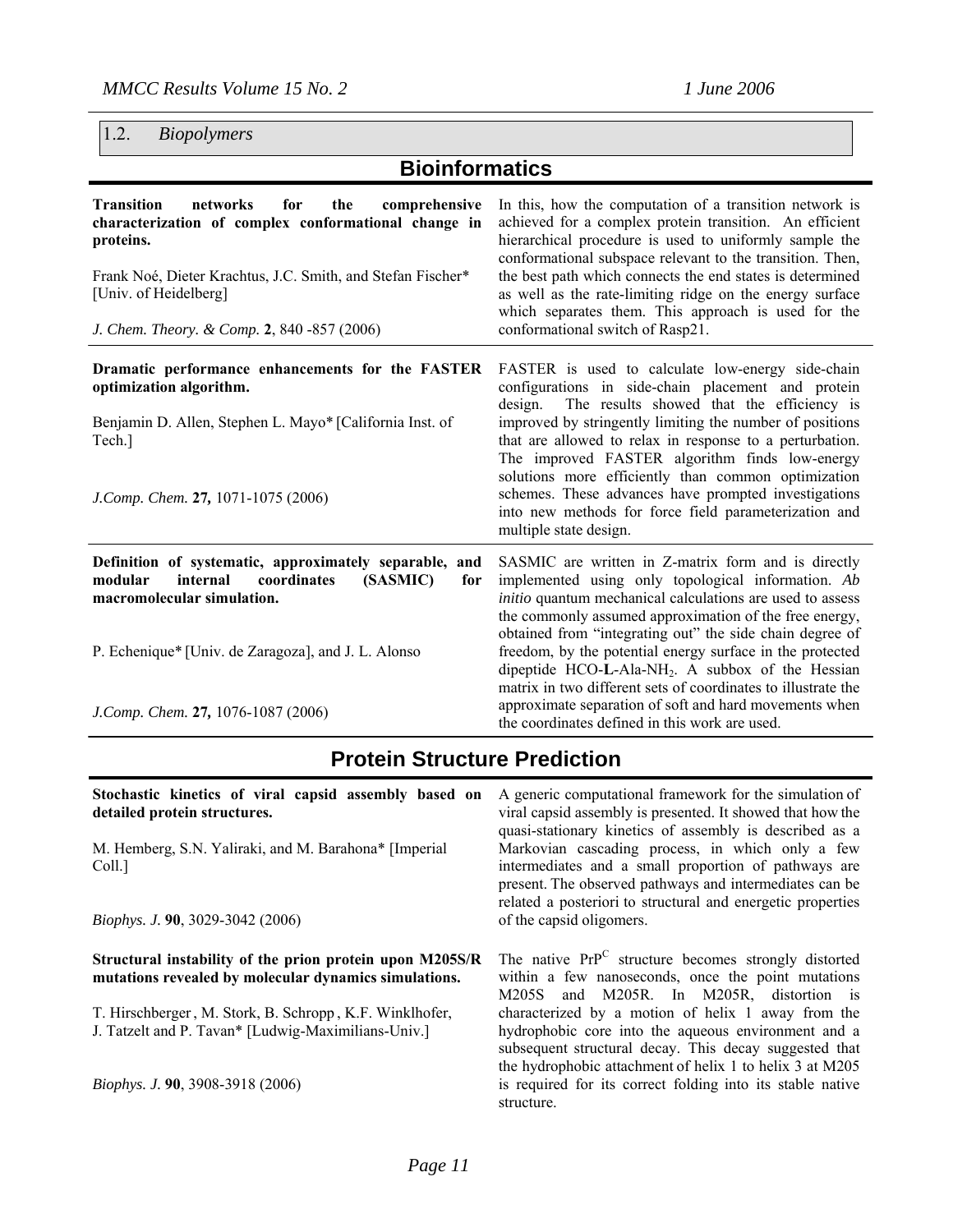# **Comparative or Homology Modeling**

| Elucidation of sulfadoxine resistance with structural<br>bifunctional Plasmodium falciparum<br>models of the<br>pyrophosphokinase-dihydropteroate<br>dihydropterin<br>synthase.<br>Tjaart A.P. de Beer, Abraham I. Louw* [Univ. of Pretoria],<br>and Fourie Joubert<br>Bioorg. Med. Chem. 14, 4433-4443 (2006)                    | Saccharomyces cerevisiae, Mycobacterium tuberculosis,<br>Bacillus anthracis, and Escherichia coli crystal structures<br>are used as templates to construct the homology models<br>of the bifunctional <i>P. falciparum</i> dihydropterin<br>pyrophosphokinase-dihydropteroate synthase enzyme.<br>MD simulations are used to solvate and to refine the<br>resulting structures. Sulfadoxine is superimposed into the<br>equivalent position of the $p$ -aminobenzoic acid substrate<br>and its binding parameters are refined using minimization<br>and molecular dynamics.                                                                                                                                                                                         |
|-----------------------------------------------------------------------------------------------------------------------------------------------------------------------------------------------------------------------------------------------------------------------------------------------------------------------------------|---------------------------------------------------------------------------------------------------------------------------------------------------------------------------------------------------------------------------------------------------------------------------------------------------------------------------------------------------------------------------------------------------------------------------------------------------------------------------------------------------------------------------------------------------------------------------------------------------------------------------------------------------------------------------------------------------------------------------------------------------------------------|
| Interaction of novel condensed triazine derivatives with<br>central and peripheral type benzodiazepine receptors:<br>synthesis, in vitro pharmacology and modeling.<br>Eva Szárics, Zsuzsanna Riedl, Lajos Nyikos, György Hajós,<br>and Julianna Kardo* [Hungarian Academy of Sci.]<br>Euro.J. Med. Chem. 41, 445-456 (2006)      | Molecular interactions between selected ligands and $\alpha_1 \gamma_2$<br>subunit-interface residues in a GABA <sub>A</sub> receptor<br>extracellular domain homology model is calculated. The<br>resulting data is compared with calculations confirmed<br>hydrogen bonding to $\gamma_2$ Thr142 and hydrophobic<br>interaction with $\alpha_1$ His101 is essential for high-affinity<br>CBR binding.                                                                                                                                                                                                                                                                                                                                                             |
| Construction of human ghrelin receptor (hGHS-R1a)<br>model using a fragmental prediction approach and<br>validation through docking analysis.<br>Alessandro Pedretti, Marco Villa, Marco Pallavicini,<br>Ermanno Valoti, and Giulio Vistoli* [Univ. di Milano]<br>J. Med. Chem. 49 (10), 3077 -3085 (2006)                        | The fragmental approach is used to build the human<br>ghrelin receptor (hGHS-R1a) model and is examined by<br>docking the tetrapeptide Gly-Ser-Ser( $n$ -octanoyl)-Phe-<br>NH <sub>2</sub> . Docking results confirmed the relevance of two<br>distinct subpockets: a polar cavity bearing the key<br>residues involved in receptor activation and an<br>aromatic/apolar subpocket, plays an important role in<br>determining the high constitutive activity of hGHS-R1a.<br>The docking scores of both subpockets are in remarkable<br>agreement with biological data, emphasizing that the<br>model is used to predict the activity of novel ligands. The<br>results highlight the potential of the fragmental approach<br>to build improved models for any GPCR. |
| Homology modeling of human serum carnosinase, a<br>potential medicinal target, and MD simulations of its<br>allosteric activation by citrate.<br>Giulio Vistoli* [Univ. di Milano], Alessandro Pedretti,<br>Matteo Cattaneo, Giancarlo Aldini, and Bernard Testa<br>J. Med. Chem. 49 (10), 3269 -3277 (2006)                      | Homology modeling is used to built the human serum<br>carnosinase enzyme on the basis of $\beta$ -alanine synthetase,<br>and its active center to bind known substrates carnosine,<br>homocarnosine, and anserine in a binding mode<br>conducive to catalysis. Citrate ions are binding at only<br>three well-defined sites involving both ion pairs and<br>hydrogen bonds. MD simulations proved that citrate<br>binding had a remarkable conformational influence on<br>the 3D structure of carnosinase, increasing the binding<br>affinity of carnosine to the catalytic site.                                                                                                                                                                                   |
| Structural analysis of an Echinococcus granulosus actin-<br>fragmenting protein by small-angle X-Ray scattering<br>studies and molecular modeling.<br>E.D. Grimm, R.V. Portugal, Mário de Oliveira Neto, N.H.<br>Martins, I. Polikarpov, A. Zaha, and H.B. Ferreira* [Centro]<br>de Biotech.]<br>Biophys. J. 90, 3216-3223 (2006) | Two different molecular homology models are built for<br>EgAFFP, but only one was validated through SAXS<br>studies. The predicted structure for EgAFFP consists of<br>three repeats of a central $\beta$ -sheet sandwiched between one<br>short and one long a-helix, possible implications of the<br>structure of EgAFFP upon actin binding are discussed.                                                                                                                                                                                                                                                                                                                                                                                                        |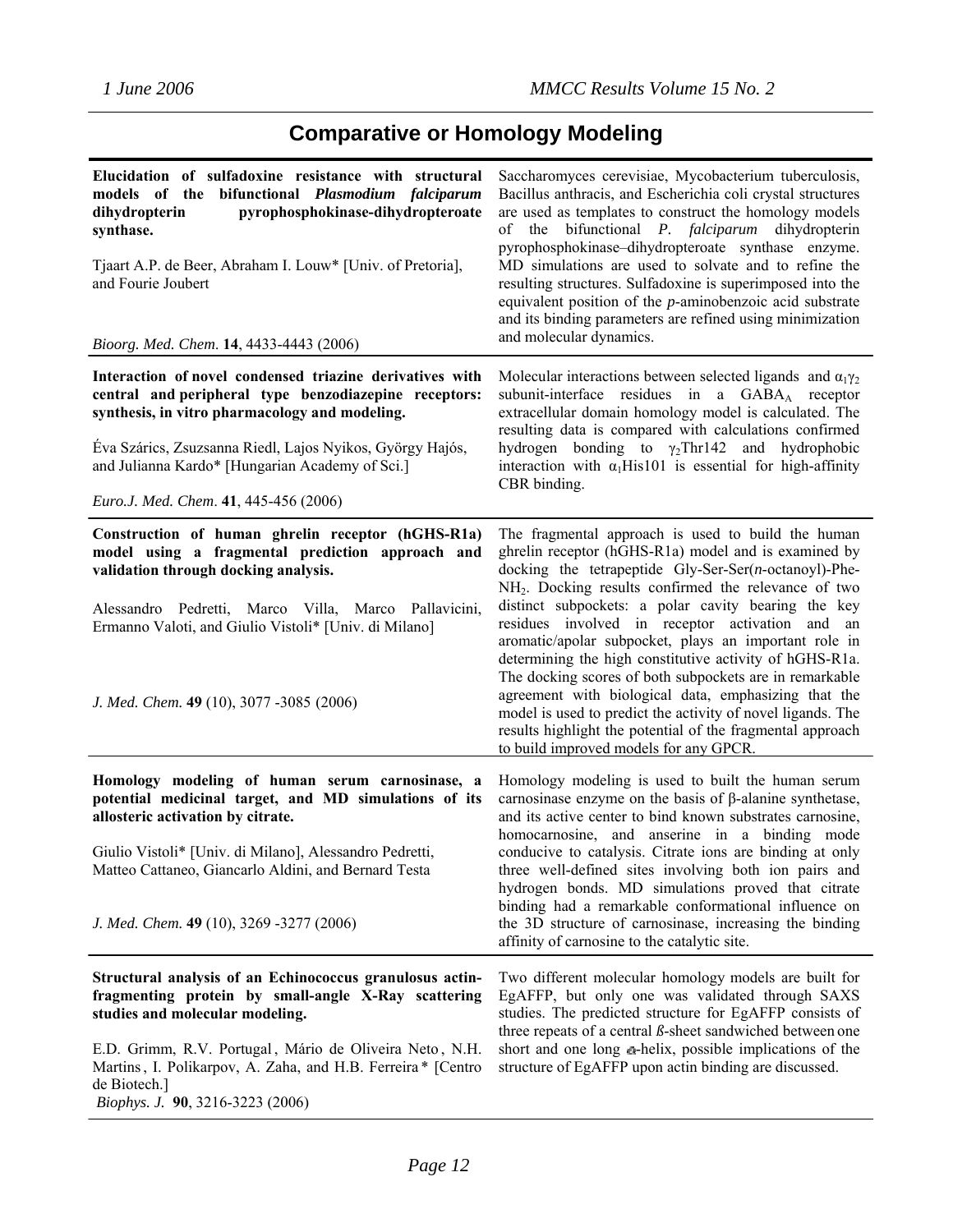### **Comparative or Homology modeling (cont'd.)**

**Comparative protein modeling of 1-deoxy-D-xylulose-5 phosphate reductoisomerase enzyme from Plasmodium falciparum: A potential target for antimalarial drug discovery.** 

Nidhi Singh, Gwenael Cheve, Mitchel A.Avery, and Christopher R.McCurdy\*[Univ. of Mississippi]

*J.Chem.Info. & Mod.* **46**, 1360-1370 (2006)

Comparative modeling is used to construct the threedimensional model of this enzyme through multiple alignment followed by intensive optimization, minimization, and validation. The resulting model demonstrates a reasonable topology as gauged from the Ramachandran plot and acceptable three-dimensional structure compatibility as assessed by the Profiles-3D score. A set of known inhibitors of DXR were also docked into the active site of the modeled Pf-DXR. The docked scores correlated well with experimental  $pIC_{50}$ values. The results are useful in the early design and development of inhibitors by either de novo drug design or virtual screening of large small-molecule databases leading to development of new antimalarial agents.

the free energy landscape a transition state is identified and its structures and ø-values are compared with experimental data from a homologous protein, the prolylisomerase Pin1 WW domain. The aggregation behavior of the FBP28 WW domain is related to one such misfolded structure, which has a much lower free energy

of dimer formation than that of the native dimer.

## **Protein Folding**

#### **Folding, misfolding, and amyloid protofibril formation of WW Domain FBP28.**  MD simulations are used with explicit water model to study the folding mechanism of a triple *ß*-strand WW domain from the Formin binding protein 28 (FBP28). In

Yuguang Mu\* [Nanyang Tech.Univ.], Lars Nordenskiöld, and James P. Tam

*Biophys. J.* **90**, 3983-3992 (2006)

### **Protein Design and Engineering**

| A designed glycoprotein analogue of Gc-MAF exhibits<br>native-like phagocytic activity.<br>Federica Bogani, Elizabeth McConnell, Lokesh Joshi, Yung<br>Chang, and Giovanna Ghirlanda* [Arizona State Univ.] | De novo protein engineering is used to develop a mini-<br>protein analogue of Gc-MAF, a glycoprotein involved in<br>the immune system activation that showed anticancer<br>activity in mice. Molecular modeling tools are used in<br>conjunction with structural analysis to splice the<br>glycosylated loop onto a stable three-helix bundle. The<br>resulting 69-residue model peptide, MM1, is synthesized<br>by solid-phase synthesis both in the aglycosylated and the |
|-------------------------------------------------------------------------------------------------------------------------------------------------------------------------------------------------------------|-----------------------------------------------------------------------------------------------------------------------------------------------------------------------------------------------------------------------------------------------------------------------------------------------------------------------------------------------------------------------------------------------------------------------------------------------------------------------------|
| J. Am. Chem. Soc. 128, 7142 -7143 (2006)                                                                                                                                                                    | glycosylated (GalNAc-MM1) form. GalNAc-MM1<br>provides a framework for the development of mutants<br>with increased activity that is used in place of Gc-MAF<br>as an immunomodulatory agent in therapy.                                                                                                                                                                                                                                                                    |
| A designed branched three-helix bundle protein dimer.                                                                                                                                                       | The design and synthesis of a uniquely branched three-<br>helix bundle that folds into a well-folded dimeric protein                                                                                                                                                                                                                                                                                                                                                        |
| Gunnar T. Dolphin* [Linköping Univ.]                                                                                                                                                                        | is presented. The branching of this protein is performed<br>by the native chemical ligation method, provides a<br>chemoselective and stable amide bond between the<br>unprotected fragments. The results showed that the folded                                                                                                                                                                                                                                             |
| J. Am. Chem. Soc. 128, 7287 -7290 (2006)                                                                                                                                                                    | protein is present as a stable and highly helical dimmer,<br>which is forming a six-helix bundle.                                                                                                                                                                                                                                                                                                                                                                           |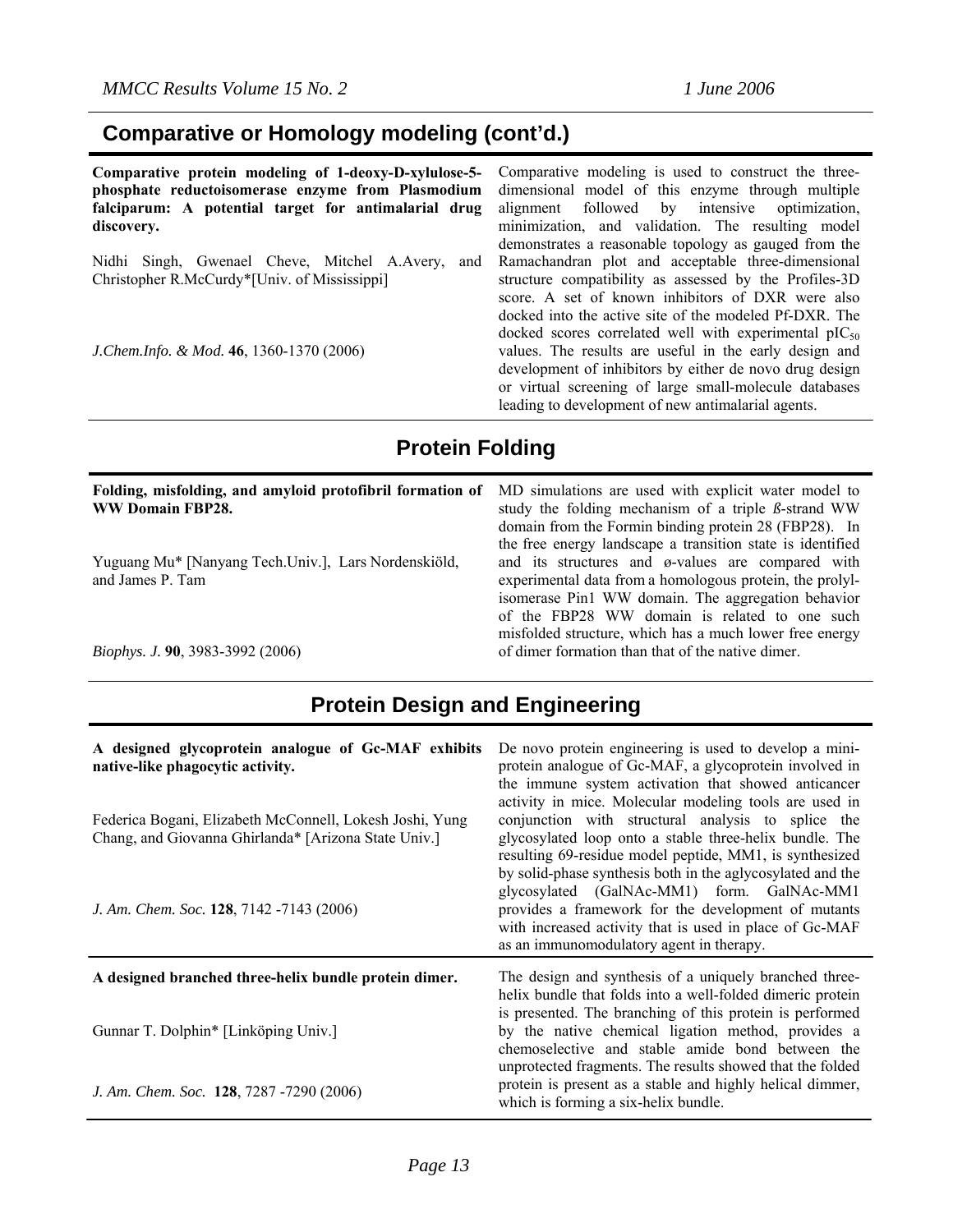# **Protein Dynamics**

| Structural and dynamical properties of a full-length HIV-<br>1 integrase: Molecular dynamics simulations.<br>A. Wijitkosoom, S. Tonmunphean, T.N. Truong* [Univ. of<br>Utah], and S. Hannongbua<br>J. Biomol. Stru. & Dynamics. 23, 613-624 (2006)        | MD simulations are used to investigate the structural and<br>dynamical properties of the complete full-length structure<br>of HIV-1 integrase. Simulations are applied on core<br>domain, full-length structure without and with a Mg2+ in<br>its active site to investigate the difference in the<br>molecular properties of the full-length models.<br>The<br>relative topology formed by an angle between the three<br>domains, the cavity size defined by the catalytic triad,<br>Asp64, Asp116, and Glu152, distances and solvation of<br>the Mg2+, and conformation of the catalytic residues<br>properties are observed. |
|-----------------------------------------------------------------------------------------------------------------------------------------------------------------------------------------------------------------------------------------------------------|---------------------------------------------------------------------------------------------------------------------------------------------------------------------------------------------------------------------------------------------------------------------------------------------------------------------------------------------------------------------------------------------------------------------------------------------------------------------------------------------------------------------------------------------------------------------------------------------------------------------------------|
| of interaction<br>Investigation<br>between<br>enolase<br>and<br>phosphoglycerate<br>mutase using molecular dynamics<br>simulation.<br>D. Hakobyan, and K. Nazaryan* [Nati. Acad. of Sci. of<br>Armenia]<br>J.Biomol. Stru. & Dynamics. 23, 625-634 (2006) | MD simulations are used to identify the complex<br>formation between active centres of phosphoglycerate<br>mutase (PGM) and enolase from Saccharomyces<br>cerevisiae. PGM and enolase showed the binding affinity<br>between their active regions and suggested that the<br>substrate direct transfer mechanism is existed between<br>enzymes.                                                                                                                                                                                                                                                                                  |
| Root mean square deviation probability analysis of<br>molecular dynamics trajectories on DNA.<br>S.B. Dixit, S.Y. Ponomarev, and D.L. Beveridge* [Wesleyan<br>Univ.]<br>J.Chem.Info. & Mod. 46, 1084-1093 (2006)                                          | Molecular simulations are used to study the differences<br>and commonalities in multiple structural ensembles is an<br>important step and for further insight into the<br>dynamics<br>conformation<br>and<br>of<br>complex<br>biomacromolecules. Probability analysis procedure based<br>on the root-mean-square differences among the structural<br>ensembles that efficiently and accurately performs the<br>relevant comparison.                                                                                                                                                                                             |
| A protein dynamics study of photosystem II: The effects of<br>protein conformation on reaction center function.<br>Sergej Vasil'ev* [Brock Univ.] and Doug Bruce<br>Biophys. J. 90, 3062-3073 (2006)                                                      | MD simulations are used to investigate the structure and<br>function of photosystem II. The results showed that the<br>primary and secondary quinone electron acceptors, Q <sub>A</sub><br>and Q <sub>B</sub> , exhibited independent changes in position over<br>the duration of the simulation. Q <sub>B</sub> fluctuated between two<br>binding sites similar to the proximal and distal sites<br>previously observed in light- and dark-adapted RC from<br>purple bacteria.                                                                                                                                                 |
| A molecular dynamics study of the effect of $Ca^{2+}$ removal<br>on calmodulin structure.<br>E. Project, R. Friedman, E. Nachliel, and Menachem<br>Gutman* [Tel Aviv Univ.]<br>Biophys. J. 90, 3842-3850 (2006)                                           | MD simulations are used to study structural stability of<br>the protein when one of its four bound $Ca^{2+}$ ions is<br>removed, and compared it to a simulation of the fully<br>$Ca2+$ bound protein. It is found that the removal of a<br>single $Ca^{2+}$ ion from the N-lobe of the protein, which has<br>a lower affinity for the ion, is sufficient to initiate a<br>considerable structural rearrangement.                                                                                                                                                                                                               |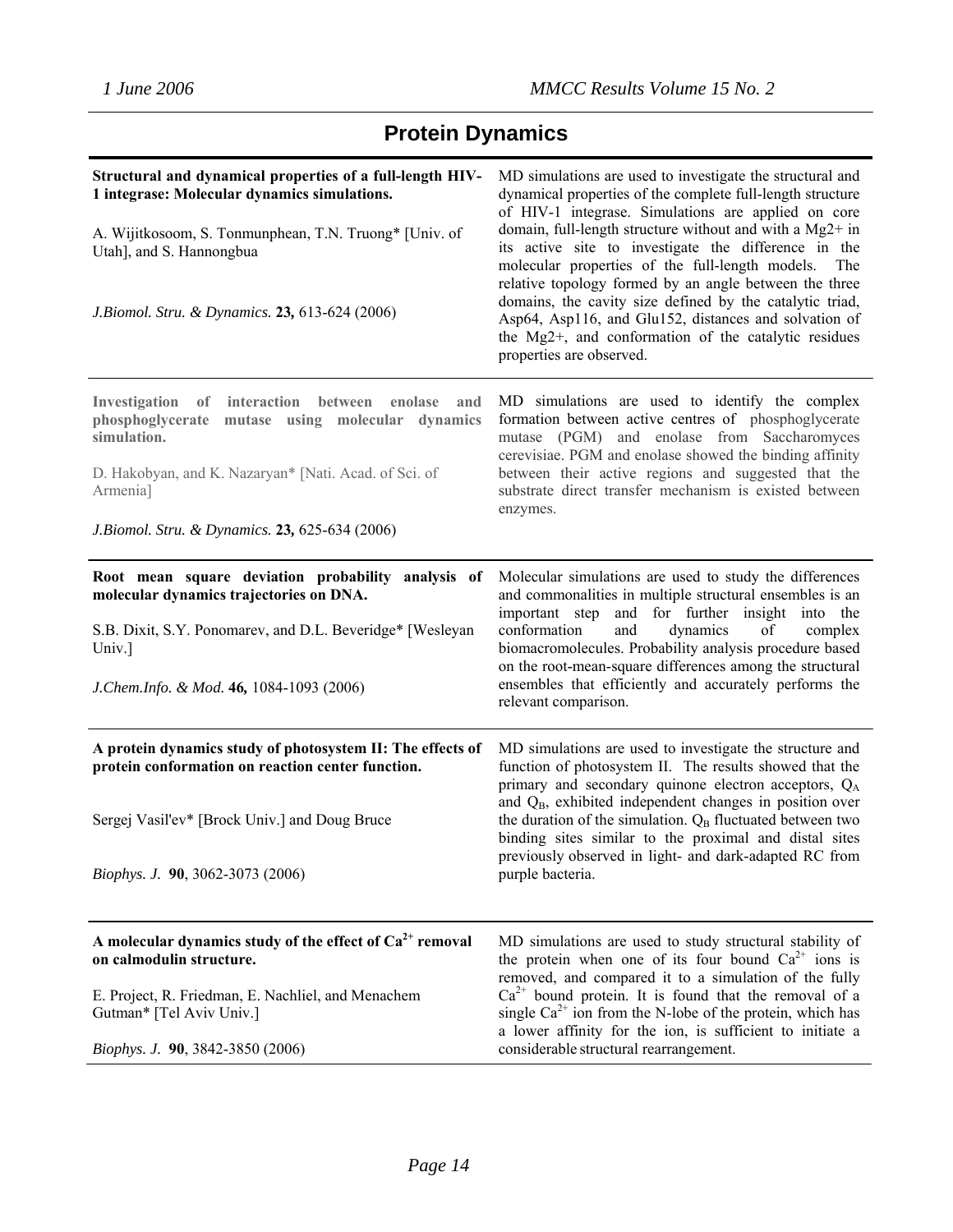| <b>Free Energy</b>                                                                                                                                                                                                                                                                                            |                                                                                                                                                                                                                                                                                                                                                                                                          |  |
|---------------------------------------------------------------------------------------------------------------------------------------------------------------------------------------------------------------------------------------------------------------------------------------------------------------|----------------------------------------------------------------------------------------------------------------------------------------------------------------------------------------------------------------------------------------------------------------------------------------------------------------------------------------------------------------------------------------------------------|--|
| Free energy simulations of uncatalyzed DNA replication<br>fidelity: Structure and stability of T.G and dTTP.G<br>terminal DNA mismatches flanked by a single dangling<br>nucleotide.<br>Urban Bren, Vaclav Martínek, and Jan Florian* [Loyola<br>Univ. Chicago]<br>J. Phys. Chem. B. 110, 10557 -10566 (2006) | FEP and linear interaction energy methods are used to<br>study the DNA replication system included a hydrated<br>duplex DNA with the 5'-CG dangling end of the<br>templating strand. Binding-relevant free energy approach<br>is characterized by its unique perturbation pathway and<br>by its exclusion of the intramolecular energy of a rigid<br>part of the ligand from the total potential energy. |  |
| Free volume hypothetical scanning molecular dynamics                                                                                                                                                                                                                                                          | Recent version of the hypothetical scanning method                                                                                                                                                                                                                                                                                                                                                       |  |
| method for the absolute free energy of liquids.                                                                                                                                                                                                                                                               | called HSMC-EV, each TP is calculated from MC                                                                                                                                                                                                                                                                                                                                                            |  |
| Ronald P. White* [Univ. of Pittsburgh], and H. Meirovitch                                                                                                                                                                                                                                                     | simulations. In this work, excluded volume (EV) is<br>replaced by free volume (FV) approach.<br>The<br>development of the HSMD method for liquids is an                                                                                                                                                                                                                                                  |  |
| J. Chem.Phys. 124, 204108 -204121 (2006)                                                                                                                                                                                                                                                                      | advanced HS methodology. The results of the HSMD-FV<br>approach are well agreed with the HSMC and<br>thermodynamic integration results and the efficiency is<br>equal to HSMC-EV.                                                                                                                                                                                                                        |  |
| Can free energy calculations be fast and accurate at the<br>same time? Binding of low-affinity, non-peptide inhibitors<br>to the SH2 domain of the src protein.                                                                                                                                               | Free energy calculations are used for non-peptide<br>inhibitors to the SH2 domain of the pp60 src tyrosine<br>kinase. The sampling of the configurational space is<br>necessary to minimize the statistical error and the                                                                                                                                                                                |  |
| Christophe Chipot* [Univ. Henri Poincare], Xavier Rozanska,<br>and Surjit B. Dixit                                                                                                                                                                                                                            | sensitivity of binding free-energies to the parameters<br>utilized imposes an appropriate parameterization of the<br>potential energy function are provided. The obtained                                                                                                                                                                                                                                |  |
| J.Comp.Aided Mol. Design. 19, 765-770 (2006)                                                                                                                                                                                                                                                                  | results gave an accurate ranking for four non-peptide<br>mimes of a sequence recognized by the $\frac{p}{p60}$ src SH2<br>domain.                                                                                                                                                                                                                                                                        |  |
| Energetics of ion permeation, rejection, binding, and<br>block in gramicidin A from free energy simulations.                                                                                                                                                                                                  | A comprehensive test is considered the energetics of<br>permeation for all three types of ions. The potential of<br>mean force for $K^+$ , $CI^-$ , and $Ca^{2+}$ ions along the channel                                                                                                                                                                                                                 |  |
| Turgut Basug, and Serdar Kuyucak* [Univ. of Sydney]                                                                                                                                                                                                                                                           | axis is constructed. For an independent check of the<br>potential-of-mean-force results,<br>the<br>free<br>energy<br>differences for these ions at the channel center and                                                                                                                                                                                                                                |  |
| Biophys. J. 90, 3941-3950 (2006)                                                                                                                                                                                                                                                                              | binding sites relative to bulk are calculated and found that<br>rejection of anions is satisfied.                                                                                                                                                                                                                                                                                                        |  |

# **Membrane Proteins and Lipid-Peptide Interactions**

| Supported lipopolymer membranes as nanoscale filters: A new method is developed for size-selective<br>Simultaneous protein recognition and size-selection discrimination of protein analytes by incorporating<br>assays. | poly(ethylene glycol) lipopolymers into supported lipid<br>bilayers. The membranes contained biotinylated lipids,                                                                                                                   |
|--------------------------------------------------------------------------------------------------------------------------------------------------------------------------------------------------------------------------|-------------------------------------------------------------------------------------------------------------------------------------------------------------------------------------------------------------------------------------|
| Fernando Albertorio, Susan Daniel, and P.S. Cremer* [Texas]<br>$A&M$ Univ.]                                                                                                                                              | which recognized both streptavidin and anti-biotin IgG. It<br>is observed that on-chip ligand-receptor binding assay<br>that favored streptavidin binding over anti-biotin by<br>several orders of magnitude in the presence of the |
| J. Am. Chem. Soc. 128, 7168 -7169 (2006)                                                                                                                                                                                 | lipopolymer.                                                                                                                                                                                                                        |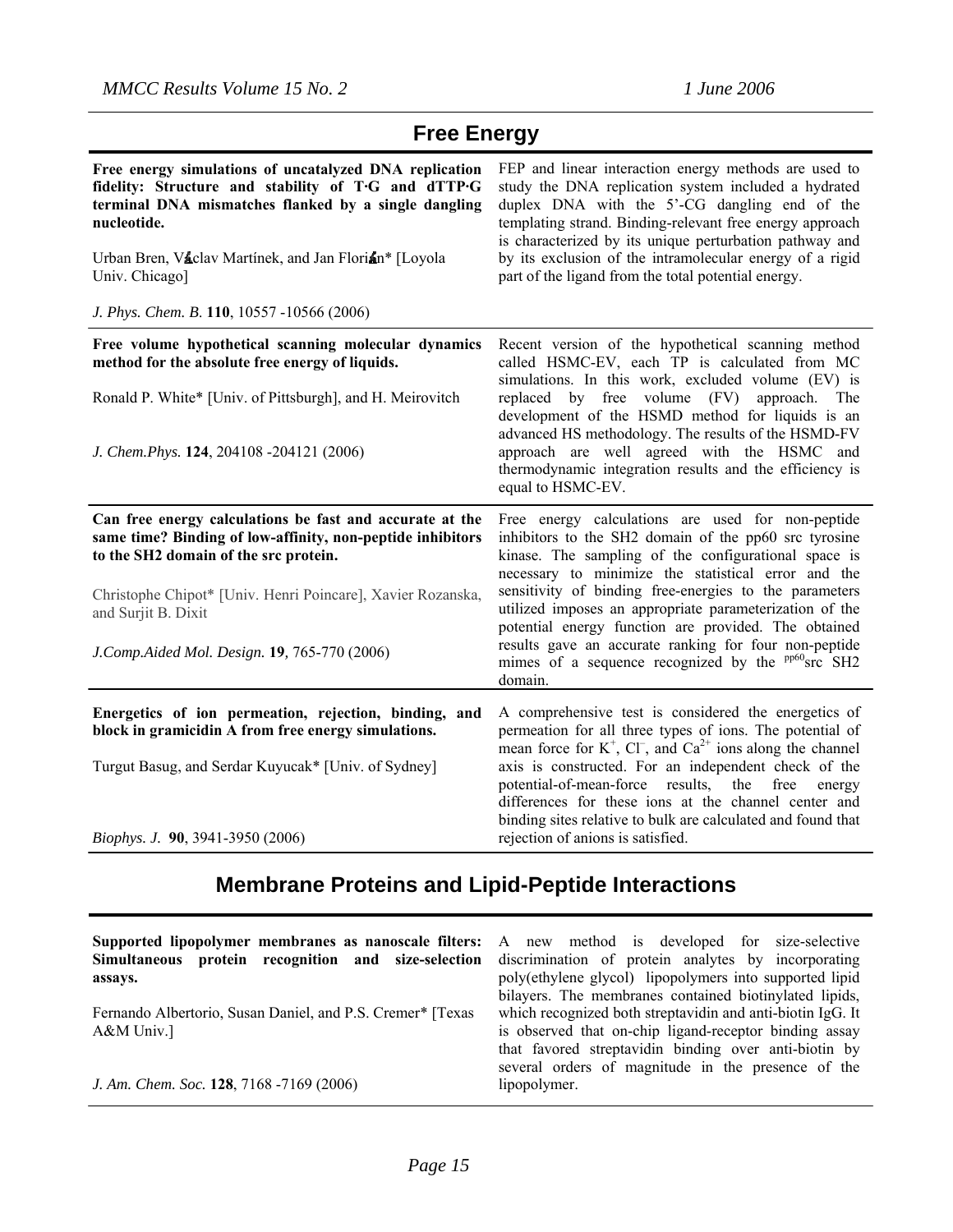|  | <b>Ligand Binding</b> |
|--|-----------------------|
|--|-----------------------|

| High-Throughput calculation of protein-ligand binding<br>affinities: Modification and adaptation of the MM-PBSA<br>protocol to enterprise grid computing.<br>S.P. Brown* [Abbott Labs.], and S.W. Muchmore.<br>J.Chem.Info. & Mod. 46, 999-1005 (2006)                                    | Molecular Mechanics with Poisson-Boltzmann Surface<br>methodologyis<br>(MM-PBSA)<br>modified<br>Area<br>and<br>combined<br>with<br>coarse-grain<br>parallelized<br>$\mathbf{a}$<br>implementation suitable for deployment onto this<br>enterprise grid. It is possible to produce rapid physics-<br>based estimates of protein-ligand binding affinities that<br>are correlated with the experimental data and also<br>comparing the correlation obtained from the binding-<br>affinity calculations using traditional MM-PBSA that are<br>reported.                                                                                                                                                  |
|-------------------------------------------------------------------------------------------------------------------------------------------------------------------------------------------------------------------------------------------------------------------------------------------|-------------------------------------------------------------------------------------------------------------------------------------------------------------------------------------------------------------------------------------------------------------------------------------------------------------------------------------------------------------------------------------------------------------------------------------------------------------------------------------------------------------------------------------------------------------------------------------------------------------------------------------------------------------------------------------------------------|
| Baicalein is a potent in vitro inhibitor against both<br>15-human<br>platelet<br>12-human<br>reticulocyte<br>and<br>lipoxygenases.<br>J.D. Deschamps, V.A. Kenyon, and Theodore R. Holman*<br>[Univ. of California]<br>Bioorg. Med. Chem. 14, 4295-4301 (2006)                            | The mechanism of baicalein inhibition of 15-hLO-1 is<br>reductive, which molecular modeling suggested through<br>direct binding of the catecholic moiety of baicalein to the<br>iron. A structurally related flavonoid, apigenin, is not<br>reductive, however, molecular modeling suggested a<br>hydrogen bond with Thr591 may account for its inhibitor<br>potency.                                                                                                                                                                                                                                                                                                                                 |
| Hierarchical PLS modeling for predicting the binding of a<br>comprehensive set of structurally diverse protein-ligand<br>complexes.<br>A. Lindström, F. Pettersson, F. Almqvist, A. Berglund,<br>J. Kihlberg, and Anna Linusson* [Umeå Univ.]<br>J.Chem.Info. & Mod. 46, 1154-1167 (2006) | A new approach is presented, and models are developed<br>based on the iformation available from the PDB bind<br>database containing high-resolutin X-ray structures. The<br>models are validated with an external set of 174<br>complexes from the 2003 release of the PDB bind<br>database. The results showed that Hi-PLS methodology<br>could facilitate the difficult task of predicting binding<br>affinity.                                                                                                                                                                                                                                                                                     |
| A QXP-based multistep docking procedure for accurate<br>prediction of protein-ligand complexes.<br>Laleh Alisaraie, Lars A. Haller, and Gregor Fels*<br>[Univ. of Paderborn]<br>J. Chem. Info. & Mod. 46, 1174-1187 (2006)                                                                | QXP-Flo+0802, molecular docking program is developed<br>particularly for ligands with a high degree of rotational<br>freedom that allows the accurate prediction of the<br>orientation and conformation of ligands in protein<br>binding sites. This is achieved by performing a series of<br>successive multistep docking runs using a local Monte<br>Carlo search with a restricted rotational angle, by which<br>the conformational search space is limited.                                                                                                                                                                                                                                       |
| Protein grabs a ligand by extending anchor residues:<br>Molecular simulation for $Ca^{2+}$ binding to calmodulin loop.<br>Chigusa Kobayashi, and Shoji Takada*[Kobe Univ.]<br><i>Biophys. J.</i> 90, 3043-3051 (2006)                                                                     | The free-energy landscape between binding and<br>conformational change is analyzed by using the AMBER<br>force field with explicit water solvent, conducting<br>umbrella sampling for the free-energy surface and steered<br>molecular dynamics for the pathway search for $Ca^{2+}$<br>binding to a calmodulin loop. It is found that, at an early<br>stage of binding, some key residue side chains extend<br>their "arms" to catch $Ca^{2+}$ and, after catching, they carry<br>the $Ca^{2+}$ to the center of the binding pocket. This<br>grabbing motion resulted in smooth and stepwise<br>exchange in coordination partners of $Ca^{2+}$ from water<br>oxygen to atoms in the calmodulin loop. |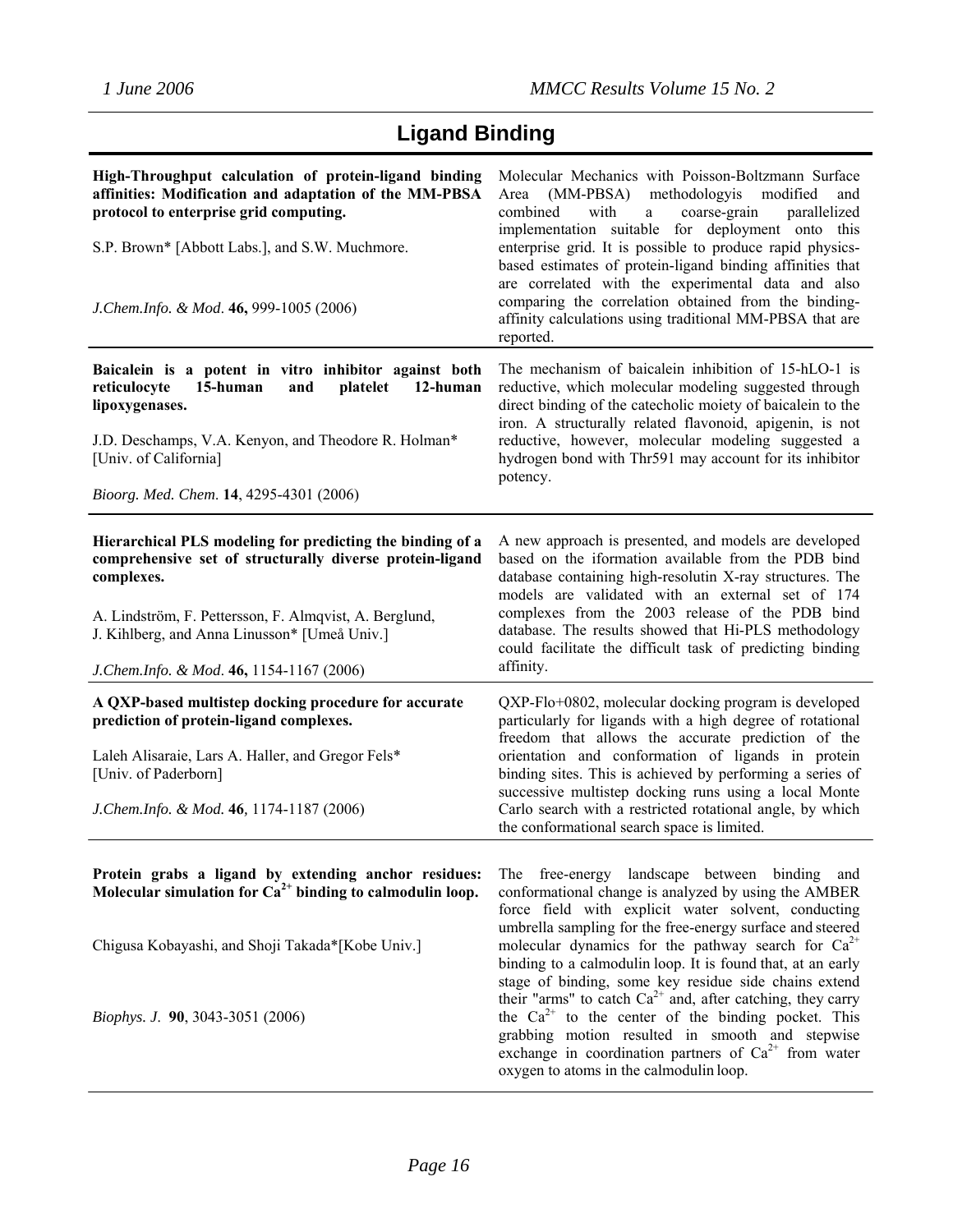Ligand Binding (cont'd)

**A! & T!** 

| Gated binding of ligands to HIV-1 protease: Brownian<br>dynamics simulations in a coarse-grained model.<br>Chia-En Chang* [Univ. of Calif.], T. Shen, J. Trylska,<br>V. Tozzini, and J.A. McCammon<br>Biophys. J. 90, 3880-3885 (2006) | Brownian dynamics simulations are applied in a coarse-<br>grained model to study the gated association rate<br>constants of HIV-1 proteases and drugs. The simulations<br>suggested that the flap flexibility and the opening<br>frequency of the wild-type, the G48V and L90M mutants<br>similar, but the flaps of the<br>variant<br>are<br>G48V/V82A/I84V/L90M open less frequently, resulting<br>in a lower gated rate constant. The developed<br>methodology is fast and provides an efficient way to<br>predict the gated association rate constants for various<br>protease mutants and ligands. |
|----------------------------------------------------------------------------------------------------------------------------------------------------------------------------------------------------------------------------------------|--------------------------------------------------------------------------------------------------------------------------------------------------------------------------------------------------------------------------------------------------------------------------------------------------------------------------------------------------------------------------------------------------------------------------------------------------------------------------------------------------------------------------------------------------------------------------------------------------------|
| Binding of 5'-GTP to the C-terminal FeS cluster of the<br>radical S-adenosylmethionine enzyme MoaA provides<br>insights into its mechanism.                                                                                            | The crystal structure of MoaA in complex with 5'-GTP<br>provides valuable insights into the subsequent radical<br>reaction. MoaA binds 5'-GTP with high affinity and<br>interacts through its C-terminal [4Fe-4S] cluster with the                                                                                                                                                                                                                                                                                                                                                                     |
| Petra Hänzelmann, and Hermann Schindelin* [Stony Brook]<br>Univ.]                                                                                                                                                                      | guanine N1 and N2 atoms, in a yet uncharacterized<br>binding mode. This structure visualizes the L-Met and 5'-<br>dA cleavage products of SAM. Rotation of the 5'-dA<br>ribose and/or conformational changes of the guanosine                                                                                                                                                                                                                                                                                                                                                                          |
| <i>PNAS.</i> <b>103,</b> 6829-6834 (2006)                                                                                                                                                                                              | are proposed to bring the 5'-deoxyadenosyl radical into<br>close proximity of either the ribose C2' and C3' or the<br>guanine C8 carbon atoms leading to hydrogen<br>abstraction.                                                                                                                                                                                                                                                                                                                                                                                                                      |

### **Protein-Protein Interactions**

#### **Computer-aided analysis of the interactions of glutamine synthetase with its inhibitors.**  Łukasz Berlicki\* [Wroclaw U. of Tech.], and Paweł Kafarski *Bioorg. Med. Chem*. **14**, 4578-4585 (2006) Molecular modeling methods are used to study the inhibition mechanism of glutamine synthetase by phosphinothricin and its analogues. All the inhibitorenzyme complexes are evaluated quantitatively by using eight scoring functions by implementing Insight and Sybyl program packages. It is observed that significant correlation is obtaioned between the scores and experimental pKi values. Computed surface charge distribution for five selected inhibitors in both free and phosphorylated forms and their comparison with electronic structure of enzymatic reaction transition state allowed to determine important electronic features required to construct potent inhibitors of glutamine synthetase. **Unraveling the importance of protein-protein interaction: Application of a computational alanine-scanning mutagenesis to the study of the IgG1 streptococcal protein G (C2 Fragment) complex.**  I.S. Moreira, P.A. Fernandes, and M.J. Ramos\* [Univ. of Porto] *J. Phys. Chem. B*. **110**, 10962 -10969 (2006) MM-PBSA approach, combined MM and continuum solvent are used to calculate the free energy differences through alanine mutation. New residues that are characterized as warm spots and, are important for complex formation. By increasing the functionality of this improved computational alanine-scanning mutagenesis approach testing its sensitivity to a proteinprotein complex with an interface made up of residues mainly polar.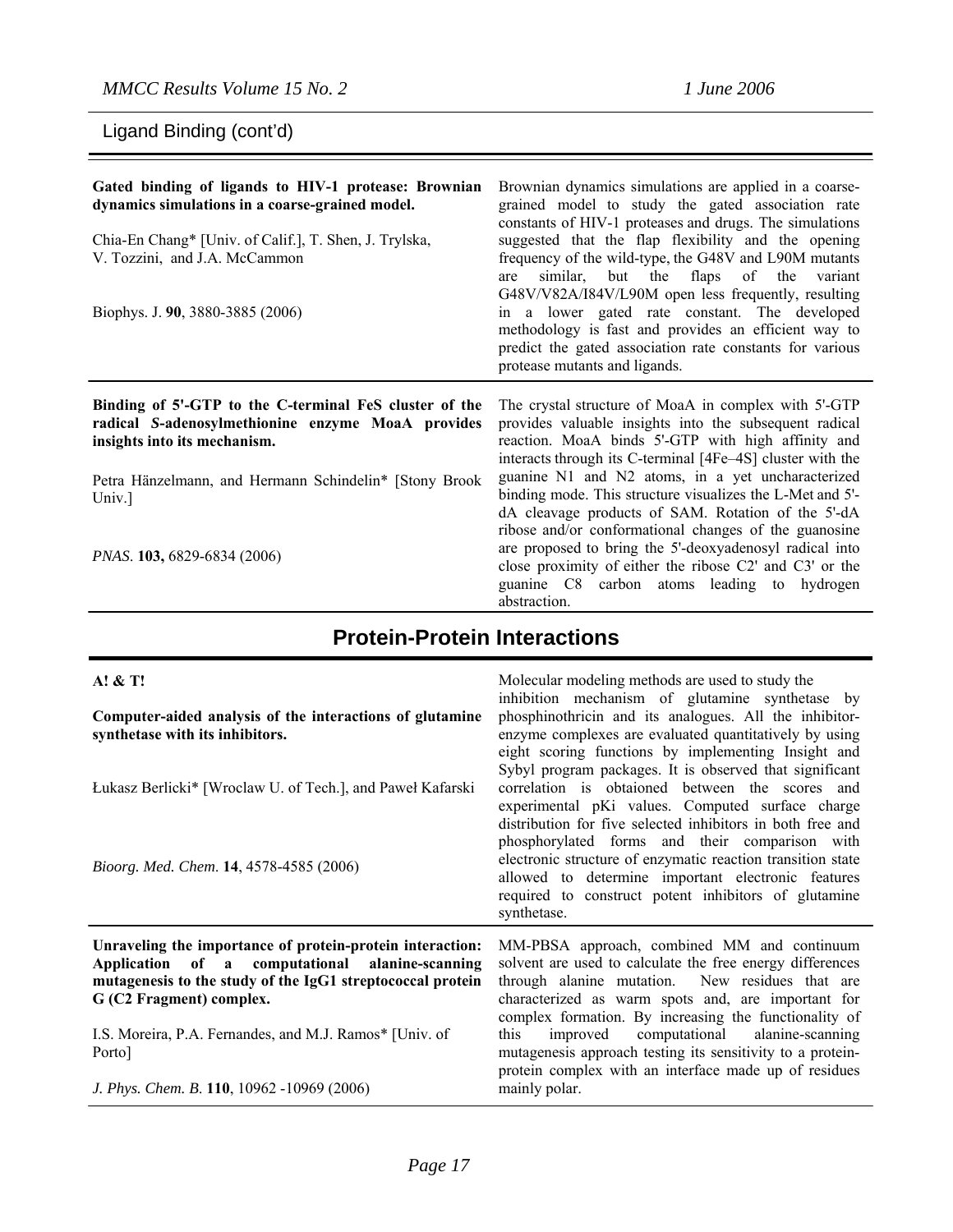# *1.3. Surfaces, Catalysts, and Material Subjects*

| The hidden role of acetate in the PbSe nanocrystal<br>synthesis.<br>Arjan J. Houtepen* [Univ. Utrecht], Rolf Koole, Daniël<br>Vanmaekelbergh, Johannes Meeldijk, and Stephen G. Hickey<br>J. Am. Chem. Soc. 128, 6792 -6793 (2006)                                                                                                                                        | The shape and size of the colloidal PbSe nanocrystals are<br>determined by the concentration of acetate and that only<br>acetate-free reaction mixtures result in spherical<br>nanocrystals. The presence of acetate leads to efficient<br>oriented attachment of smaller PbSe nanoparticles along<br>the $\leq 100$ crystal axis. The acetate is responsible for<br>many of the PbSe crystal shapes and is possible to<br>these<br>star-shaped<br>nanocrystals<br>synthesize<br>SO.<br>monodisperse that they form ordered monolayers with<br>crystal alignment. |
|---------------------------------------------------------------------------------------------------------------------------------------------------------------------------------------------------------------------------------------------------------------------------------------------------------------------------------------------------------------------------|-------------------------------------------------------------------------------------------------------------------------------------------------------------------------------------------------------------------------------------------------------------------------------------------------------------------------------------------------------------------------------------------------------------------------------------------------------------------------------------------------------------------------------------------------------------------|
| Quantitative structure-activity relationships of ruthenium<br>catalysts for olefin metathesis.<br>Giovanni Occhipinti, Hans-René Bjørsvik, and V.R. Jensen*<br>[Univ. of Bergen]<br>J. Am. Chem. Soc.128, 6952 -6964 (2006)                                                                                                                                               | DFT theory is used to derive a QSAR model, both the<br>independent and dependent variables are derived on a<br>large set of 14-electron complexes, $LCl_2Ru=CH_2$ , with<br>different dative ligands. The multivariate model is<br>correlated with the properties of the 14-electron<br>complexes and the activity for the Grubbs ruthenium<br>catalysts for olefin metathesis. The results promise for<br>broader screenings of olefin metathesis catalysts as well<br>as for development of homogeneous transition metal<br>catalysts.                          |
| Generating suspended single-walled carbon nanotubes<br>across a large surface area via patterning self-assembled<br>catalyst-containing block copolymer thin films.<br>Jennifer Lu, Thomas Kopley, Dave Dutton, Jie Liu, Cheng<br>Qian, Hyungbin Son, Mildred Dresselhaus, and Jing Kong*<br>[Massachusetts Inst. of Tech.]<br>J. Phys. Chem. B. 110, 10585 -10589 (2006) | Catalytically active nanostructures with controlled size<br>and space are produced using self-assembled block<br>copolymers as templates. A self-assembled polystyrene-<br>b-polyferrocenylsilane thin film and monolayer of surface<br>micelles of cobalt-complexed polystyrene-b-poly(2-<br>vinylpyridine) are compatible with novolac-based<br>conventional photoresists.                                                                                                                                                                                      |
| A methodology for investigating new nonprecious metal<br>catalysts for PEM fuel cells.<br>D. Susac, A. Sode, L. Zhu, P. C. Wong, M. Teo, D. Bizzotto,<br>K. A. R. Mitchell, R. R. Parsons, and S. A. Campbell*<br>[Ballard Power Systems Inc.]<br>J. Phys. Chem. B. 110, 10762 -10770 (2006)                                                                              | A new method is used to investigate metal-chalcogen<br>materials as catalysts for the oxygen reduction reaction in<br>proton exchange membrane (PEM) fuel cells. The Co-Se<br>thin films with varying Se are active for oxygen<br>reduction, although the open circuit potential (OCP) is<br>lower than for Pt.                                                                                                                                                                                                                                                   |
| Energy density analysis of cluster size dependence of<br>surface-molecule interactions (II): Formate adsorption<br>onto a Cu(111) surface.<br>Hiromi Nakai* [Waseda Univ.]<br>J.Comp. Chem. 27, 917-925 (2006)                                                                                                                                                            | EDA is applied to examine surface-molecular interactions<br>for different cluster sizes. The largest model cluster $Cu56$<br>showed that the adsorption-induced energy density<br>variation in Cu atoms decays with distance from the<br>adsorption site. This technique verified the reliability of<br>the used model cluster and found that at least a four-layer<br>model cluster is necessary to treat the surface-molecule<br>interaction with chemical accuracy.                                                                                            |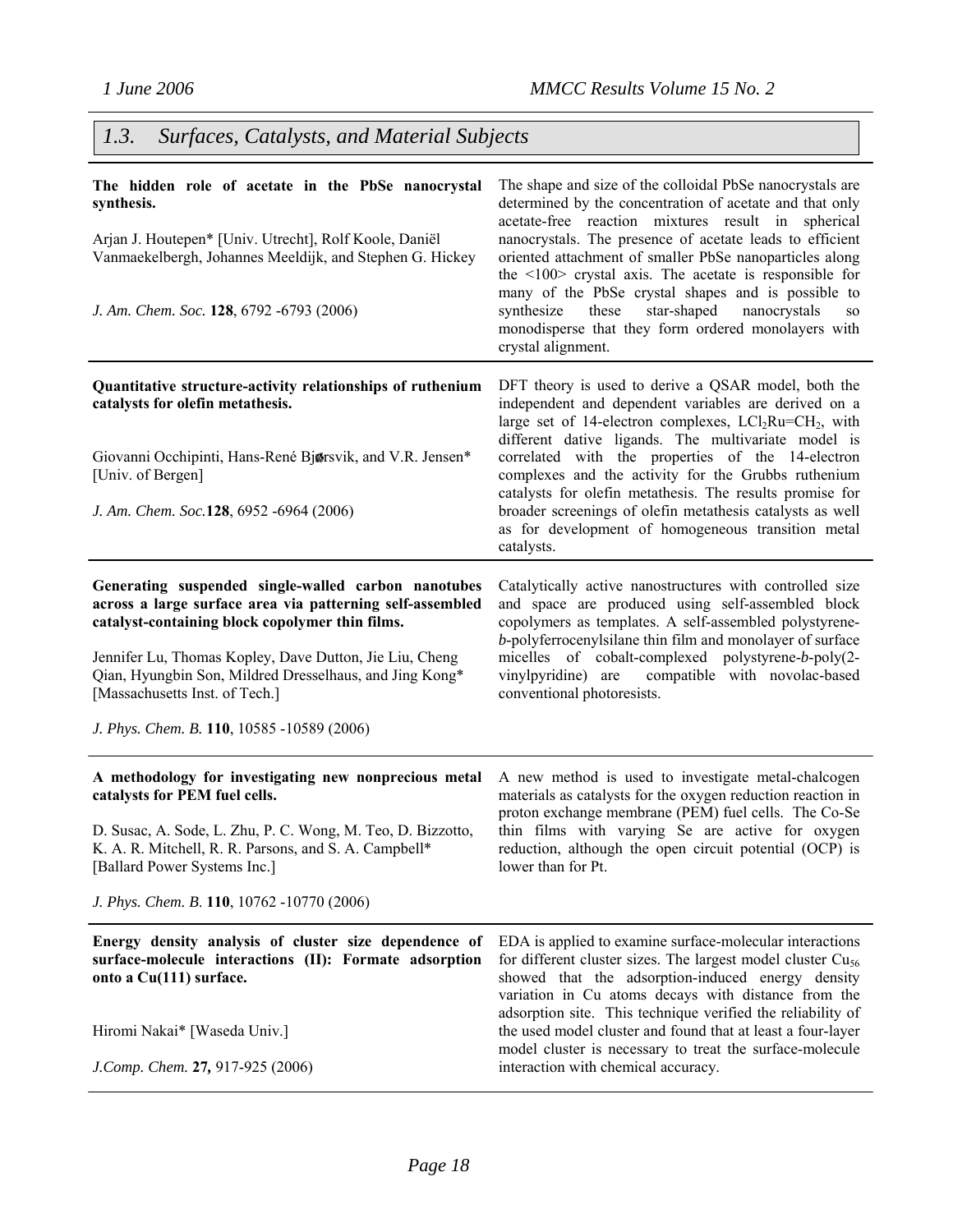# **2. METHODOLOGY**

# **Quantitative Structure-Activity Relations**

| Novel approach to evolutionary neural network based<br>descriptor selection and QSAR model development.<br>Željko Debeljak* [Osijek Clinical Hospital], V. Marohnić,<br>Goran Srečnik and M. Medić-Šarić<br>J.Comp.Aided Mol. Design.19, 835-855 (2006)                                             | Evolutionary neural network based QSAR approach is<br>applied to examine the descriptor selection process<br>towards stable descriptor subset (DS) composition<br>characterized by acceptable generalization, as well as the<br>influence of description stability on QSAR model<br>interpretation. The principles of this method is applied<br>and proposed a QSAR model for benzodiazepine and<br>evaluated against the reported results in terms of final DS<br>composition and model predictive performance.                                                                                                                                                                                                              |
|-----------------------------------------------------------------------------------------------------------------------------------------------------------------------------------------------------------------------------------------------------------------------------------------------------|-------------------------------------------------------------------------------------------------------------------------------------------------------------------------------------------------------------------------------------------------------------------------------------------------------------------------------------------------------------------------------------------------------------------------------------------------------------------------------------------------------------------------------------------------------------------------------------------------------------------------------------------------------------------------------------------------------------------------------|
| Combinatorial<br>modeling<br>of P-Glycoprotein<br>QSAR<br>substrates.<br>Patricia de Cerqueira Lima, Alexander Golbraikh, Scott Oloff,<br>Yunde Xiao, and Alexander Tropsha* [Targacept Inc.,]<br>J.Chem.Info. & Mod. 46, 1245-1254 (2006)                                                          | QSAR/QSPR models are generated with a single<br>modeling technique using one type of molecular<br>descriptors. A combinatorial approach is applied to a data<br>set of 195 diverse substrates and nonsubstrates of P-<br>glycoprotein that has an important role in drug resistance.<br>16 combinations of techniques and descriptor types are<br>considered for every QSAR modeling type. The<br>combinatorial QSAR approach identified models with<br>higher predictive accuracy than the previously reported<br>for the same data set. In the absence of any universally<br>applicable "one-for-all" QSAR methodology,<br>the<br>combinatorial QSAR approach should become the<br>standard practice in QSPR/QSAR modeling. |
|                                                                                                                                                                                                                                                                                                     |                                                                                                                                                                                                                                                                                                                                                                                                                                                                                                                                                                                                                                                                                                                               |
| 3-D QSAR studies on histone deacetylase inhibitors: A<br><b>GOLPE/GRID</b><br>approach<br>different<br>on<br>series<br>of<br>compounds.<br>Rino Ragno, Silvia Simeoni, Sergio Valente, Silvio Massa,<br>and Antonello Mai* [Univ. degli Studi di Siena]<br>J.Chem.Info. & Mod. 46, 1420-1430 (2006) | Docking simulations and 3D-QSAR studies are carried<br>out with GRID/GOLPE combination on four series of<br>HDAC inhibitors. The results are validated each other<br>and provided insight into the structural requirements for<br>anti-HDAC activity. This is the first 3-D QSAR<br>application on a broad molecular diversity training set of<br>HDACIs.                                                                                                                                                                                                                                                                                                                                                                     |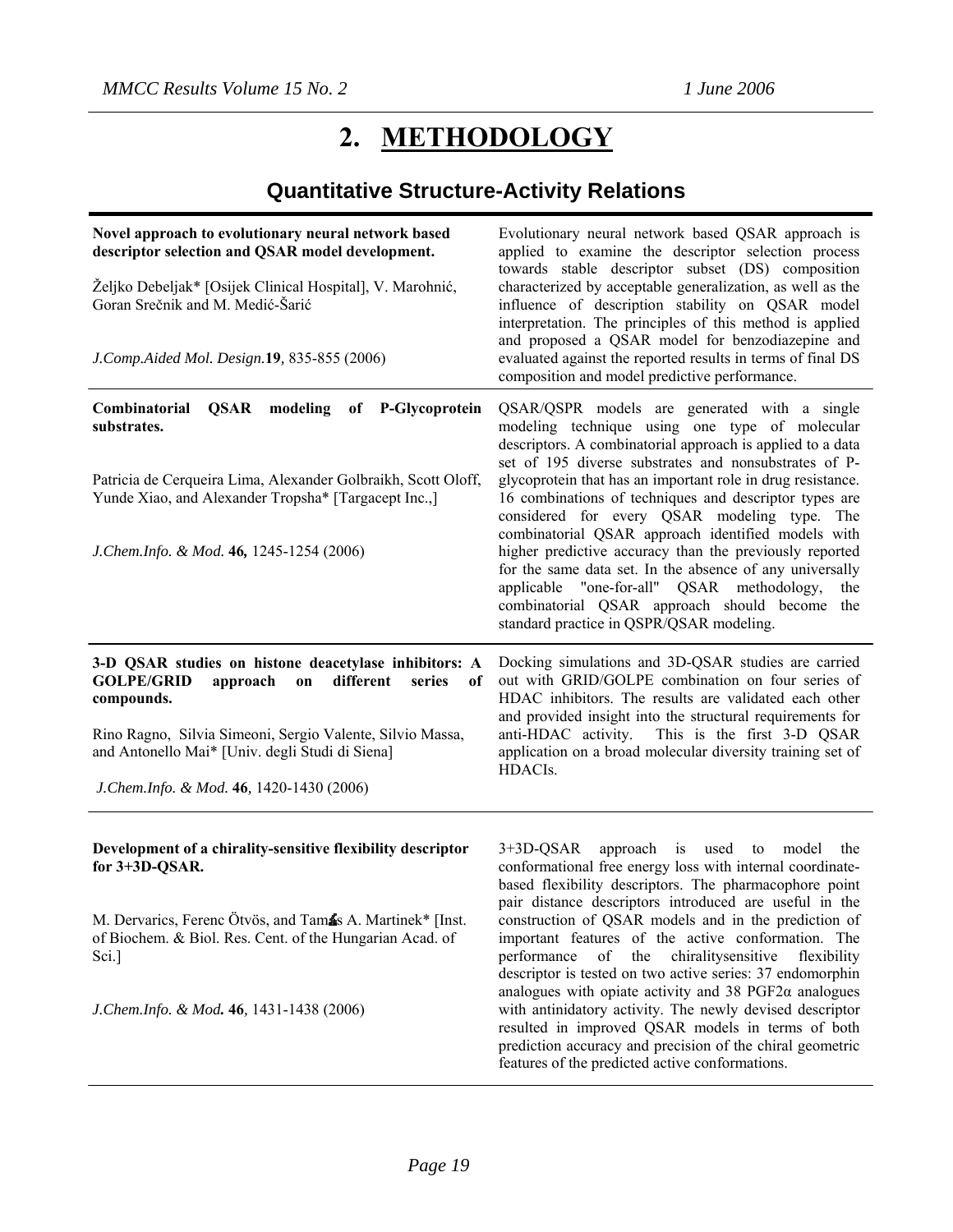# **Conformational Search and Analysis**

| Conformations of higher Gangliosides and their binding<br>with cholera toxin: Investigation by molecular modeling,<br>molecular mechanics, and molecular dynamics.<br>Sharmila, and K.Veluraja*<br>[Sathyabama]<br>D.J. Sundara<br>Deemed Univ.]<br>J. Biomol. Stru. & Dynamics. 23, 641-656 (2006) | Molecular mechanics and MD studies are used to<br>investigate the conformational preference of cell surface<br>higher gangliosides (GT1A and GT1B) and their<br>interaction with Cholera Toxin. The binding site of<br>cholera toxin is shallowed and accommodate a maximum<br>of two NeuNAc residues. The NeuNAc binding site of<br>cholera toxin is an important for the design of inhibitors,<br>that could prevent the infection of cholera. |
|-----------------------------------------------------------------------------------------------------------------------------------------------------------------------------------------------------------------------------------------------------------------------------------------------------|--------------------------------------------------------------------------------------------------------------------------------------------------------------------------------------------------------------------------------------------------------------------------------------------------------------------------------------------------------------------------------------------------------------------------------------------------|
| A!<br>Ligand bias of scoring functions in structure-based virtual<br>screening.                                                                                                                                                                                                                     | A total of 945 known actives and nearly 10,000 decoy<br>compounds are docked to eight different targets, and the<br>resulting poses are scored using 10 different scoring<br>functions. Three different score postprocessing methods                                                                                                                                                                                                             |
| Micael Jacobsson* [Univ. of Uppsala], and Anders Karlén                                                                                                                                                                                                                                             | are evaluated with respect to improvement of the<br>enrichment in virtual screening. A high to intermediate<br>linear correlation between the score and the number of<br>heavy atoms is found for all scoring functions except                                                                                                                                                                                                                   |
| J. Chem. Info. & Mod. 46, 1334-1343 (2006)                                                                                                                                                                                                                                                          | FlexX. It is observed that a correlation between the size<br>dependence of a scoring function and the effectiveness of<br>PLS MASC in increasing the enrichment for that scoring<br>function. The results suggested that ligand bias in scoring<br>functions is a source of false positives in structure-based<br>virtual screening.                                                                                                             |

# **Potentials and Parameters**

| Ion permeation through a narrow channel: Using<br>gramicidin to ascertain all-atom molecular dynamics<br>potential of mean force methodology and biomolecular<br>force fields.<br>T.W. Allen* [Univ. of Calif.], O.S. Andersen, and Benoit<br>Roux<br><i>Biophys. J.</i> 90, 3447-3468 (2006)                                                                                                              | MD simulations are used to investigate the methods for<br>extracting the potential of mean force governing ion<br>permeation. When comparing the modern all-atom force<br>fields of CHARMM27 and AMBER94, it is found that a<br>fairly consistent picture emerges, and that both<br>AMBER94 and CHARMM27 predict observables that are<br>semi-quantitative agreement with both the<br>1n<br>experimental conductance and dissociation coefficient.<br>MD-PMF approach is a powerful tool for understanding<br>and predicting the function of narrow ion channels in a<br>manner that is consistent with the atomic and thermally<br>fluctuating nature of proteins. |
|------------------------------------------------------------------------------------------------------------------------------------------------------------------------------------------------------------------------------------------------------------------------------------------------------------------------------------------------------------------------------------------------------------|---------------------------------------------------------------------------------------------------------------------------------------------------------------------------------------------------------------------------------------------------------------------------------------------------------------------------------------------------------------------------------------------------------------------------------------------------------------------------------------------------------------------------------------------------------------------------------------------------------------------------------------------------------------------|
| Amber force field implementation, molecular modelling<br>study, synthesis and MMP-1/MMP-2 inhibition profile of<br>and $(S)-N$ -hydroxy-2- $(N$ -isopropoxybiphenyl-4-<br>$(R)$ -<br>ylsulfonamido)-3-methylbutanamides.<br>Tiziano Tuccinardi, Adriano Martinelli* [Univ. di Pisa], Elisa<br>Nuti, Paolo Carelli, Federica Balzano, Gloria Uccello-<br>Barretta, Gillian Murphy, and Armando<br>Rossello* | Ab initio calculations with B3LYP/Lanl2DZ level were<br>performed to determine all the structural and catalytic<br>zinc parameters to study MMPs and their complexes with<br>hydroxamate inhibitors. The obtained parameters were<br>used to study the docking of some known MMPi and the<br>previously described inhibitor, which showed an<br>inhibitory activity for MMP-1, and -2, with the aim of<br>explaining the different selectivity.                                                                                                                                                                                                                     |

*Bioorg. Med. Chem*. **14**, 4260-4276 (2006)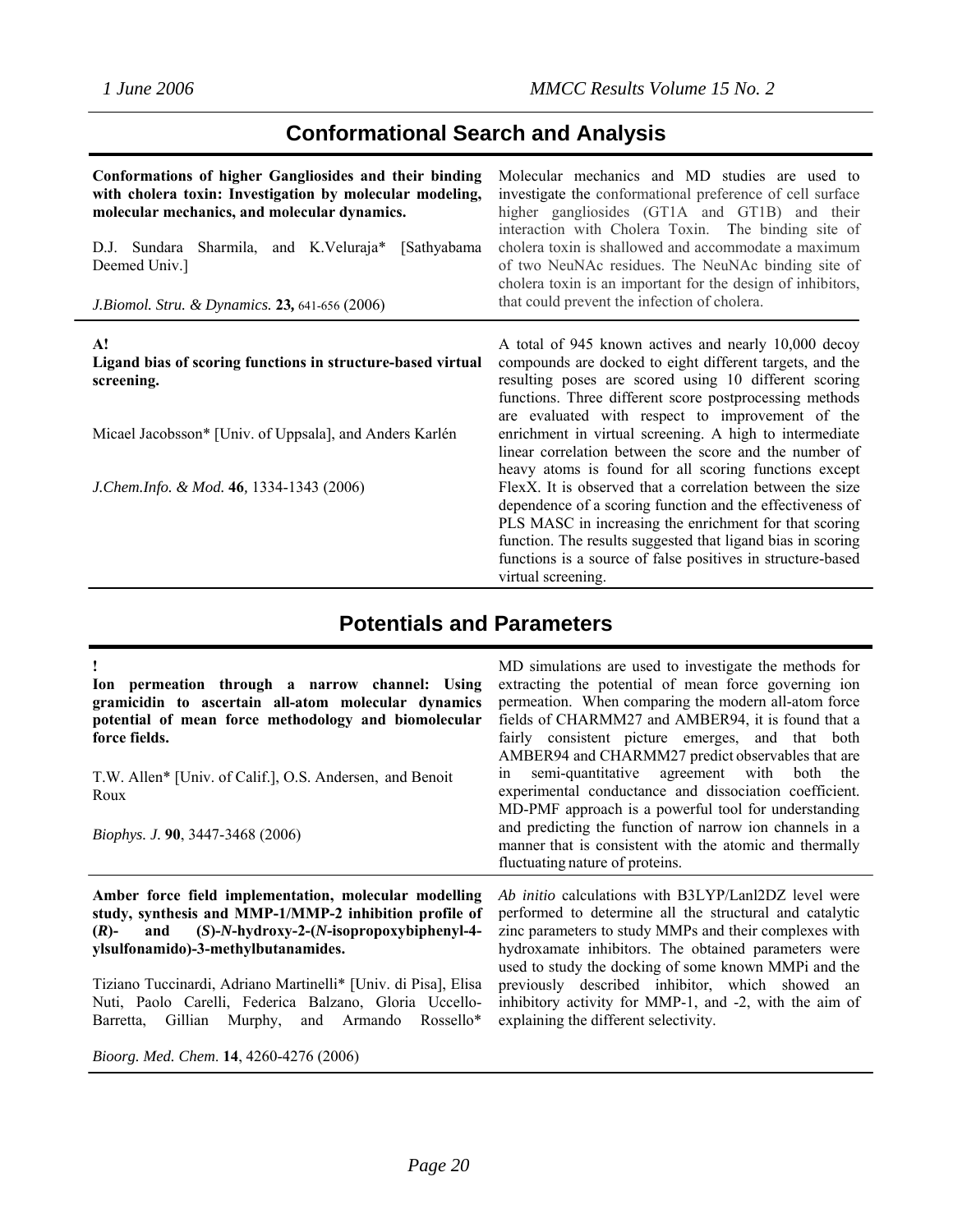### **Potentials and Parameters (cont'd.)**

| A new generation of statistical potentials for proteins.                                                                                               | A novel and flexible derivation scheme of statistical,<br>database-derived, potentials is proposed, which allows<br>one to take simultaneously into account specific                                                                                                                                                                                           |
|--------------------------------------------------------------------------------------------------------------------------------------------------------|----------------------------------------------------------------------------------------------------------------------------------------------------------------------------------------------------------------------------------------------------------------------------------------------------------------------------------------------------------------|
| Y. Dehouck* [Univ. Libre de Bruxelles], D. Gilis, and<br>M. Rooman                                                                                     | correlations between several sequence and structure<br>descriptors. The optimal potential is generated as a<br>combination of several coupling terms, measuring<br>correlations between residue types, backbone torsion                                                                                                                                        |
| <i>Biophys. J.</i> 90, 4010-4017 (2006)                                                                                                                | angles, solvent accessibilities, relative positions along the<br>sequence, and interresidue distances. This potential<br>outperforms all tested residue-based potentials, and even<br>several atom-based potentials.                                                                                                                                           |
|                                                                                                                                                        |                                                                                                                                                                                                                                                                                                                                                                |
| Water properties from first principles: Simulations by a<br>general-purpose quantum mechanical polarizable force<br>field.                             | Quantum mechanical polarizable force field (QMPFF) is<br>applied for simulations of liquid water. The results are<br>agreed with a variety of experimental<br>well                                                                                                                                                                                             |
| A. G. Donchev, N. G. Galkin, A. A. Illarionov,<br>O. V. Khoruzhii, M. A. Olevanov, V. D. Ozrin,<br>M. V. Subbotin, and V. I. Tarasov* [Algodign, LLC,] | thermodynamic and structural data, better than that<br>provided by specialized water potentials. QMPFF2 is the<br>only <i>ab initio</i> force field to accurately reproduce the<br>anomalous temperature dependence of water density. The<br>ability of this force field is successfully simulating the<br>properties of both organic molecules and water. The |

# **Molecular Dynamics**

| The mechanism of TC23O's thermostability: A molecular<br>dynamics simulation study.<br>Zhi Guo* [Fudan Univ.], Li-Na Xu, and Lin-Xiang Zhou<br>J. Biomol. Stru. & Dynamics. 23, 603-612 (2006) | The quasielastic neutron scattering index $\beta$ and the<br>modulus of a protein's quasi-electric dipole moment are<br>used to study the thermostability of wildtype TC23O and<br>its mutants. Charged residues Arg314, Glu246, Glu291,<br>and some prolines near the C-terminus of the sequence<br>are identified for the thermostability of wildtype TC23O.<br>The molecular conformation changes during the<br>simulation, and is demonstrated how the mutant P228S is<br>destabilized by disrupting two salt-bridges Asp116OD1-<br>Lys215N and Glu210OE1-Lys217N at an adjacent $\beta$ -<br>turn. The destabilization of P296S showed to intimate<br>correlated with the break down of ion pair Lys188N-<br>Glu2910E1. |
|------------------------------------------------------------------------------------------------------------------------------------------------------------------------------------------------|------------------------------------------------------------------------------------------------------------------------------------------------------------------------------------------------------------------------------------------------------------------------------------------------------------------------------------------------------------------------------------------------------------------------------------------------------------------------------------------------------------------------------------------------------------------------------------------------------------------------------------------------------------------------------------------------------------------------------|
| cAMP Modulation of the cytoplasmic domain in the<br>HCN2 channel investigated by molecular simulations.                                                                                        | MD simulations are used to investigate the molecular<br>basis of cAMP channel modulation of a segment<br>comprising the C-linker and the cyclic nucleotide binding                                                                                                                                                                                                                                                                                                                                                                                                                                                                                                                                                           |
| Marco Berrera, Sergio Pantano, and Paolo Carloni* [Venetian]<br>Inst. of Mol.Med.]                                                                                                             | domain (CNBD) in the presence and absence of cAMP,<br>through HCN2 crystal structure from mouse. In presence<br>of cAMP, the protein undergoes an oscillation of the<br>quaternary structure on the order of 10 ns, not observed in<br>the apoprotein. It is proposed that the cAMP-triggered                                                                                                                                                                                                                                                                                                                                                                                                                                |
| Biophys. J. 90, 3428-3433 (2006)                                                                                                                                                               | large-scale oscillation plays an important role for the<br>channel's function, being coupled to a motion of the C-<br>linker which, in turn, modulates the gating of the channel.                                                                                                                                                                                                                                                                                                                                                                                                                                                                                                                                            |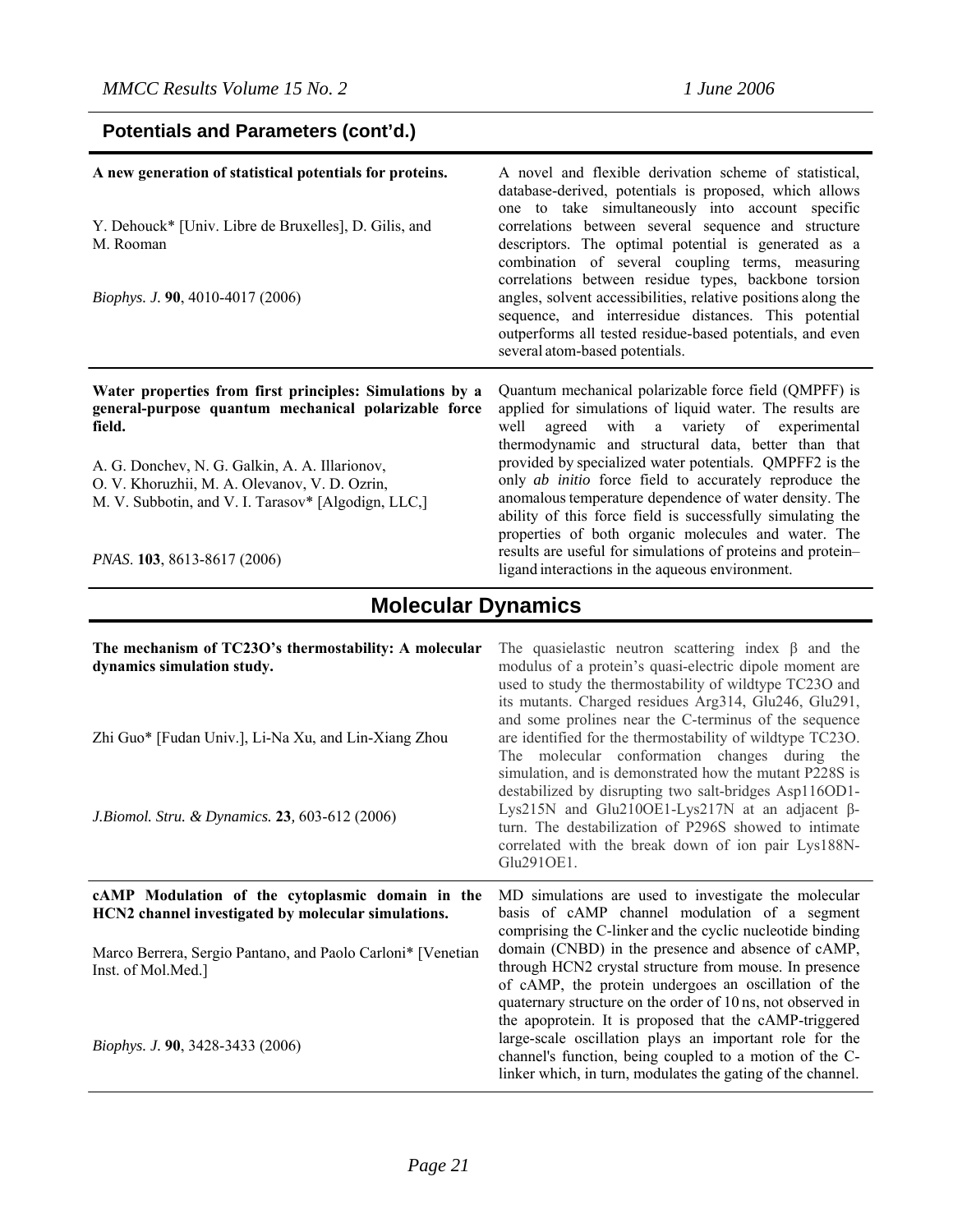| <b>Molecular Dynamics (cont'd)</b>                                                                                                                                                                                                                                                                                                                             |                                                                                                                                                                                                                                                                                                                                                                                                                                                                                                                                                                                                      |
|----------------------------------------------------------------------------------------------------------------------------------------------------------------------------------------------------------------------------------------------------------------------------------------------------------------------------------------------------------------|------------------------------------------------------------------------------------------------------------------------------------------------------------------------------------------------------------------------------------------------------------------------------------------------------------------------------------------------------------------------------------------------------------------------------------------------------------------------------------------------------------------------------------------------------------------------------------------------------|
| Novel changes in discoidal high density lipoprotein<br>morphology: A molecular dynamics study.<br>Andrea Catte, J.C. Patterson, M.K. Jones, W.G. Jerome, D.<br>Bashtovyy, Z. Su, Feifei Gu, Jianguo Chen, M.P. Aliste, S.C.<br>Harvey, Ling Li, G. Weinstein, and J.P. Segrest* [Cent. for<br>Comp.and Stru. Biol.]<br><i>Biophys. J.</i> 90, 4345-4360 (2006) | MD simulations on a series of progressively smaller<br>discoidal high density lipoprotein particles produced by<br>incremental removal of palmitoyloleoylphosphatidyl-<br>choline via four different pathways. The starting model<br>contained 160 palmitoyloleoylphosphatidylcholines and a<br>belt of two antiparallel amphipathic helical lipid-<br>associating domains of apolipoprotein A-I. The results<br>provided atomic resolution models for two of the particles<br>produced by in vitro reconstitution of nascent high<br>density lipoprotein particles.                                 |
| QM/MM                                                                                                                                                                                                                                                                                                                                                          |                                                                                                                                                                                                                                                                                                                                                                                                                                                                                                                                                                                                      |
| Ab initio and molecular dynamics studies of crystalline<br>TNAD (trans-1,4,5,8-Tetranitro-1,4,5,8-tetraazadecalin).<br>Ling Qiu, He-Ming Xiao* [Nanjing Univ. of Sci. & Tech.],<br>Wei-Hua Zhu, Ji-Jun Xiao, and Wei Zhu<br>J. Phys. Chem. B. 110, 10651 -10661 (2006)                                                                                         | DFT calculations are used to study the structural and<br>electronic properties of the energetic crystal TNAD<br>(trans-1,4,5,8-tetranitro-1,4,5,8-tetraazadecalin).<br>The<br>predicted crystal structure is well agreed with the<br>experimental data and there are strong inter- and<br>intramolecular interactions in bulk TNAD.<br>MD<br>simulations are used to determine the average lattice<br>parameters and elastic properties as functions of<br>temperature.                                                                                                                              |
| The Poulos-Kraut mechanism of compound I formation in<br>horseradish peroxidase: A QM/MM study.<br>Etienne Derat, and Sason Shaik* [Hebrew Univ. of<br>Jerusalem]<br>J. Phys. Chem. B. 110, 10522 -10533 (2006)                                                                                                                                                | QM/MM calculations are used to elucidate the Poulos-<br>Kraut mechanism of O-O bond activation and Compound<br>I formation in HRP, in conditions corresponding to<br>neutral to basic pH. The lowest energy mechanism is<br>involving initial deprotonation of ferric hydrogen<br>peroxide complex (involving spin crossover from the<br>quartet to the doublet state) by His42 to form ferric-<br>hydroperoxide (Cpd 0).                                                                                                                                                                            |
| Ab initio calculations of dispersion coefficients for nucleic<br>acid base pairs.<br>T.P. Haley* [Univ. of Miami], E.R. Graybill, and<br>S.M. Cybulski<br>J. Chem.Phys.124, 204301 -204306 (2006)                                                                                                                                                              | Ab initio calculations are used for two- and three-body<br>dispersion coefficients for the four most important nucleic<br>acid bases. Hartree-Fock approach and the aug-cc-pVDZ<br>basis set is used to identify the isotropic as well as<br>anisotropic coefficients. Single and double excitation<br>coupled-cluster theory with noniterative treatment of<br>triple excitations $[CCSD(T)]$ was used to find the values<br>of static polarizabilities, which are subsequently used to<br>estimate the values of the $CCSD(T)$<br>dispersion<br>coefficients.                                      |
| Assessing the protonation state of drug molecules: The<br>case of aztreonam.<br>Natalia Díaz, T.L. Sordo, Dimas Suarez * [Univ. de Leon],<br>Rosa Méndez, J. Martín Villacorta, Luis Simón, M. Rico, and<br>M. Angeles Jiménez<br>J. Med. Chem. 49, 3235 -3243 (2006)                                                                                          | B3LYP/6-31+G**<br>ONIOM(HF/3-21G*:AMBER),<br>approximations are used for geometry relaxation, and for<br>electronic<br>electrostatic<br>and<br>solvation<br>energies<br>respectively, molecular mechanics is used for attractive<br>dispersion energy in the energy calculations. The value of<br>the free energy of solvation of a proton is treated as a<br>parameter and chosen to give the best match between<br>calculated and experimental $pK_a$ values for small<br>molecules. This computational scheme will give<br>satisfactory results in the $pK_a$ calculations for drug<br>molecules. |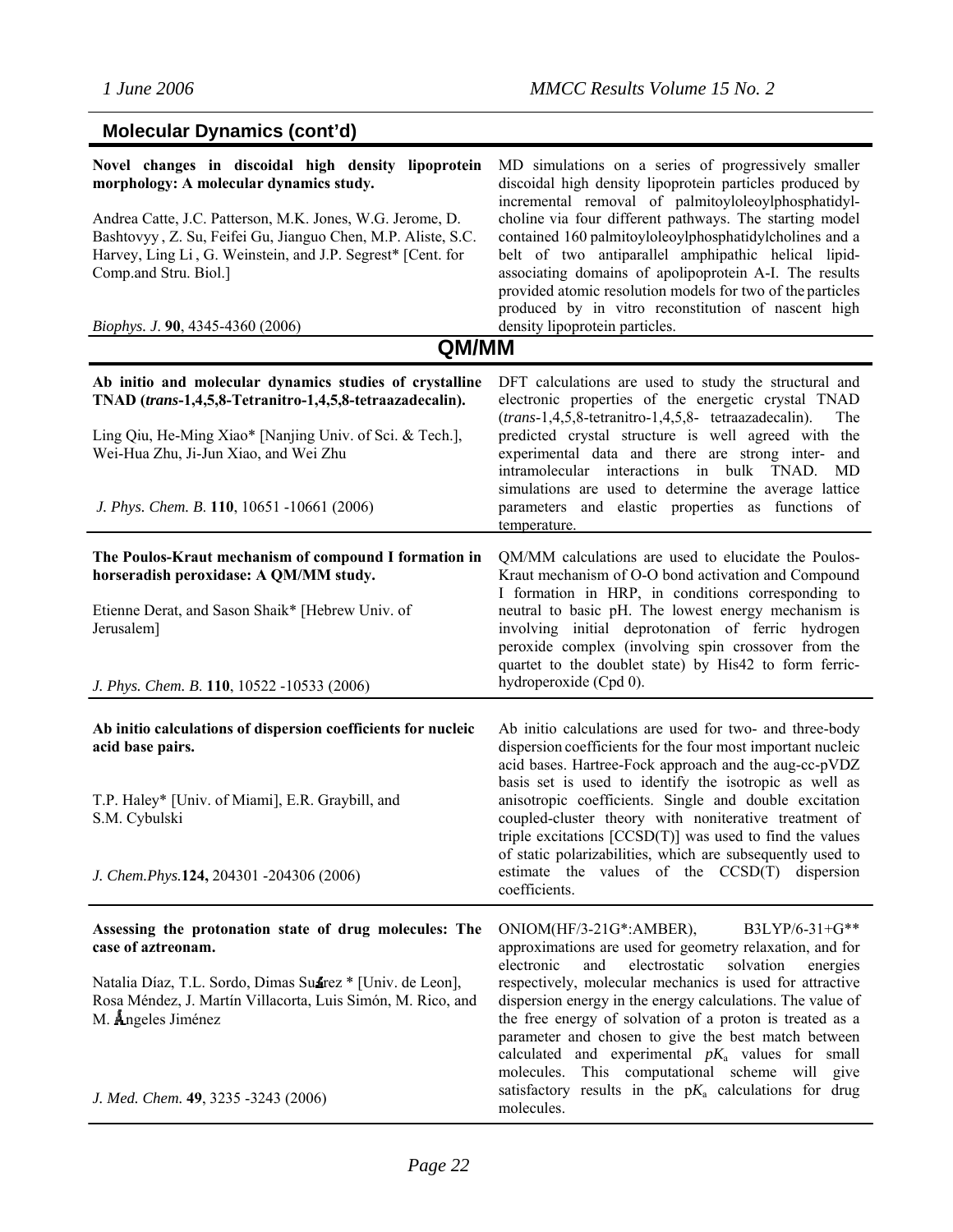### QM/MM (cont'd)

| Combining quantum mechanics methods with molecular<br>mechanics methods in ONIOM.<br>Thom Vreven* [Gaussian Inc.,], K. Suzie Byun, Istvan Koma<br>romi, Stefan Dapprich, John A. Montgomery, Jr., Keiji<br>Morokuma, and Michael J. Frisch<br>J. Chem. Theory. & Comp. 2, 815 -826 (2006)                              | ONIOM (QM:MM) approximation for the electrostatic<br>interaction between the regions is included at the classical<br>level and the extension to electronic embedding is<br>presented. The results showed that the behavior of<br>ONIOM with electronic embedding is more stable than<br>QM/MM with electronic embedding. The link atom<br>correction, which is implicit in ONIOM but not in<br>QM/MM is also investigated and practical aspects of<br>ONIOM(QM:MM) calculations are demonstrated.                                                                                                                                                                                                                                 |
|------------------------------------------------------------------------------------------------------------------------------------------------------------------------------------------------------------------------------------------------------------------------------------------------------------------------|-----------------------------------------------------------------------------------------------------------------------------------------------------------------------------------------------------------------------------------------------------------------------------------------------------------------------------------------------------------------------------------------------------------------------------------------------------------------------------------------------------------------------------------------------------------------------------------------------------------------------------------------------------------------------------------------------------------------------------------|
| Theoretical calculation of hydrogen-bonding strength for<br>drug molecules.<br>Ming-Hong Hao* [Boehringer Ingelheim Pharm., Inc.]<br>J. Chem. Theory. & Comp. 2, 863 -872 (2006)                                                                                                                                       | A computational method is developed based on DFT<br>calculation to predict the hydrogen-bonding strength for<br>different acceptors with respect to a given donor. The<br>results are well agreed with the calculated hydrogen-<br>bonding energies and are useful for evaluating the effects<br>of steric interference and inhibitor binding geometry on<br>hydrogen-bonding strength in drug design.                                                                                                                                                                                                                                                                                                                            |
| Modelling of carbohydrate-aromatic interactions: Ab<br>initio energetics and force field performance.<br>V. Spiwok* [Inst. of Chem. Tech. in Prague], P. Lipovová,<br>T. Skálová, E. Vondráčková, J. Dohnálek, J. Hašek, and<br>B. Králová<br>J.Comp.Aided Mol. Design. 19, 887-901 (2006)                             | Ab initio interaction energies for 20 carbohydrate-<br>aromatic complexes taken from 6 selected X-ray<br>structures of glycosidases and carbohydrate-binding<br>proteins are calculated. All interaction energies of a<br>pyranose moiety with a side chain of an aromatic residue<br>were calculated as attractive with interaction energy as<br>calculated at the MP2/6-311+G(d) level. The interaction<br>energies calculated at MP2 level are compared with MM<br>(OPLS, GROMOS, CSFF/CHARMM,<br>fields<br>force<br>HEAT/CHARMM, Glycam/AMBER, MM2 and MM3).<br>The results showed that MM calculated interaction<br>energies are supporting the application of MM methods<br>in the area of glycochemistry anf glycobiology. |
| Intra- and intermolecular interactions between cyclic-<br>AMP receptor protein and DNA: Ab initio fragment<br>molecular orbital study.<br>Kaori Fukuzawa* [Mizuho Info. & Res.Inst., Inc.], Yuto<br>Komeiji, Yuji Mochizuki, Akifumi Kato, Tatsuya Nakano,<br>and Shigenori Tanaka<br>J.Comp. Chem. 27, 948-960 (2006) | AMBER-94 force field and at the HF and MP2 levels are<br>used to investigate the sequence-specific binding and the<br>stability of the DNA duplex of the cAMP receptor protein<br>(CRP) complexed with a cAMP and DNA duplex. In the<br>interaction between DNA and CRP-cAMP, there is a<br>significant charge transfer from the DNA to CRP, and<br>this CT interaction has an important role as well as the<br>electrostatic interactions.                                                                                                                                                                                                                                                                                       |
| DIESEL-MP2: A new program to perform large-scale<br>multireference-MP2 computations.<br>Patrick Musch, and Bernd Engels* [Univ. of Wuerzburg]<br>J.Comp. Chem. 27, 1055-1062 (2006)                                                                                                                                    | A new program MR-MP2 is developed based on DIESEL<br>program. This program is applied for systems with 400-<br>500 basis functions and more than 100 electrons. It<br>possesses two integral interfaces<br><b>MOLCAS</b><br>and<br>TURBOMOLE and the efficiencies of the codes obtained<br>are compared with GNU or Intel compilers.                                                                                                                                                                                                                                                                                                                                                                                              |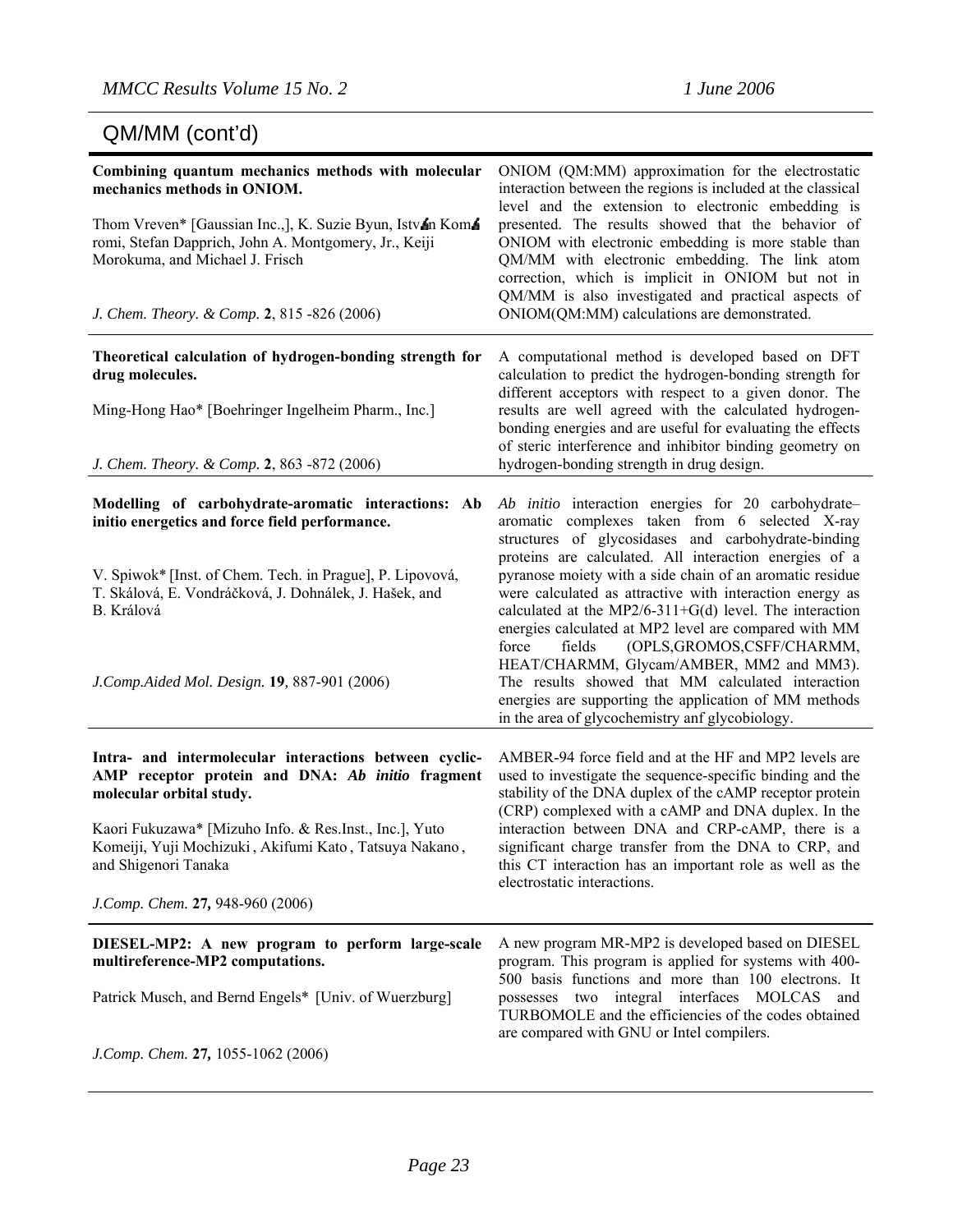### **Comparative or Homology Modeling**

**Active site acidic residues and structural analysis of modelled human aromatase: A potential drug target for breast cancer.** 

J. Narashima Murthy, M. Nagaraju, G. Madhavi Sastry, A. Raghuram Rao, and G. Narahari Sastry\* [Indian Inst. of Chem. Tech.]

*J.Comp.Aided Mol. Design.* **19***,* 857-870 (2006)

Homology Modeling, docking and molecular dynamics are used to study the lining cavity of eight acidic residues. The results showed that the environment of the residues E245, E302 and D222 is most suitable for carboxylate ion formation in the uncomplexed form. The stability of D309, D222 and D476 anions is to increase on complexation to steroidal substrates. The inhibition of aromatase activity by 4-hydroxy androstenedione (formestane) is attributed to a critical hydrogen bond formation between the hydroxy moiety and T310/D309 as well as the large distance from D476. The results correlated well with earlier site directed mutagenesis studies.

### **Ligand Docking**

| A combination of docking/dynamics simulations and<br>pharmacophoric modeling to discover new dual c-Src/Abl<br>kinase inhibitors.<br>Fabrizio Manetti, Giada A. Locatelli, Giovanni Maga, Silvia<br>Schenone, Michele Modugno, Stefano Forli, Federico Corelli,<br>and Maurizio Botta* [Univ. of Genova]<br>J. Med. Chem. 49, 3278 -3286 (2006) | Docking and MD simulations are used to build the 3D-<br>models of the complexes between Src and several of its<br>known inhibitors. Interactions most contributing to<br>activity of the inhibitors, in terms of hydrogen bonds and<br>hydrophobic contacts, are codified into pharmacophoric<br>models. The results indicated that 1,3,4-thiadiazoles and<br>pyrazolydine-3,5-diones showing inhibitory activity in<br>the submicromolar range in a cell-free assay toward Src.<br>The identified hits toward Abl tyrosine kinase are tested<br>and finding activity in the submicromolar range. The<br>biological data suggested that the computational protocol<br>is an efficient tool for identifying new hits toward both<br>Src and Abl. |
|-------------------------------------------------------------------------------------------------------------------------------------------------------------------------------------------------------------------------------------------------------------------------------------------------------------------------------------------------|-------------------------------------------------------------------------------------------------------------------------------------------------------------------------------------------------------------------------------------------------------------------------------------------------------------------------------------------------------------------------------------------------------------------------------------------------------------------------------------------------------------------------------------------------------------------------------------------------------------------------------------------------------------------------------------------------------------------------------------------------|
| MolDock: A new technique for high-accuracy molecular<br>docking.<br>René Thomsen* [Molegro ApS], and M.H. Christensen                                                                                                                                                                                                                           | MolDock, a new molecular docking algorithm is<br>introduced, which is based on a new heuristic search<br>algorithm that combines differential evolution with a<br>cavity prediction algorithm. The docking scoring function<br>of MolDock is an extension of the piecewise linear<br>potential (PLP) including new hydrogen bonding and<br>electrostatic terms. The docking accuracy of MolDock is<br>evaluated by docking flexible ligands to 77 protein                                                                                                                                                                                                                                                                                       |
| J. Med. Chem. 49, 3315 -3321 (2006)                                                                                                                                                                                                                                                                                                             | targets, able to identify the correct binding mode of 87%<br>of the complexes.                                                                                                                                                                                                                                                                                                                                                                                                                                                                                                                                                                                                                                                                  |
| A!<br>Protein farnesyltransferase: Flexible docking studies on<br>inhibitors using computational modeling.                                                                                                                                                                                                                                      | MacroModel is used for docking peptide, peptidomimetic<br>non-peptidomimetic<br>inhibitors<br>of the<br>zinc<br>and<br>metalloenzyme, farnesyltransferase, into the enzyme<br>binding site. Inhibitor flexibility, farnesyl pyrophosphate<br>substrate flexibility, and partial protein flexibility are                                                                                                                                                                                                                                                                                                                                                                                                                                         |
| Wayne C. Guida* [Univ. of South Florida], A.D. Hamilton,<br>J.W. Crotty, and S.M. Sebti                                                                                                                                                                                                                                                         | taken into account in the docking studies. It is found that<br>numerous alternative conformations for the methionine<br>side chain is accommodated by the enzyme suggested<br>that the methionine pocket could tolerate groups larger                                                                                                                                                                                                                                                                                                                                                                                                                                                                                                           |
| J.Comp.Aided Mol. Design. 19, 871-885 (2006)                                                                                                                                                                                                                                                                                                    | than methionine at the C-terminus of the tetrapeptide,<br>which suggested alternative locations for the placement<br>of side chains that may improve potency.                                                                                                                                                                                                                                                                                                                                                                                                                                                                                                                                                                                   |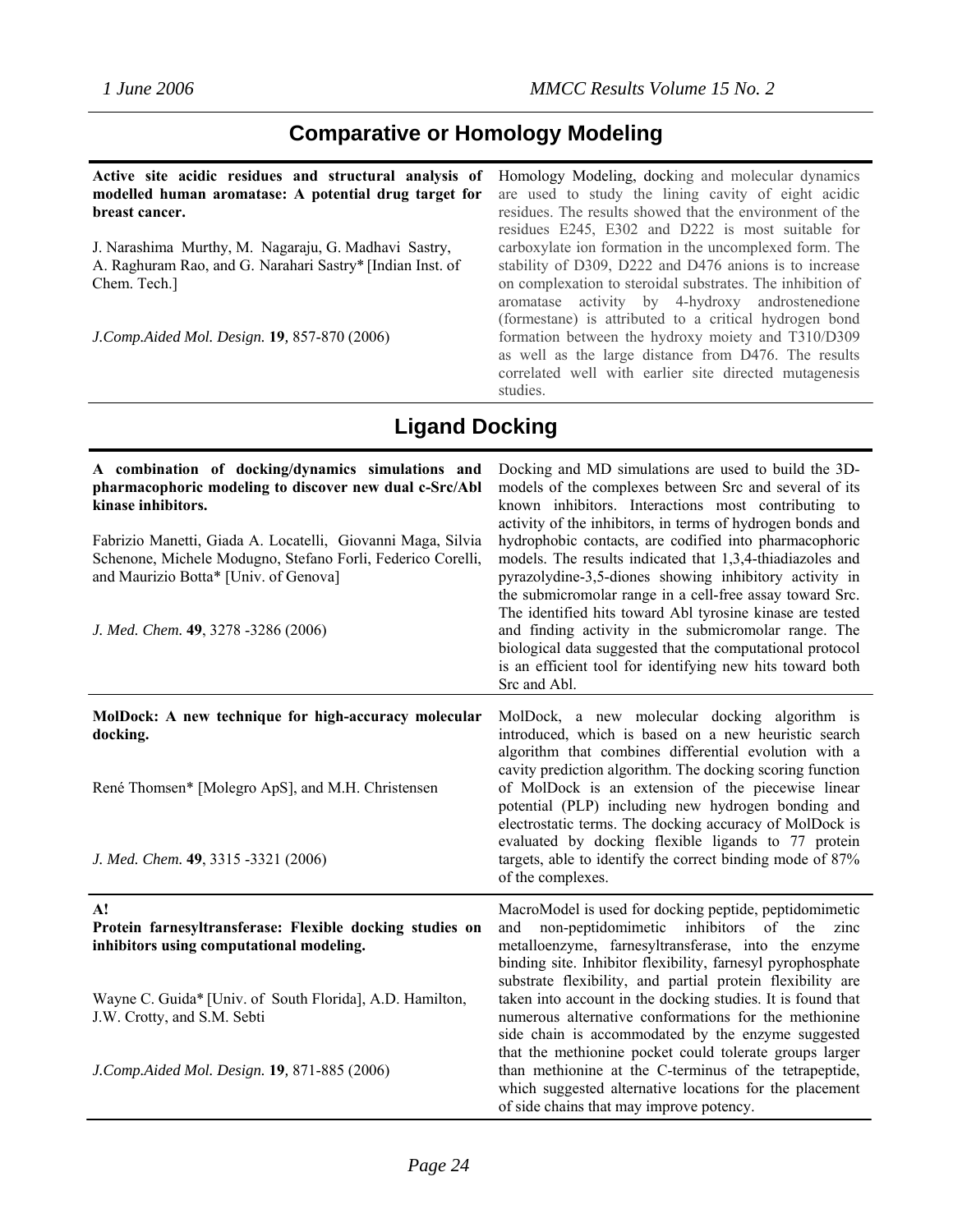*MMCC Results Volume 15 No. 2* 1 *June 2006* 

Ligand Docking (Cont'd)

**Modeling the structural basis of human CCR5 chemokine receptor function: From homology model building and molecular dynamics validation to agonist and antagonist docking.** 

A. Fano, D. W. Ritchie, and A. Carrieri\* [Univ. of Aberdeen]

*J.Chem.Info. & Mod.* **46***,* 1223-1235 (2006)

Homology modeling is used to construct and validate a 3D-model of the human CCR5 receptor from the X-ray structure of the bovine rhodopsin receptor. The model is examined through MD and docking simulations using both natural agonists and a synthetic antagonist. The results gave an explanation for structural basis for the recognition, activation, and inhibition processes of CCR5 and may provide fresh insights for the design of HIV-1 entry blockers.

# **Protein Structure Prediction**

| Gaussian-Weighted RMSD superposition of proteins: A<br>structural comparison for flexible proteins and predicted<br>protein structures.<br>K.L. Damm, and H.A. Carlson* [ Univ. of Michigan] | A novel method is developed to overlay two protein<br>conformations by their atomic coordinates using a<br>Gaussian-weighted RMSD (wRMSD) fit. The algorithm<br>is based on the Kabsch least-squares method and<br>determines an optimal transformation between two<br>molecules by calculating the minimal weighted deviation                      |
|----------------------------------------------------------------------------------------------------------------------------------------------------------------------------------------------|-----------------------------------------------------------------------------------------------------------------------------------------------------------------------------------------------------------------------------------------------------------------------------------------------------------------------------------------------------|
| <i>Biophys. J.</i> 90, 4558-4573 (2006)                                                                                                                                                      | between the two coordinate sets. Finally, it was showed<br>that how wRMSD fits can be used to evaluate predicted<br>protein structures.                                                                                                                                                                                                             |
|                                                                                                                                                                                              |                                                                                                                                                                                                                                                                                                                                                     |
| Side-chain interactions determine amyloid formation by<br>model polyglutamine peptides in molecular dynamics<br>simulations.<br>A.J. Marchut, and Carol K. Hall* [North Carolina State U.]   | MD simulations are used to study the polyglutamine-<br>containing proteins misfold and aggregate processes.<br>PRIME is an off-lattice, unbiased, intermediate-resolution<br>protein model based on an amino acid representation of<br>between three and seven united atoms, depending on the<br>residue being modeled. The results showed that the |

### **Surface and Volume Determination**

| Assessing implicit models for nonpolar mean solvation<br>forces: The importance of dispersion and volume terms. | The solvent-accessible surface area model with additional<br>volume and dispersion integral terms suggested by scaled<br>particle models and Weeks-Chandler-Andersen theory is |
|-----------------------------------------------------------------------------------------------------------------|--------------------------------------------------------------------------------------------------------------------------------------------------------------------------------|
| J.A. Wagoner, and Nathan A. Baker* [Washington U.]                                                              | presented. This more complete nonpolar implicit solvent<br>model shows very good agreement with explicit solvent<br>results and suggested that the inclusion of appropriate    |
| <i>PNAS.</i> <b>103,</b> 8331-8336 (2006)                                                                       | dispersion and volume terms are essential for an accurate<br>implicit solvent description of atomic-scale nonpolar<br>forces.                                                  |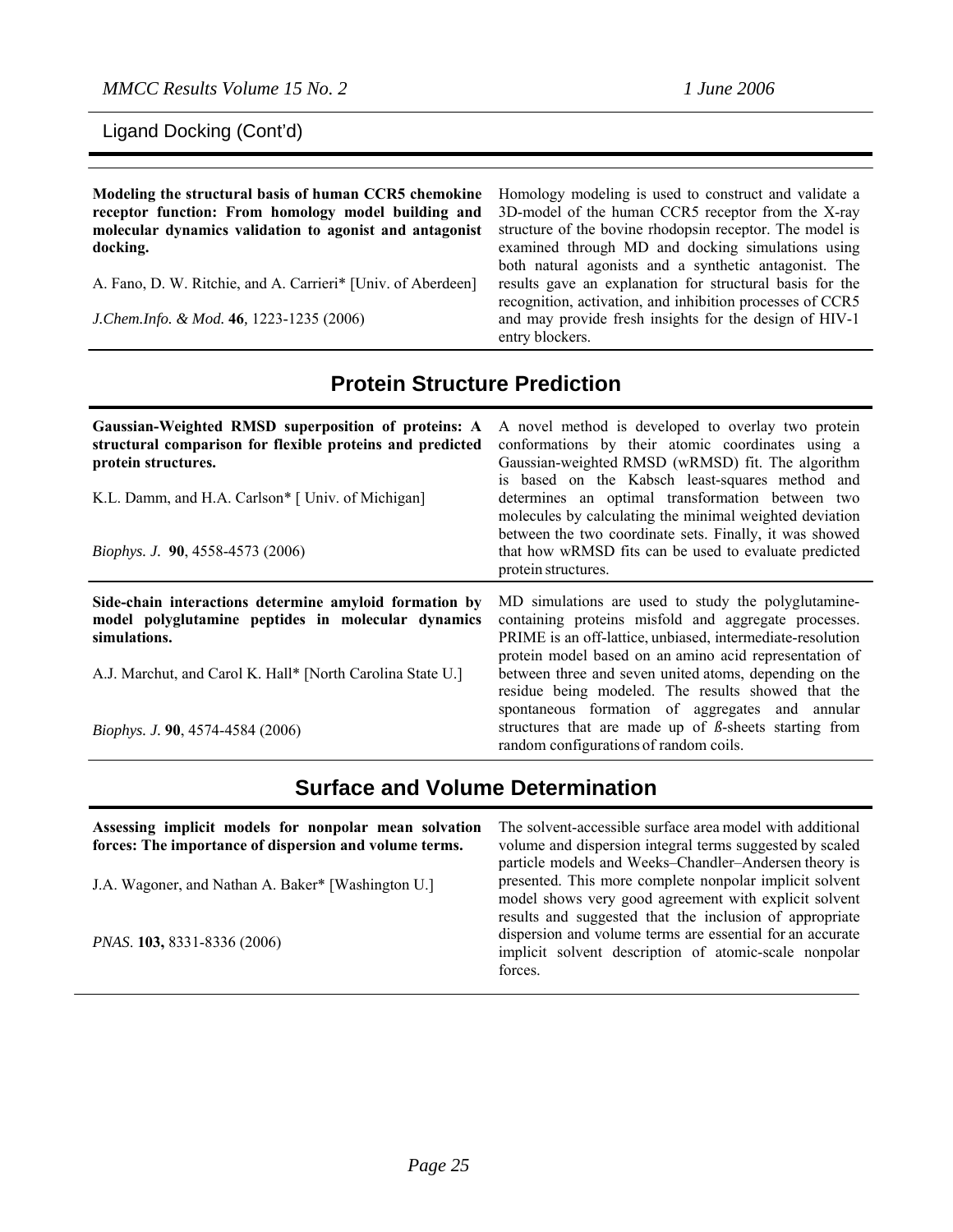### **Molecular Graphics**

| Visualization of large-scale aqueous solubility data using a<br>novel hierarchical data visualization technique.<br>Fumiyoshi Yamashita* [Kyoto Univ.], Takayuki Itoh, Hideto<br>Hara, and Mitsuru Hashida.<br>J.Chem.Info. & Mod. 46, 1054-1059 (2006) | Heiankyo View, a novel hierarchical data visualization<br>technique is introduced to visualize large-scale<br>multidimensional chemical information. HeiankyoView<br>is applied to visualize aqueous solubility data for 908<br>compounds collected from the literature. The results of a<br>recursive partitioning analysis and hierarchical clustering<br>analysis are visualized, the trends hidden in the solubility<br>data is effectively displayed as intuitively understandable<br>visual images. This is a powerful tool to help us to<br>understand structure-activity relationship from a large-<br>scale data set. |
|---------------------------------------------------------------------------------------------------------------------------------------------------------------------------------------------------------------------------------------------------------|--------------------------------------------------------------------------------------------------------------------------------------------------------------------------------------------------------------------------------------------------------------------------------------------------------------------------------------------------------------------------------------------------------------------------------------------------------------------------------------------------------------------------------------------------------------------------------------------------------------------------------|
| Enhancing specificity and sensitivity of pharmacophore-<br>based virtual screening by incorporating chemical and<br>shape features-A case sudy of HIV protease inhibitors.                                                                              | This study is emphasizing to achieve improved<br>specificity and sensitivity of pharmacophore-based<br>virtual screening. Human immunodeficiency virus<br>protease and its inhibitors (PIs) are used, including the<br>selection of chemical features, involvement of excluded                                                                                                                                                                                                                                                                                                                                                 |
| Deepangi Pandit, Sung-Sau So, and Hongmao Sun*<br>[Hoffmann-La Roche]                                                                                                                                                                                   | volumes (EV), the tolerance radius of excluded volumes,<br>energy windows, and the maximum number of<br>conformers in conformation generation. Protein<br>flexibility is simulated by adjusting the sizes of EV. The                                                                                                                                                                                                                                                                                                                                                                                                           |
| J. Chem. Info. & Mod. 46, 1236-1244 (2006)                                                                                                                                                                                                              | best pharmacophore model, combining both chemical<br>features and excluded volumes, is able to correctly<br>identify 60 out of 75 structurally diverse known PIs,<br>while misclassifying only 5 out of 75 similar compounds<br>that are not inhibitors.                                                                                                                                                                                                                                                                                                                                                                       |

# **3. J O U R N A L R E V I E W S**

## **Journal of Computational Chemistry 27(8), June, 2006**

917-925 **Energy density analysis of cluster size dependence of surface-molecule interactions (II): Formation adsorption onto a Cu(111) surface,** Hiromi Nakai**\***[Waseda Univ.], and Yasuaki Kikuchi

Energy Density Analysis (EDA) for the largest model cluster Cu<sub>56</sub> showed that the adsorption-induced energy density variation in Cu atoms decays with distance from the adsorption site.

926-932 **Starting SCF calculations by superposition of atomic densities,** J.H. Van Lenthe **\*** [Utrecht Univ.], R. Zwaans, H.J.J. Van Dam, M.F. Guest

The procedure is described to start an SCF calculation of the general type from a sum of atomic electron densities.

933- 940 **Theoretical study on the isomeric structures and the stability of silylenoid (Tsi)Cl<sub>2</sub>SiLi (Tsi = C(SiMe3)3),** Ju Xie, Dacheng Feng **\*** [Shandong Univ.], and Shengyu Feng

> DFT theory at the B3LYP/6-31G(d) basis set is used to study the structures and isomerization of silylenoid  $(Tsi)Cl<sub>2</sub>SiLi (Tsi = C(SiMe<sub>3</sub>)<sub>3</sub>).$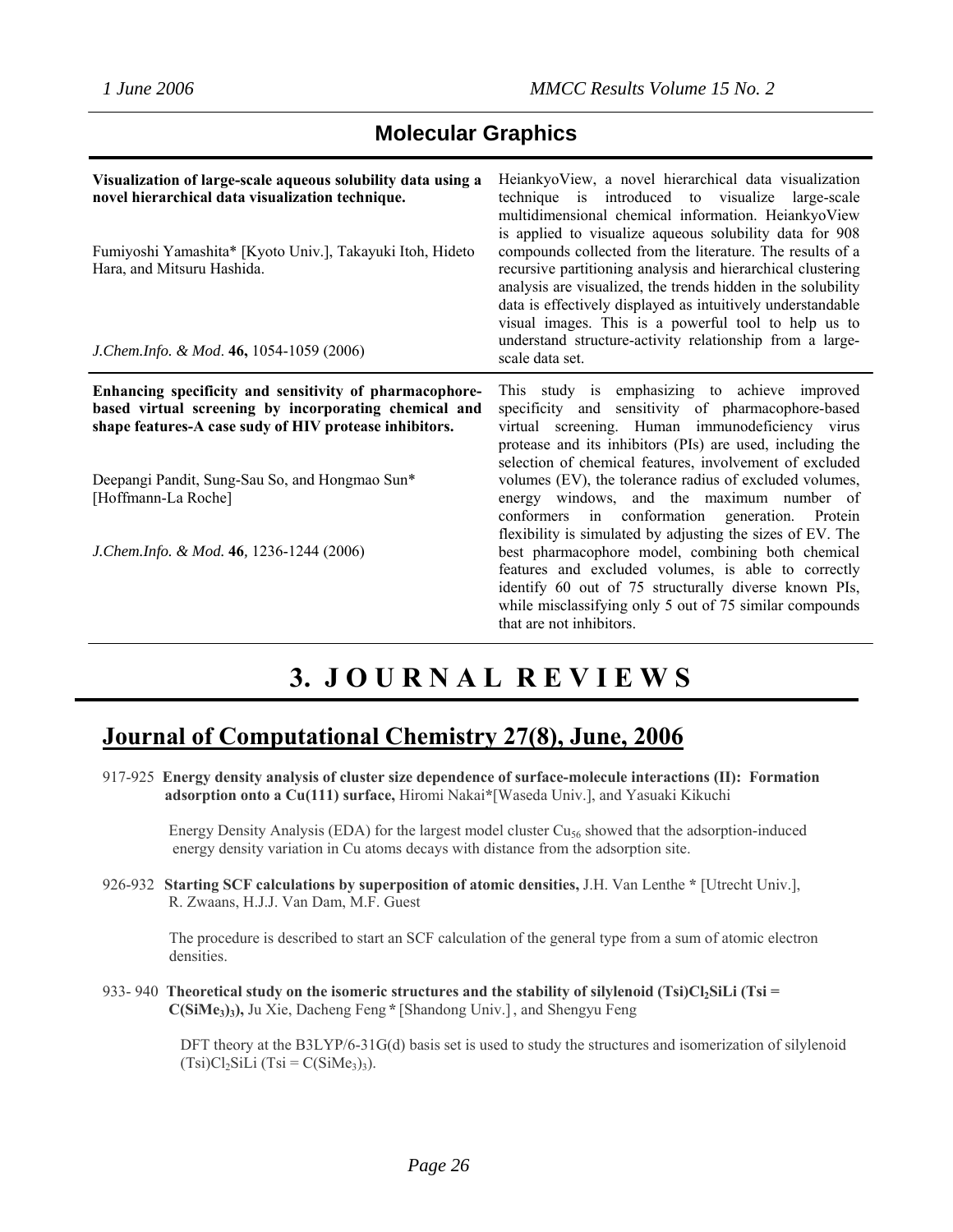941-947 **Rapidly convergent procedure to solve the density profile equation in the classical density functional theory**, Shiqi Zhou**\*** [Zhuzhou Inst. of Tech.]

Broyden method is described by using classical DFT to solve the density profile equation.

948-960 **Intra- and intermolecular interactions between cyclic-AMP receptor protein and DNA: Ab initio fragment molecular orbit al study**, Kaori Fukuzawa\* [Mizuho Info. & Res. Inst. Inc.,], Yuto Komeiji, Yuji Mochizuki, Akifumi Kato, Tatsuya Nakano, Shigenori Tanaka.

> The *ab initio* fragment molecular orbital (FMO) calculations are performed for the cAMP receptor protein (CRP) complexed with a cAMP and DNA duplex to elucidate their sequence-specific binding and the stability of the DNA duplex.

961-965 **On the joint time-frequency characteristics of chemical oscillations,** K. Darowicki, and W. Felisiak\* [Gdansk Univ. of Tech.]

> A method of time-frequency transformations of nonstationary signals is discussed and applied to the analysis of oscillatory Belousov - Zhabotinsky (BZ) reaction.

966-975 **Determination of the ApKa between the active site cysteines of thioredoxin and DsbA,** Alexandra T. P. Carvalho, P. A. Fernandes, and Maria J. Ramos\* [Univ. do Porto]

 QM/MM methods are used to compare and characterize the active site dithiols of both enzymes, responsible for the large differences in pKa and redox potential between two homologous enzymes, thioredoxin and DsbA.

976-985 **The polarizable continuum model (PCM) interfaced with the fragment molecular orbital method (FMO),** Dmitri G. Fedorov\* [Nat.Inst.of Adv. Indu. Sci. & Tech.], Kazuo Kitaura, Hui Li, Jan H. Jensen, and Mark S. Gordon.

 Fragment molecular orbital / polarizable continuum model (FMO/PCM), is applied to a set of model systems, including  $\alpha$ -helices and  $\beta$ -strands of alanine consisting of 10, 20, and 40 residues and their mutants to charged arginine and glutamate residues.

986-993 **Royal crown-shaped electride Li3-N3-Be containing two superatoms: New knowledge on aromaticity,** Zhi-Ru Li\* [Zilin Univ.], Fang-Fang Wang, Di Wu, Ying Li, Wei Chen, Xiao-Ying Sun, Feng Long Gu, and Yuriko Aoki.

The structure and aromaticity of a royal crown-shaped molecule  $Li<sub>3</sub>-N<sub>3</sub>-Be$  are studied at the CCSD(T)/augcc-pVDZ level. It is found that the  $Li_3^{2+}$  ring exhibits aromaticity mainly because the  $Li_3^{2+}$  ring can share the  $\pi$ - electron with the N<sub>3</sub><sup>-3</sup> ring.

# **Journal of Computational Chemistry 27(9), 15th July, 2006**

#### 995-1008 **On the efficient evaluation of fourier patterns for nanoparticles and clusters,**

Antonio Cervellino\* [Lab. for Neutron Scattering], Cinzia Giannini, Antonietta Guagliardi

 In the present work, how to encode the enormous array of interatomic distances to a much smaller array of equispaced values on a coarse grid, how to perform a fast computation of the diffraction pattern from this equispaced grid and how to optimize the grid step to obtain an arbitrarily small error on the computed diffraction pattern are discussed.

#### 1009-1019 **Half-numerical evaluation of pseudopotential integrals,** Roberto Flores-Moreno\* [Avenida Inst. Polit. Nacional], Rodrigo J.Alvarez-Mendez, Alberto Vela, and Andreas M. Köster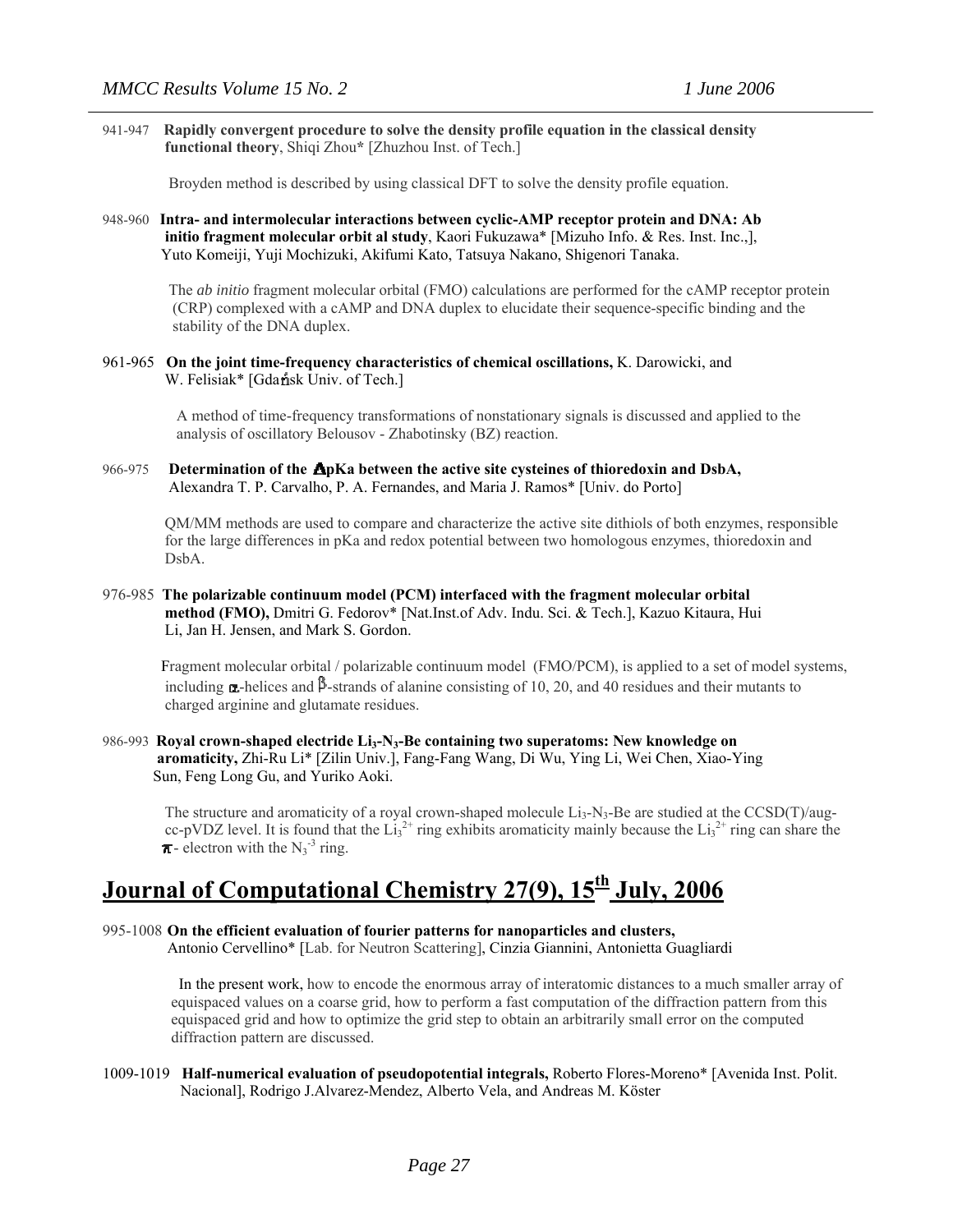A half-numeric algorithm for the evaluation of effective core potential integrals over Cartesian Gaussian functions is described. Local and semilocal integrals are separated into two-dimensional angular and one dimensional radial integrals.

1120-1032 **An agent-based system to discover protein-protein interactions, identify protein complexes and proteins with multiple peptide mass fingerprints,** Tzong-Yi Lee , Jorng-Tzong Horng\*[Nat. Cent. Univ.], Hsueh-Fen Juan , Hsien-Da Huang, Li-Cheng Wu , Meng-Fong Tsai, Hsuan-Cheng Huang**.**

 An agent-based system, AgentMultiProtIdent, which integrated two protein identification tools and a variety of databases storing relations among proteins and used to discover protein-protein interactions and protein functional associations, and identify protein complexes.

1033-1044 **T-cell epitopes of the La/SSB autoantigen: Prediction based on the homology modeling of HLA-DQ2/DQ7 with the insulin-B pepti de/HLA-DQ8 complex,** A. Kosmopoulou, M. Vlassi, Athanassios Stavrakoudis \* [Univ. of Ionnina], Constantinos Sakarellos, and M. Sakarellos-Daitsiotis.

> Homology modeling is used to build DQ2 and DQ7 based on the structures of HLA-DQ2 and DQ7 molecules as templates. The quality and reliability of the modeled DQ2 and DQ7 is confirmed by the Ramachandran plot and the TINKER molecular modeling software.

1045-1053 **Ab initio potential energy surface and predicted microwave spectra for Ar-OCS dimer and structures of Arn-OCS (n = 2-14) clusters**, Hua Zhu, Yong Guo, Ying Xue, Daiqian Xie

> The results showed that there are two minima corresponding to one distorted tetrahedral structure and one planar structure for the ternary complex. The 14 nearest neighbor Ar atoms form the first solvation shell around the OCS molecule.

# **Journal of Computational Chemistry 27(10), 30th July, 2006**

1055-1062 **DIESEL-MP2: A new program to perform large-scale multireference-MP2 computations**, Patrick Musch, and Bernd Engels\* [Univ. of Wuerzburg]

See **Methodology/QM/MM**

1063-1070 **Electric field-derived point charges to mimic the electrostatics in molecular crystals**, A.E. Whitten, J. J. McKinnon, and Mark A. Spackman\* [Univ. of Western Australia]

 A novel method is presented for determining atomic charges for a molecule in a crystal based on a fit to the electric field at points on a surface around the molecule.

1071-1075 **Dramatic performance enhancements for the FASTER optimization algorithm,** B.D. Allen, and Stephen L. Mayo\* [California Inst. of Tech.]

#### See **Applications/Bioinformatics**

1076-1087 **Definition of Systematic, Approximately Separable, and Modular Internal Coordinates (SASMIC) for macromolecular simulation,** Pablo Echenique\* [Univ. de Zaragoza], and J. L. Alonso.

#### See **Applications/Bioinformatics**

- 1088-1092 **Anion substitution in zinc chalcogenides,** Karl Jug\* [Univ. of Hannover], and V.A. Tikhomirov. MSINDO, a semiempirical molecular orbital method is used to study the anion substitution effects on the structure and energy of zinc chalcogenides.
- 1093-1100 **The Jahn-Teller and pseudo-Jahn-Teller effects in the anion photoelectron spectroscopy of B3**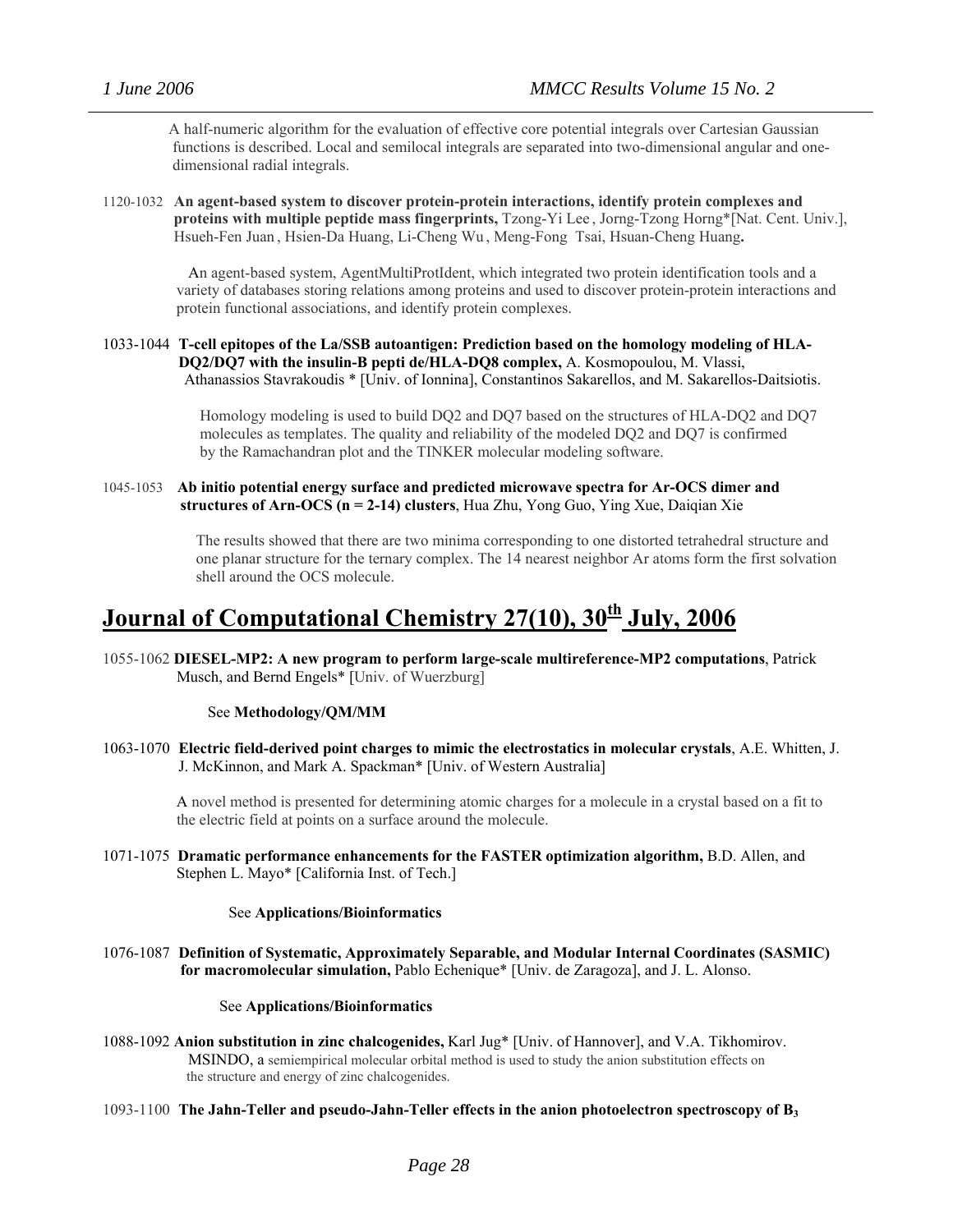#### **cluster,** T. S. Venkatesan, K. Deepika, S. Mahapatra\* [Univ. of Hyderabad]

Quantum dynamical approach is used to study the photodetachment spectroscopy of B<sup>3</sup> anion and the results are compared with the experimental photoelectron spectra of B3. Both B3 and  $B_3$  possess  $D_{3h}$  symmetry at the equilibrium configuration of their electronic ground state.

### 1101-1111 **RM1: A reparameterization of AM1 for H, C, N, O, P, S, F, Cl, Br, and I,** G.B. Rocha, R.O. Freire, Alfredo M. Simas\* [CCEN], and J.J.P. Stewart

RM1 (Recife Model 1): a reparameterization of AM1 model is presented by considering the elements: C, H, N, O, P, and S, and halogens. The training set consisted of 1736 molecules, representative of organic and biochemistry, containing C, H, N, O, P, S, F, Cl, Br, and I atoms.

#### 1112-1118 **Ratio control variate method for efficiently determining high-dimensional model representations,**  Genyuan Li, and Herschel Rabitz\* [Princeton Univ.]

RS (Random Sampling)-HDMR is a practical form of HDMR based on randomly sampling the overall function, and utilizing orthonormal polynomial expansions to approximate the RS-HDMR component functions.

### **Current Opinion in Structural Biology, 16(2), April,2006.**

- 142-151 **Electrostatics calculations: latest methodological advances** , Patrice Koehl\* [Univ. of California] Implicit solvent models with Poisson-Boltzmann equation and generalized born approaches are included in molecular dynamics simulations and their accuracies are assessed by comparing with the experimental data.
- 152-159 **Water structure and interactions with protein surfaces**, Tanya M Raschke\* [Stanford Univ.]. The subtle changes in the structure of hydration water is investigated by theoretical studies.
- 160-165 **Conformer generation under restraints**, P. IW de Bakker, N. Furnham, T.L. Blundell, and Mark A DePristo\* [Harvard Univ.]

 Conformational sampling is used for structure prediction as the bottleneck in accurate prediction shifts from energy functions to the methods used to find low-energy conformers.

- 166-171 **In quest of an empirical potential for protein structure prediction**, Jeffrey Skolnick\* [Univ. of Buffalo] Recent advances in empirical potentials are allowed to predict the structures relative to their initial template alignments over a wide range of target-template homology.
- 172-177 **Comparative modeling for protein structure prediction**, Krzysztof Ginalski\*[Warsaw Univ.] Comparative modeling based on more than 30% sequence identity is now approaching its natural templatebased limits and further improvements require the development of effective refinement techniques capable of driving models toward native structure.
- 178-182 **Servers for protein structure prediction,** Daniel Fischer**\*** [State Univ. of New York at Buffalo] The structural genomics and genome sequencing projects, and significant improvements in the performance of protein structure prediction methods, a generation of automated servers has evolved.
- 183-193 **High-resolution protein-protein docking**, Jeffrey J Gray\* [Johns Hopkins Univ.]

 The high-resolution prediction of protein-protein docking is created structures with atomic-level accuracy, improves the rapid sampling of conformations and increased accuracy of binding free energy calculations.

194-200 **Flexible protein-protein docking,** Alexandre MJJ Bonvin**\*** [Utrecht Univ.] Novel approaches are emerged involving collective degrees of motion, multicopy representations and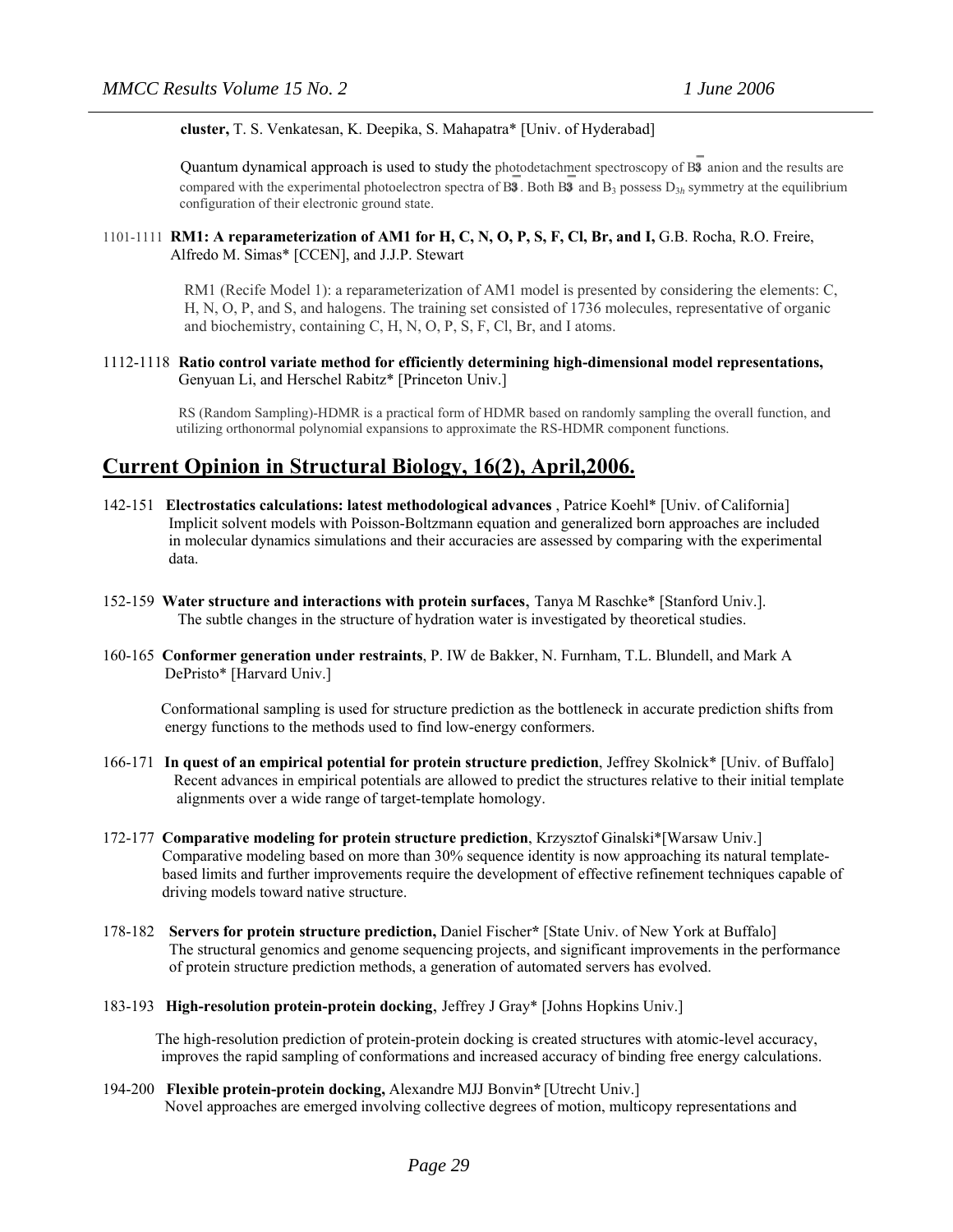multibody docking, which allowed larger conformational changes to be modeled.

201-203 **Macromolecular assemblages**, Edward H [Egelman](http://www.sciencedirect.com/science?_ob=ArticleURL&_udi=B6VS6-4JKHM28-2&_user=10&_handle=V-WA-A-W-WA-MsSAYZW-UUW-U-AACBUBAVCE-AACUZAWWCE-EVABDCAVC-WA-U&_fmt=summary&_coverDate=04%2F30%2F2006&_rdoc=13&_orig=browse&_srch=%23toc%236254%232006%23999839997%23620701!&_cdi=6254&view=c&_acct=C000050221&_version=1&_urlVersion=0&_userid=10&md5=42111752bbbc7e1fe2570d3c474c8f06#vt1#vt1)\* [Univ. of Virginia] and Andrew GW [Leslie.](http://www.sciencedirect.com/science?_ob=ArticleURL&_udi=B6VS6-4JKHM28-2&_user=10&_handle=V-WA-A-W-WA-MsSAYZW-UUW-U-AACBUBAVCE-AACUZAWWCE-EVABDCAVC-WA-U&_fmt=summary&_coverDate=04%2F30%2F2006&_rdoc=13&_orig=browse&_srch=%23toc%236254%232006%23999839997%23620701!&_cdi=6254&view=c&_acct=C000050221&_version=1&_urlVersion=0&_userid=10&md5=42111752bbbc7e1fe2570d3c474c8f06#vt2#vt2)

204-212 **Structure and function of myosin filaments**, Roger Craig\* [Univ. of Massachusetts Med.Sch.], and J.L. Woodhead.

 Docking of atomic structures into cryo-EM density maps suggests how regulated myosin filaments are 'switched off', bringing about muscle relaxation. The sequence analysis suggests probable interactions between myosin tails in the backbone, whereas crystallographic and EM studies are starting to reveal tail interactions directly in three dimensions.

213-220 **Chromatin architecture**, Christopher L Woodcock\* [Univ. of Massachusetts]

 X-ray diffraction, NMR spectroscopy, electron microscopy and atomic force microscopy studies are provided valuable insights into the structural roles of histone variants, the impact of histone mutations and the compaction of nucleosomal arrays.

- 221-229 **Structural mechanisms underlying nucleotide-dependent self-assembly of tubulin and its relatives,** Eva Nogales\* [Univ. of California] and Hong-Wei Wang The present studies revealed the similarities and differences between these structures and their possible functional implications.
- 230-236 **The mechanism of pore formation by bacterial toxins,** Sarah J Tilley and Helen R Saibil\* [Birkbeck Coll.]

 The pore-forming toxins typically transform from soluble, monomeric proteins to oligomers that form transmembrane channels.

237-244 **Karyopherin flexibility in nucleocytoplasmic transport,** Elena Conti, Christoph W Müller and Murray Stewart**\*** [MRC Lab.of Mol. Biol.]

 The nuclear transport factors of the importin-β superfamily of karyopherins showed that these proteins are superhelices of HEAT repeats that are able to assume different conformations in different functional states.

245-251 **Mass spectrometry of macromolecular assemblies: preservation and dissociation**, J.LP Benesch and Carol V Robinson\* [Univ. of Cambridge]

 The use of gas phase dissociation to probe oligomeric organization and topology, and increased understanding of the electrospray process is leading to knowledge of the structure of protein assemblies both in solution and in the gas phase.

252-259 **Structure of the rhodopsin dimer: a working model for G-protein-coupled receptors**, D. Fotiadis, B. Jastrzebska, A. Philippsen, D.J. Müller, K. Palczewski, and Andreas Engel\* [Univ. of Basel]

 Recent functional analyses of fractions from solubilized disk membranes revealed that higher-order Rho oligomers are the most active species. These results enhanced the understanding of GPCR structure and function.

260-265 **Recent atomic models of amyloid fibril structure**, R. Nelson and David Eisenberg\* [Howard Hughes Med. Inst.]

 The gain-of-interaction models is subdivided into direct stacking, cross-β spine, three-dimensional domain swapping and three-dimensional domain swapping with a cross-β spine.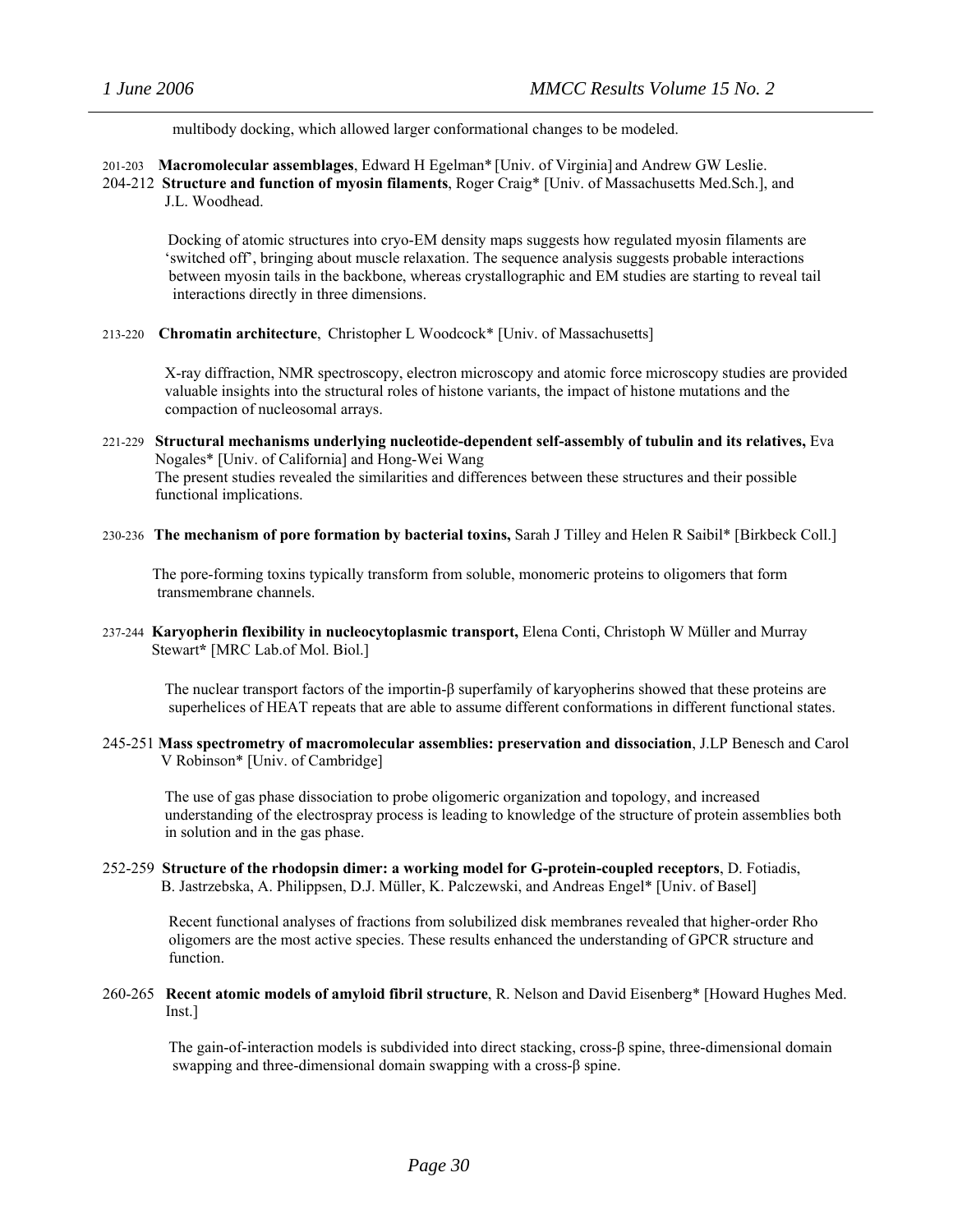# **4. A D D R E S S E S O F P R I N C I P A L A U T H O R S**

The production sites for the corresponding or principal authors are given in brackets in the citations. When not designated by the publisher, the first author is assumed to be the principal. Current addresses are listed here.

Abraham I. Louw Bioinfo. and Comp. Biol. Unit Dept. of Biochem. Facu. of Natural and Ag. Sci. Univ. of Pretoria Pretoria 0002, South Africa

Alan R. Katritzky Cent. for Heterocyclic Compounds Dept. of Chem. Univ. of Florida Gainesville, FL 32611 USA

Alexander Tropsha Targacept Inc., 200 East First Street Suite 300, Winston-Salem North Carolina 27101-4165 **USA** 

Alexandre MJJ Bonvin Bijvoet Cent. for Biomol. Res. Facu. of Sci. Utrecht Univ. NL-3584 CH, Utrecht The Netherlands

Alfredo M. Simas [simas@ufpe.br](mailto:simas@ufpe.br) Dept. de Química Fundamental CCEN, UFPE, 50590-470, Recife PE, Brazil

Alina Montero-Torres Dept. of Drug Design CBQ, Cent. Univ. of Las Villas 54830 Santa Clara, Villa Clara Cuba

C.N. Alves Dept. de Química Centro de Ciências Exatas e Naturais Univ. Federal do Pará – UFPA CP 11101, 66075-110 Belém, PA Brazil

Alex M. Clark Chem.Comp.Group, Inc., 1010 Sherbrooke Street West, Suite 910 Montréal, Québec Canada H3A 2R7

Andreas Engel ME Müller Inst. for Microscopy, Biozentrum Univ. of Basel, CH-4056 Basel Switzerland

Andrey A. Toropov Lab. of Env. Chem. & Toxicology Istituto di Ricerche Farmacologiche 'Mario Negri' Via Eritrea 62, 20157 Milan Italy

Anna Linusson Org. Chem. Dept. of Chem. Umeå Univ. SE-901 87, Umeå, Sweden

Antonello Mai Dept. Farmaco Chimico Tech. Univ. degli Studi di Siena via A. Moro, 53100 Siena, Italy

Antonio Cervellino [Antonio.Cervellino@psi.ch](mailto:Antonio.Cervellino@psi.ch) Lab. for Neutron Scattering PSI Villigen and ETH Zurich CH-5232 Villigen PSI, Switzerland

Armando Rossello Dept. di Sci. Farma. Univ. di Pisa via Bonanno 6 56126 Pisa, Italy

Arjan J. Houtepen [a.j.houtepen@phys.uu.nl](mailto:a.j.houtepen@phys.uu.nl) Condensed Matter and Interfaces Univ. Utrecht POB 80000, 3508 TA Utrecht The Netherlands

Athanassios Stavrakoudis [astavrak@cc.uoi.gr](mailto:astavrak@cc.uoi.gr) Lab. of Peptide Chem. Dept. of Chem. Univ. of Ioannina Ioannina 44110, Greece

M. Barahona [m.barahona@imperial.ac.uk](mailto:m.barahona@imperial.ac.uk) Dept. of Bioengg Imperial Coll. London South Kensington Campus London, SW7 2AZ, U.K.

Bernd Engels [bernd@chemie.uni-wuerzburg.de](mailto:bernd@chemie.uni-wuerzburg.de) Inst. for Org. Chem. Univ. of Wuerzburg Am Hubland, 97074 Wuerzburg Germany

S. A. Campbell Ballard Power Systems Inc. 9000 Glenlyon Parkway Burnaby, British Columbia Canada V5J 5J8 USA

Carol K. Hall [hall@ncsu.edu](mailto:hall@ncsu.edu) Dept. of Chem. and Biomol. Engg. North Carolina State Univ. Engg. Bldg. I, Box 7905 911 Partners Way Raleigh, NC 27695-7905

Carol V Robinson Dept. of Chem. Univ. of Cambridge Lensfield Road Cambridge CB2 1EW, UK

A. Carrieri Dept. of Comp. Sci. Univ. of Aberdeen Aberdeen AB24 3UE Scotland, UK

Chia-En Chang [cchang@mccammon.ucsd.edu](mailto:cchang@mccammon.ucsd.edu) Dept. of Pharmacology Univ. of California at San Diego La Jolla, California USA

Christophe Chipot Equipe de dynamique des assemblages membranaires UMR CNRS/UHP 7565 Inst. nancéien de chimie mol. Univ. Henri Poincaré, BP 239 54506 Vandoeuvre-lès-Nancy cedex, France

Christopher L Woodcock Dept. of Biol. and Program in Mol. and Cellular Biol. Univ. of Massachusetts Amherst, MA 01003, USA

Christopher R.McCurdy Dept. of Chem. & Biochem. Univ. of Mississippi Mississippi 38677-1848 USA

Dacheng Feng [fdc@sdu.edu.cn](mailto:fdc@sdu.edu.cn) Inst. of Theor.Chem. Shandong Univ. Jinan 250100, PR China Daiqian Xie [dqxie@nju.edu.cn](mailto:dqxie@nju.edu.cn) Inst. of Theor. and Comp.Chem. Lab. of Mesoscopic Chem. Sch. of Chem. and Chem. Engg. Nanjing Univ. Nanjing 210093, People's Republic of China

Daniel Fischer Buffalo Cent. of Excellence in Bioinfo., and Dept. of Comp. Sci. & Engg. State Univ. of New York at Buffalo Buffalo, NY 14260, USA

David Eisenberg Howard Hughes Med. Inst. UCLA-DOE Inst. for Genomics and Proteomics Box 951570, UCLA, Los Angeles, CA 90095-1570, USA

David L. Beveridge Dept. of Chem. & Mol. Biophys. Program Hall-Atwater Labs. Wesleyan Univ. Middletown, Connecticut 06459 USA

David M. Goldenberg [dmg.gscancer@att.net](mailto:dmg.gscancer@att.net)  Immunomedics, Inc. 300 American Road Morris Plains, NJ 07950

Y. Dehouck [ydehouck@ulb.ac.be](mailto:ydehouck@ulb.ac.be)  Unité de Bioinfo. génomique et structurale Univ. Libre de Bruxelles 1050 Brussels, Belgium

Dimas Su**Arez** Dept. de Química Física y Expresión Gr fica Univ. de León 24071 León, Spain

Dimitrios Morikis [dmorikis@engr.ucr.edu](mailto:dmorikis@engr.ucr.edu) Dept. of Chem. and Env.Engg. Univ. of California Riverside, CA 92521 USA

Dmitri G. Fedorov [d.g.fedorov@aist.go.jp](mailto:d.g.fedorov@aist.go.jp) Nati. Inst. of Adv. Indu. Sci. and Tech. 1-1-1 Umezono Tsukuba, 305-8568 Ibaraki Japan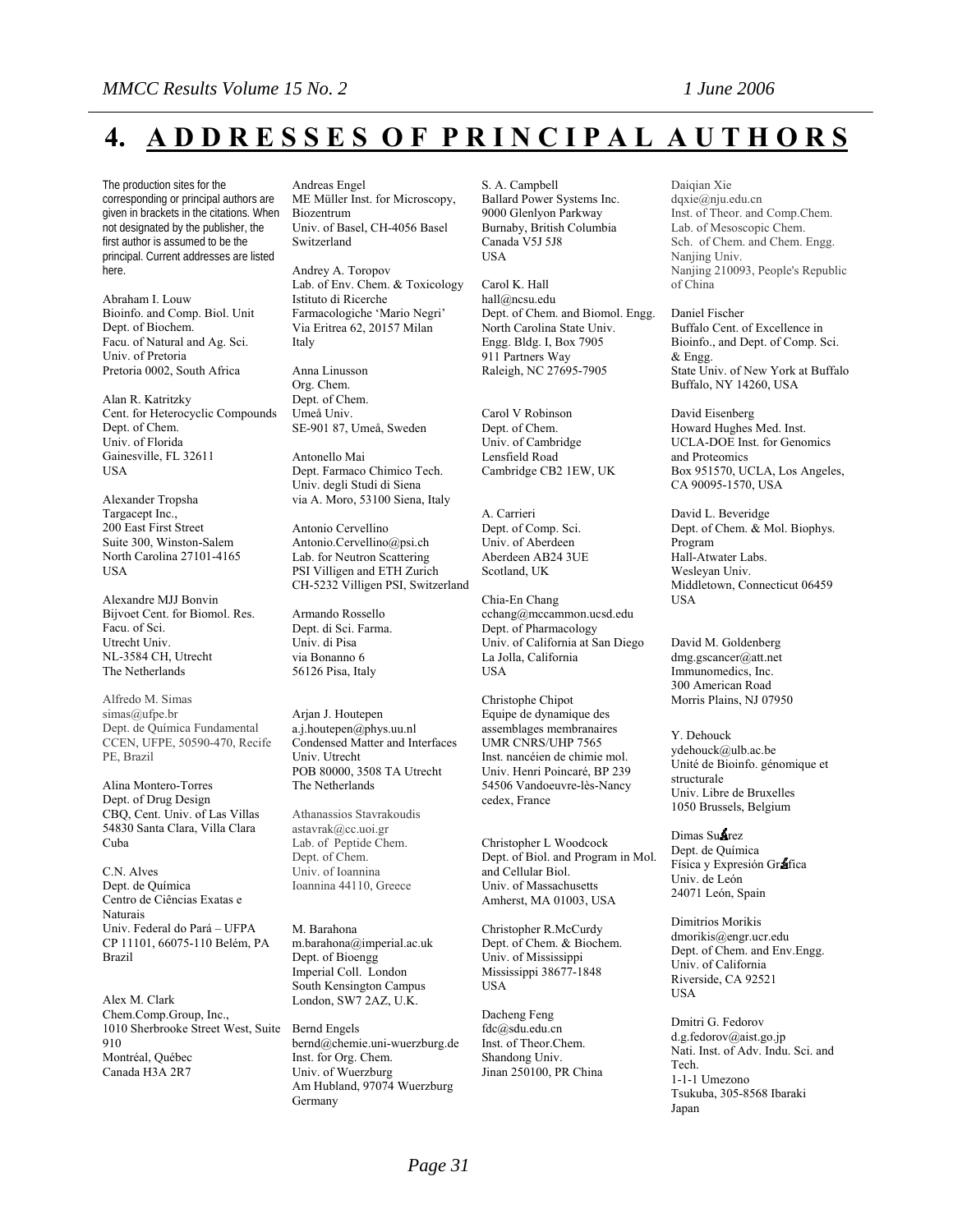Edward H [Egelman](http://www.sciencedirect.com/science?_ob=ArticleURL&_udi=B6VS6-4JKHM28-2&_user=10&_handle=V-WA-A-W-WA-MsSAYZW-UUW-U-AACBUBAVCE-AACUZAWWCE-EVABDCAVC-WA-U&_fmt=summary&_coverDate=04%2F30%2F2006&_rdoc=13&_orig=browse&_srch=%23toc%236254%232006%23999839997%23620701!&_cdi=6254&view=c&_acct=C000050221&_version=1&_urlVersion=0&_userid=10&md5=42111752bbbc7e1fe2570d3c474c8f06#vt1#vt1) Dept. of Biochem. and Mol. Genetics Univ. of Virginia Box 800733, Charlottesville VA 22908-0733, USA

Eva Nogales Howard Hughes Medical Inst. Dep. Mol. and Cell Biol. Univ. of Califo. Berkeley and Lawrence Berkeley Nat. Lab. 355 LSA, Univ. of California Berkeley Berkeley, CA 94720-3200, USA

W. Felisiak [felix@chem.pg.gda.pl](mailto:felix@chem.pg.gda.pl) Dept. of Electrochem. Corrosion and Materials Engg. Fac. Chem. Gda ilsk Univ. of Tech. Gda  $\overline{n}$ sk, Narutowicza 11/12, 80-952, Poland

Fumiyoshi Yamashita Dept. of Drug Delivery Res. Grad. Sch. of Pharm.Sci. Kyoto Univ. 46-29 Yoshidashimoadachi-cho Sakyo-ku, Kyoto 606-8501, Japan

Fernanda Borges Dept. de Química Orgânica Facu. de Farmácia Univ. do Porto 4050-047 Porto, Portugal

Giovanna Ghirlanda gghirlanda@asu.edu Dept. of Chem. & Biochem. Dept. of Bioengg. Sch. of Life Sci. & The Biodesign **Inst.** Arizona State Univ. Tempe, Arizona 85287

Giulio Vistoli Inst. di Chim. Farma. Facu. di Farma. Univ. di Milano Viale Abruzzi 42 I-20131 Milano, Italy

Grant D. Smith Dept. of Materials Sci.& Engg. and Dept. of Chemical Engg. Univ. of Utah Salt Lake City, Utah 84112 USA

Gregor Fels Dept. of Chem. Univ. of Paderborn Warburger Str. 100 D-33098 Paderborn Germany

Gunnar T. Dolphin gunnar.dolphin@ujf-grenoble.fr Dept. of Chem.-IFM Linköping Univ. 58183 Linköping, Sweden

Heather A. Carlson [carlsonh@umich.edu](mailto:carlsonh@umich.edu) Dept. of Med.Chem. Univ. of Michigan Ann Arbor, Michigan 48109-1065 **USA** 

Helen R Saibil Sch. of Crystallography Birkbeck College Malet Street London WC1E 7HX, UK

Hermann Schindelin [hermann.schindelin@sunysb.edu](mailto:hermann.schindelin@sunysb.edu)  Dept. of Biochem. & Cent. for Stru. Biol. Stony Brook Univ. Stony Brook, NY 11794-5215

He-Ming Xiao Dept. of Chem. Nanjing Univ. of Sci. & Tech. Nanjing 210094 PR China

Dr. Henrique B. Ferreira [henrique@cbiot.ufrgs.br](mailto:henrique@cbiot.ufrgs.br) Lab. de Biol. Mol. de Cestódeos Cent. de Biotech. UFRGS, Caixa Postal 15005 Porto Alegre RS 91501-970 Brazil.

Herschel Rabitz [jmcclend@princeton.edu](mailto:jmcclend@princeton.edu) Dept. of Chem. Princeton Univ., Princeton New Jersey 08544, USA

Hewen Liu Dept. of Materials Sci. & Engg. Univ. of Sci. & Tech. of China Hefei, Anhui 230026, PR China

Hiromi Nakai [nakai@waseda.jp](mailto:nakai@waseda.jp) Dept. of Chem. Sch. of Sci. & Engg Waseda Univ. Tokyo 169-8555, Japan

Hongmao Sun Dept. of Discovery Chem. Hoffmann-La Roche Nutley, New Jersey, USA

Hong Zong Si Dept. of Chem. Lanzhou Univ. 730000 Lanzhou PR China

### *1 June 2006 MMCC Results Volume 15 No. 2*

Hiromi Nakai [nakai@waseda.jp](mailto:nakai@waseda.jp) Dept. of Chem. Sch. of Sci. & Engg. Waseda Univ. Tokyo 169-8555, Japan

Hugo Cerecetto Dept. de Química Org. Facu. de Química-Facu. de Ciencias Univ. de la República, Iguá 4225, 11400 Montevideo Uruguay

Jan Florian Dept. of Chem. Loyola Univ. Chicago Chicago, Illinois 60660, USA

Jeffrey J Gray Dept. of Chem. & Biomol.Engg. and Program in Molecular & Comp.Biophys. Johns Hopkins Univ. 3400 North Charles Street Baltimore, MD 21218, USA

Jeffrey Skolnick Cent. of Excellence in Bioinfo. Univ. at Buffalo 901 Washington Street Buffalo, NY, 14203, USA

D.Jeya Sundara Sharmila [kvraja@sancharnet.in](mailto:kvraja@sancharnet.in) Dept. of Bioinfo. Sathyabama Deemed Univ. Chennai, India

Jing Kong Dept. of Ele. Engg. & Comp. Sci. & Dept. of Phys. Massachusetts Inst. of Tech. Cambridge, Massachusetts 02139- 4307

[Jinsong Duan](http://scitation.aip.org/vsearch/servlet/VerityServlet?KEY=ALL&possible1=Duan%2C+Jinsong&possible1zone=author&maxdisp=25&smode=strresults&aqs=true) Dept. of Chem. Carnegie Mellon Univ. Pittsburgh, Pennsylvania 15213- 2683 USA

Jere P. Segrest [segrest@uab.edu](mailto:segrest@uab.edu) 1808 7th Ave. S., Boshell Diabetes Building 630 Depts. of Med. and Biochem. and Mol.Genetics Cent. for Comp. and Stru. Biol. Birmingham, AL 35294.

Joan R. Cucarull-Gonzalez Dept. de Química Univ. Aut**ri**noma de Barcelona 08193 Bellaterra, Spain

Jorng-Tzong Horng [horng@db.csie.ncu.edu.tw](mailto:horng@db.csie.ncu.edu.tw) Dept. of Comp. Sci. and Info.Engg. National Central Univ. No. 320, Jung-do Road Jungli 320, Taiwan Republic of China

Julianna Kardo Dept. of Neurochem. Inst. of Biomol. Chem. Chem. Res. Cent. Hungarian Acad. of Sci. 1025 Pusztaszeri út 59-67 1025 Budapest, Hungary

Julio Caballero Molecular Modeling Group Cent. for Biotech. Studies Univ. of Matanzas Matanzas, Cuba

Kaori Fukuzawa [kaori.fukuzawa@gene.mizuho](mailto:kaori.fukuzawa@gene.mizuho-ir.co.jp)[ir.co.jp](mailto:kaori.fukuzawa@gene.mizuho-ir.co.jp) Mizuho Info. & Res. Inst. Inc. 2-3 Kanda Nishiki-cho Chiyoda-ku, Tokyo 101-8443 Japan

A.C. Lima Leite Lab. de Planejamento Avaliação e Síntese de Fármacos-LABSINFA Dept. de Ciências Farmacêuticas Univ. Federal de Pernambuco Rua Prof. Artur Sá S/N Cidade Universitária 50740-520 Recife, PE, Brazil

Karl Jug [jugthc@mbox.theochem.univ](mailto:jugthc@mbox.theochem.univ-hannover.de)hannover de Theor. Chem. Univ. Hannover Am Kleinen Felde 30 30167 Hannover, Germany

Krzysztof Ginalski Cent. for Math. & Comp. Modelling Warsaw Univ. Pawińskiego 5a 02-106 Warsaw, Poland

Łukasz Berlicki Dept. of Bioorg. Chem. Facu. of Chem. Wrocław Univ. of Tech. Wybrzeże Wyspiańskiego 27, 50- 370 Wrocław, Poland

S. Mahapatra [smsc@uohyd.ernet.in](mailto:smsc@uohyd.ernet.in) Sch. of Chem. Univ. of Hyderabad Hyderabad-500 046, India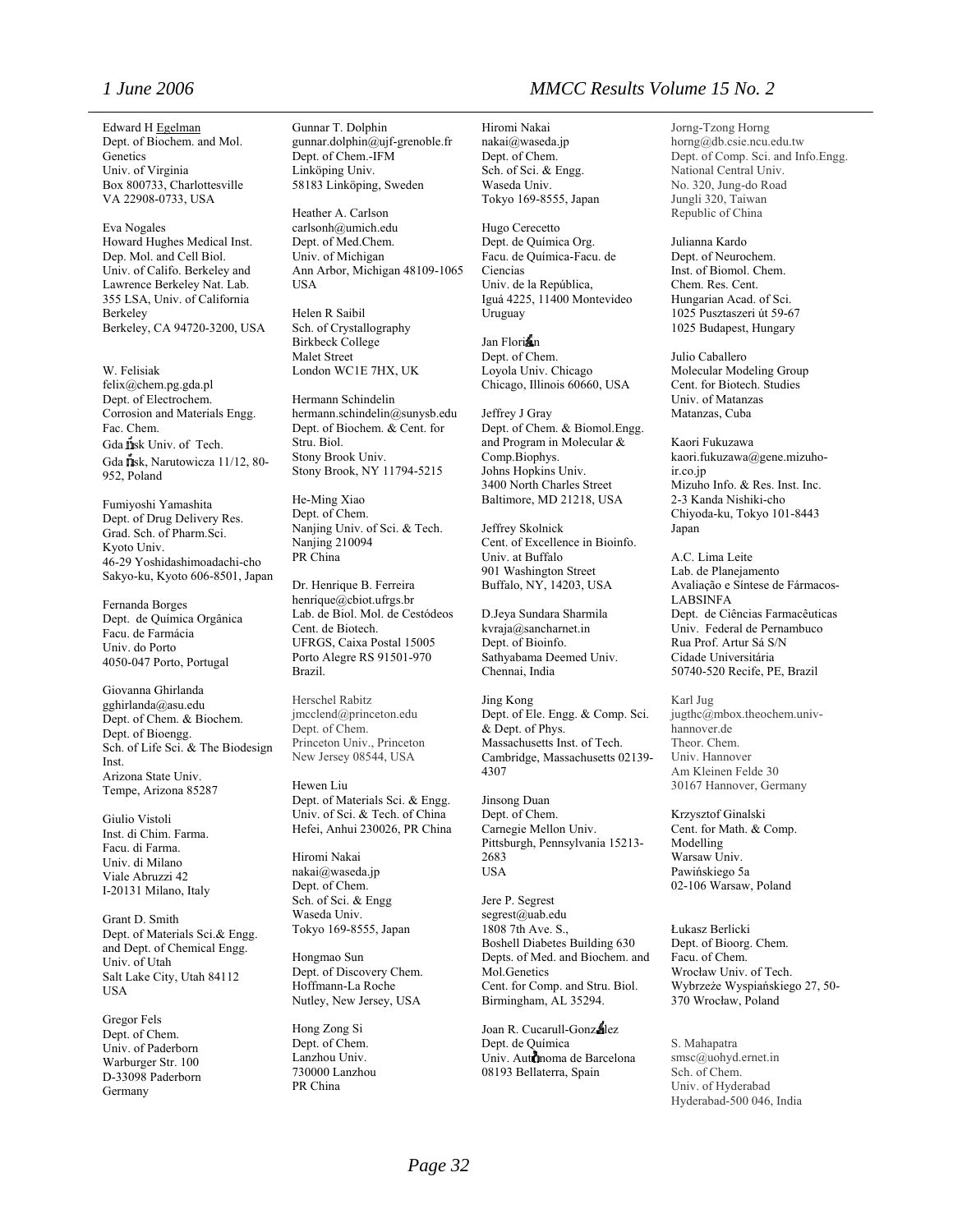### *MMCC Results Volume 15 No. 2 1 June 2006*

Manojit Pal Dept. of Chem. Discovery Research Dr. Reddy's Labs Ltd Bollaram Road, Miyapur Hyderabad 500049, India

Mark A DePristo Dept. of Org. and Evolutionary Biol. Harvard Univ. 16 Divinity Street Cambridge, MA 02138, USA

Mark A. Spackman [mas@cyllene.uwa.edu.au](mailto:mas@cyllene.uwa.edu.au) Sch. of Biomed., Biomol. & Chem. Sci. Univ. of Western Australia Crawley WA 6009, Australia

Maria J. Ramos REQUIMTE/Dept. de Química Facu. de Ciências da Univ. do Porto Rua do Campo Alegre 687 4169-007 Porto, Portugal

Maurizio Botta Dept. di Chim. e Tech. de Farma. Univ. di Perugia Via del Liceo 1, I-06123 Perugia Italy

Menachem Gutman [me@hemi.tau.ac.il](mailto:me@hemi.tau.ac.il) Laser Lab. for Fast Reactions in Biol. Biochem. Tel Aviv Univ. 69978 Tel Aviv Israel

Micael Jacobsson Dept. of Med.Chem. Facu. of Pharm. Univ. of Uppsala Box 574, SE-751 23 Uppsala Sweden

Ming-Hong Hao Dept. of Med. Chem. Boehringer Ingelheim Pharm, Inc., Ridgefield, Connecticut 06877

Murray Stewart MRC Lab. of Mol. Biol. Hills Road, Cambridge CB2 2QH, UK

G. Narahari Sastry Org. Chem. Indian Inst. of Chem. Tech. Hyderabad, India.

Nathan A. Baker [baker@biochem.wustl.edu](mailto:baker@biochem.wustl.edu) Depts. of Biomed. Engg. and Biochem. and Mol. Biophys. Cent. for Comp.Biol. Washington Univ. 700 South Euclid Avenue Campus Box 8036, St. Louis, MO 63110

K. Nazaryan [karen\\_nazaryan05@yahoo.com](mailto:karen_nazaryan05@yahoo.com) Inst. of Mol.Biol. Nat. Acad. of Sci. of Armenia Hasratyan 7, Yerevan 375014 Armenia

A.H. Newman Med. Chem. Section Intramural Res. Program Nat. Inst. on Drug Abuse NIH, 5500, Nathan Shock Drive Baltimore, MD 21224, USA

T. Nomura Discov. Res. Labs. Shionogi & Co., Ltd 12-4, Sagisu 5-chome Fukushima-ku, Osaka 553-0002, Japan

Oren M. Becker Predix Pharm. Ltd.. 3 Hayetzira Street Ramat Gan 52521 Israel

Placidus B. Amama Birck Nanotech. Cent. Sch. of Mech. Engg. Purdue Univ. West Lafayette, Indiana 47907

Pablo Echenique [pnique@unizar.es](mailto:pnique@unizar.es) Dept. de Física Teórica Facu. de Ciencias Univ. de Zaragoza Pedro Cerbuna 12 Zaragoza 50009, Spain

Paolo Carloni [carloni@sissa.it](mailto:carloni@sissa.it) Venetian Inst. of Mol. Med. Padova, Italy

Paul S. Cremer cremer@mail.chem.tamu.edu Dept. of Chem. Texas A&M Univ. College Station Texas 77843

Paul Tavan [paul.tavan@physik.uni](mailto:paul.tavan@physik.uni-muenchen.de)[muenchen.de](mailto:paul.tavan@physik.uni-muenchen.de)  Lehrstuhl für BioMolekulare Optik Ludwig-Maximilians-Univ. Oettingenstr. 67, D-80538 München Germany.

Patrice Koehl Dept. of Comp.Sci. and Genome Cent. Kemper Hall Univ. of California Davis, CA 95616, USA

J.T. Randolph Global Pharm. Res. and Develop. Abbott Labs Abbott Park, IL 60064, USA

Ramin Miri Med. & Natural Products Chem. Res. Cent. Shiraz Univ. of Med. Sci. Shiraz, Iran

Ramamurthi Narayanan Life Sciences R&D Division Advanced Technology Centre Tata Consultancy Services Limited # 1, Software Units Layout, Madhapur, Hyderabad- 500 081, India

René Thomsen Molegro ApS Hoegh-Guldbergs Gade 10 Bldg. 1090, DK-8000 Aarhus C Denmark

Richard Morphy Dept. of Med. Chem. Org. Labs, Newhouse Lanarkshire ML1 5SH U. K.

Rino Ragno Dept. di Stu. Farma. Inst. Pasteur-Fondazione Cenci Bolognetti Univ. di Roma "La Sapienza" Piazzale Aldo Moro 5 I-00185 Roma, Italy

Roberto Flores-Moreno [rflores@cinvestar.mx](mailto:rflores@cinvestar.mx) Dep. de Química CINVESTAV Avenida Inst. Politécnico Nacional 2508 A.P. 14-740 Mexico D.F. 07000, Mexico

Roger Craig Dept. of Cell Biol. Univ. of Massachusetts Medical School 55 Lake Avenue North Worcester, MA 01655, USA

[Ronald P. White](http://scitation.aip.org/vsearch/servlet/VerityServlet?KEY=ALL&possible1=White%2C+Ronald+P.&possible1zone=author&maxdisp=25&smode=strresults&aqs=true) Dept. of Comp. Biol. Univ. of Pittsburgh Sch. of Medicine 3064 BST3, Pittsburgh, Pennsylvania 15260 **IISA** 

N. Roy Pharmacocinform. Div. Nat. Inst. of Pharm. Edu. & Res. Sector 67, Phase X S.A.S. Nagar, Punjab, India

Sason Shaik Dept. of Organic Chem. and the Lise Meitner-Minerva Cent. for Comp. Quantum Chem. Hebrew Univ. of Jerusalem Givat Ram Campus 91904 Jerusalem, Israel

Salvador Sagrado Dept. de Química Analítica Univ. de València C/Vicente Andrés Estellés s/n E-46100 Burjassot, Valencia Spain

Scott P. Brown Abbott Labs. Bldg AP10-LL, 100 Abbott Park Rd. Abbott Park, Illinois 60064-6115

Sean R. Donohue Molecular Imaging Branch Nat. Inst. of Mental Health Nat. Inst. of Health Bethesda, MD 20892, USA

Serdar Kuyucak [serdar@physics.usyd.edu.au](mailto:serdar@physics.usyd.edu.au) Sch. of Phys. Univ. of Sydney Sydney, Australia

Sergei Vasil'ev [svassili@brocku.ca](mailto:svassili@brocku.ca)  Dept. of Biol. Sci. Brock University St. Catharines, ON Canada.

Shiqi Zhou [chixiayzsq@yahoo.com](mailto:chixiayzsq@yahoo.com) Inst. of Modern Statistical Mechanics Zhuzhou Inst. of Tech. Wenhua Road, Zhuzhou City 412008, PR China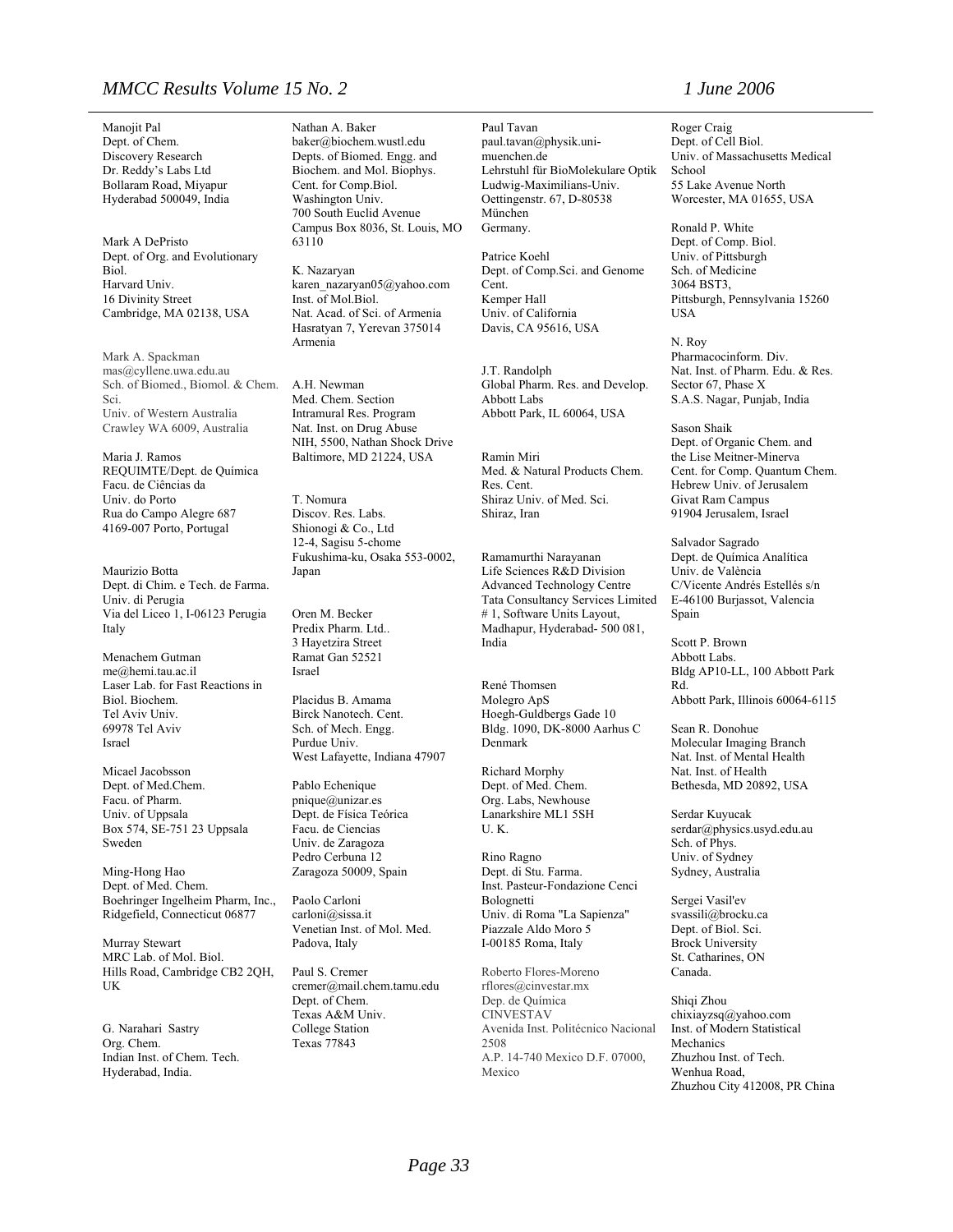Dept. of Chem. Facu. of Sci. Kobe Univ. and CREST Japan Sci. & Tech.Corp. Kobe 657-8501, Japan Thierry Langer

[E. Somma](http://scitation.aip.org/vsearch/servlet/VerityServlet?KEY=ALL&possible1=Somma%2C+E.&possible1zone=author&maxdisp=25&smode=strresults&aqs=true) Saarland Univ. FORTH-IESL and Dept. of Materials Sci. Univ. of Crete Germany Germany Dept. of Phys., and Key Lab of P.O. Box 1527, 71110 Heraklion Greece Thom Vreven Molecular Engg. of Ministry of Greece

Stefan Fischer 340 Quinnipiac Street Tsinghua Univ. Interdisciplinary Cent. for Sci. Comp.(IWR) Vuguang Mu<br>
Im Neuenheimer Feld 368 Thomas Balle (International Sygmu@ntu.edu.sg) Im Neuenheimer Feld 368 69120 Heidelberg, Germany Danish Univ. of Pharm.Sci. Sch. of Biol. Sci.

Stefan Knapp [stefan.knapp@sgc.ox.ac.uk](mailto:stefan.knapp@sgc.ox.ac.uk)  Stru. Genomics Consortium Theodore R. Holman Željko Debeljak<br>
Univ. of Toronto Dept. of Chem. and Biochem. Dept. of Med. Biochem. Toronto, ON, Canada M5S 1A8 Univ. of California Osijek Clinical Hospital

Stephen L. Mayo Div. of Chem. and Chem. Engg. Boehringer Ingelheim Pharma., California Inst. of Tech. Inc. MC 114-96, 1200 E. California Blvd., Pasadena California 91125, USA 0368

Stefano Moro Molecular Modeling Section Toby W. Allen Zhi-Ru Li Dept.. di Sci. Farm. [twallen@ucdavis.edu](mailto:twallen@ucdavis.edu) [lzr@mail.jlu.edu.cn](mailto:lzr@mail.jlu.edu.cn) Univ. di Padova<br>via Marzolo 5 I-35131 Padova, Italy Davis, One Shields Ave. Inst. of Theor. Chem.

Tam S A. Martinek USA. Changchun 130023, PR China Inst. of Biochem. . Biol. Res. Cent. of the Hungarian Acad. of Sci. Tomoko Niwa H-6726 Szeged Discovery Res. Labs Temesvari krt 62, Hungary Nippon Shinyaku Co., Ltd. 14

V. I. Tarasov (@algodign.com Kisshoin, Minami-ku vladimir.tarasov (@algodign.com Kyoto 601-8550, Japan [vladimir.tarasov@algodign.com](mailto:vladimir.tarasov@algodign.com) Algodign, LLC, Bolshaya Sadovaya 8-1 Vidar R. Jensen Moscow 123001, Russia Vidar.Jensen@kj.uib.no

Tanya M Raschke Univ. of Bergen Bio-X, James H. Clark Cent. Allégaten 41 Stanford Univ. N-5007 Bergen, Norway Stanford, CA 94305, USA

[Terence P. Haley](http://scitation.aip.org/vsearch/servlet/VerityServlet?KEY=ALL&possible1=Haley%2C+Terence+P.&possible1zone=author&maxdisp=25&smode=strresults&aqs=true) Dept. of Biochem. Oxford, Ohio 45056 Czech Republic **USA** 

Shoji Takada Thanh N. Truong Wayne C. Guida<br>stakada@kobe-u.ac.jp Truong@chemistry.utah.edu Drug Discovery Program, [stakada@kobe-u.ac.jp](mailto:stakada@kobe-u.ac.jp) [Truong@chemistry.utah.edu](mailto:Truong@chemistry.utah.edu) Dept. of Chem.<br>
Dept. of Chem. Univ. of Utah, 315 So. 1400 East, Rm 2020 Salt Lake City, Utah, 84102 USA

> Pharmaceutical and Med.Chem. P.O. Box 151150 D-66041 Saarbrücken Wenhui Duan Germany

Thom Vreven Gaussian, Inc. Building 40, Wallingford Connecticut 06492 PR China USA

2 Universitetsparken Nanyang Tech. Univ. DK-2100 Copenhagen Singapore<br>Denmark

Dept. of Chem. and Biochem.

[steve@mayo.caltech.edu](mailto:steve@mayo.caltech.edu) Tina Morwick Zhi Guo<br>Div. of Chem. and Chem. Engg. Boehringer Ingelheim Pharma., gzgzgz@gmail.com Inc. Surface Phys. Nati. Key Lab. 900 Ridgebury Road Dept. of Phys. Ridgefield, Connecticut 06801- USA China

> Univ. of California Davis, CA 95616 Jilin Univ.

Nishinosho-Monguchi-cho

Dept. of Chem.

Vojtěch Spiwok Dept. of Chem. and Biochem. Inst. of Chem. Tech. in Prague Technická 5, 166 28 Prague 6

*1 June 2006 MMCC Results Volume 15 No. 2* 

H. Lee Moffitt Cancer Cent. & Res. Inst. Dept. of Oncology and Biochem. & Mol. Biol. Coll. of Medicine Univ. of South Florida, Tampa, FL 33612, USA

Org. Optoelectronics & Edu.

Santa Cruz, CA 95064, USA J. Huttlera 4, 31000 Osijek, Croatia

Fudan Univ. Shanghai 200433

State Key Lab. of Theor. and Compu. Chem.